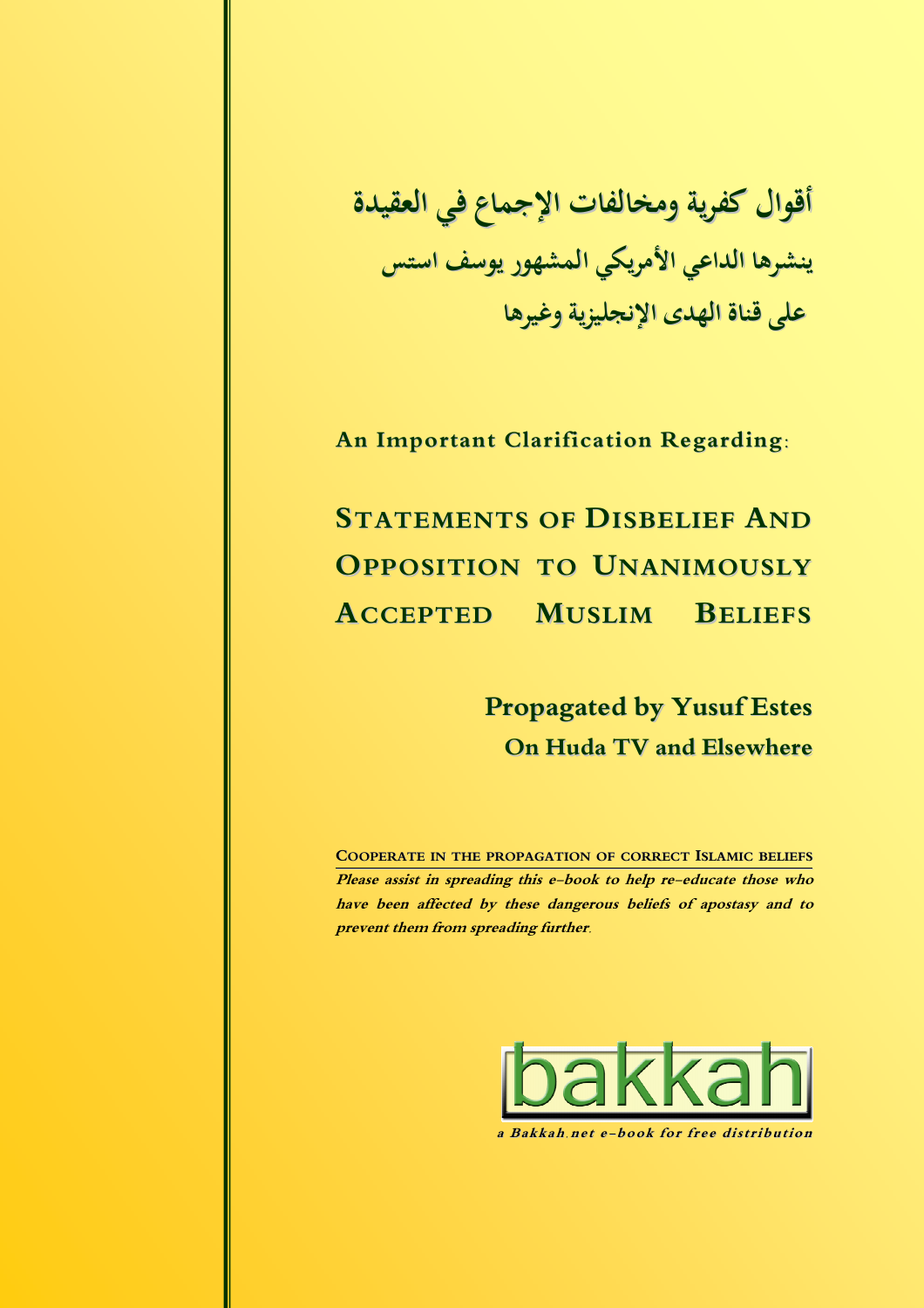# **Table of Contents**

| Foreword: Beware of Deviation in Basic Islamic Beliefs               | 3  |
|----------------------------------------------------------------------|----|
| Exact Quotes from the Words of Yusuf Estes                           | 4  |
| The Basic Muslim Belief that the Quran is Written in Mus-hafs        | 12 |
| "The Quran in the Mus-haf is Like Paper Money"                       | 20 |
| "The Quran in the Mus-haf is Like Sheet Music for Christian Hymns"   | 23 |
| "The Real Quran is With Allah in Paradise"                           | 24 |
| "The Quran is the Recitation of Allah"                               | 25 |
| The Logical Conclusion: The Quran Must be Created                    | 26 |
| Clear Answers to the Arguments of Yusuf Estes                        | 28 |
| Which Way is Yusuf Estes Guiding the People?                         | 33 |
| The Danger of Opposing Ijmaa' (Scholarly Consensus)                  | 33 |
| The Danger of Speaking About Allah Without Knowledge                 | 34 |
|                                                                      | 35 |
| Cooperation on Sin and Transgression                                 | 36 |
| "Islam is Love Islam is not Hatred"                                  | 38 |
|                                                                      | 39 |
| To the Financial Supporters of Yusuf Estes and His Mission           | 40 |
|                                                                      | 41 |
| Appendix I: The Jahmiyyah's Stages of Deviation                      | 43 |
| Appendix II: Proof that Yusuf Estes Still Holds These Deviant Views. | 46 |
| Appendix III: 20 Responses to 20 Honest Concerns                     | 52 |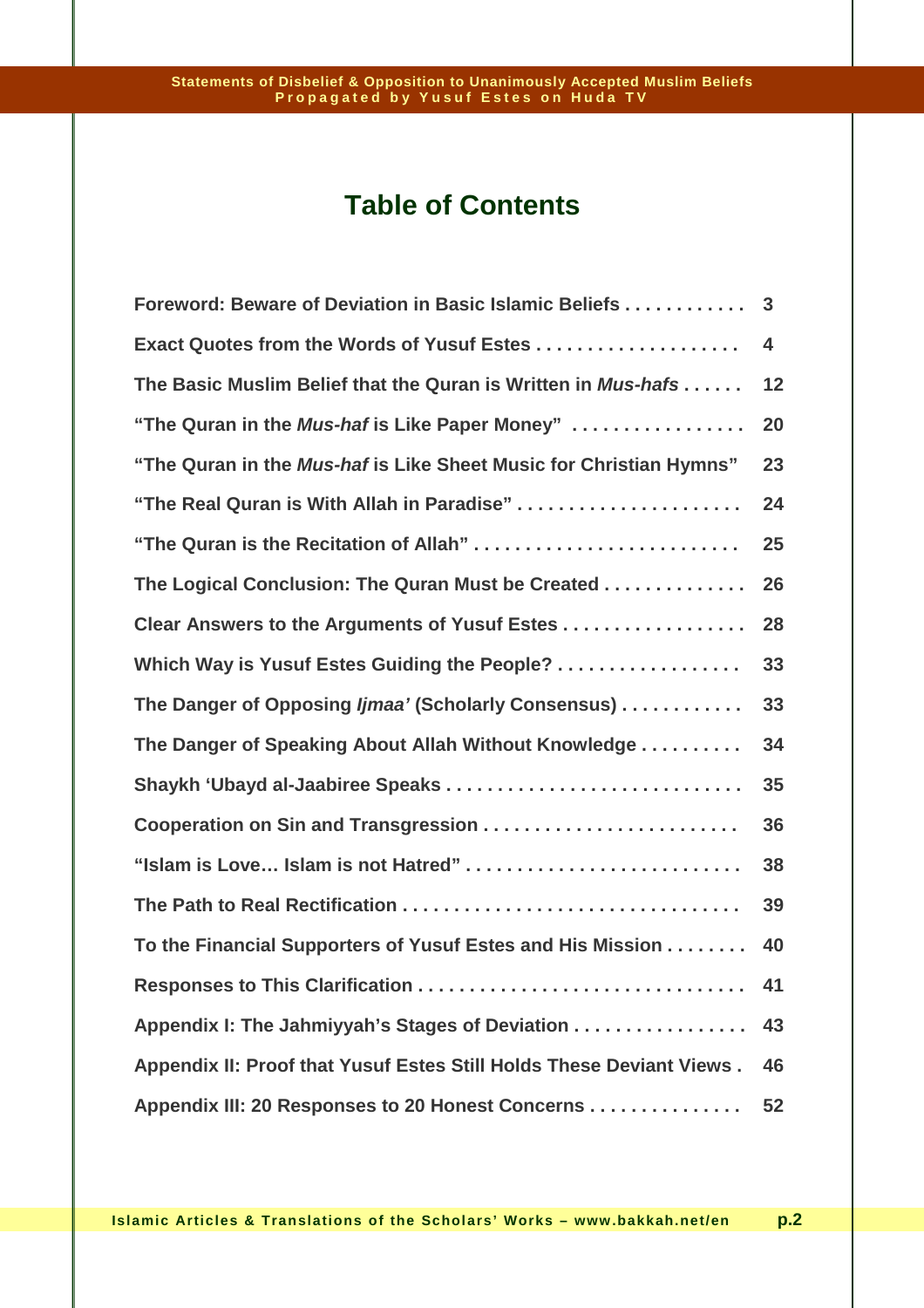## **Beware of Deviation in Basic Islamic Beliefs**

**"This [Quran] is something more than pieces of paper and ink. As we mentioned in the previous program, a person could change this, right here by just putting ink in there and changing it around, or rip a page out – I hope they don't do that, that's not nice. But it really doesn't change the Quran. It changes this book. It changes this mus-haf, yes, but you can't change the Quran, why? Because, first of all, Allah tells us that the Quran is actually with Him, "fee lowhin mahfooth," which means: it's with Allah in Paradise, and nobody can touch it…** 

**…The Quran is not a piece of paper. It's not something that's written down. It is something that is memorized and recited – it means "the recitation"…** 

**…We make the comparison that the Quran written on paper is similar to the money that we pass around every day… we consider it (the writing in the mus-haf) to represent something very valuable in another place…"** 

# **- Yusuf Estes**

**"Whoever claims that a Quran on earth or in the heavens is not the same Quran we recite with our tongues and write in our mus-hafs… Such a person is a disbeliever in Allah, subject to capital punishment. He is free from Allah, and Allah is free from him."** 

**- Imam At-Tabaree** 

**"Anyone who says that the Quran is (only) the one in the heavens has opposed Allah and His Messenger, rejected miracles of His Prophet, and opposed the Salaf - the Companions, the Taabi'oon, and the scholars of the Religion who came after them."** 

**"And those who claim that this Quran is only a narration of the Quran which is in al-Lowh al-Mahfooth have lied… It should be said to someone who says this: The Quran declares you a liar and rejects your statements, and the Sunnah declares you a liar and rejects your statements."** 

**- Imam Al-Aajurree** 

**"Whoever says that what is written in the mus-hafs is a representation of Allah's Speech, or a narration of Allah's Speech, and that it is not actually the Speech of Allah, has surely opposed the Book, the Sunnah, and the Salaf of this nation, and that is sufficient as misguidance."** 

**- Imam al-Laalakaa'ee** 

**- Imam Ibn Abil-'Izz al-Hanafee**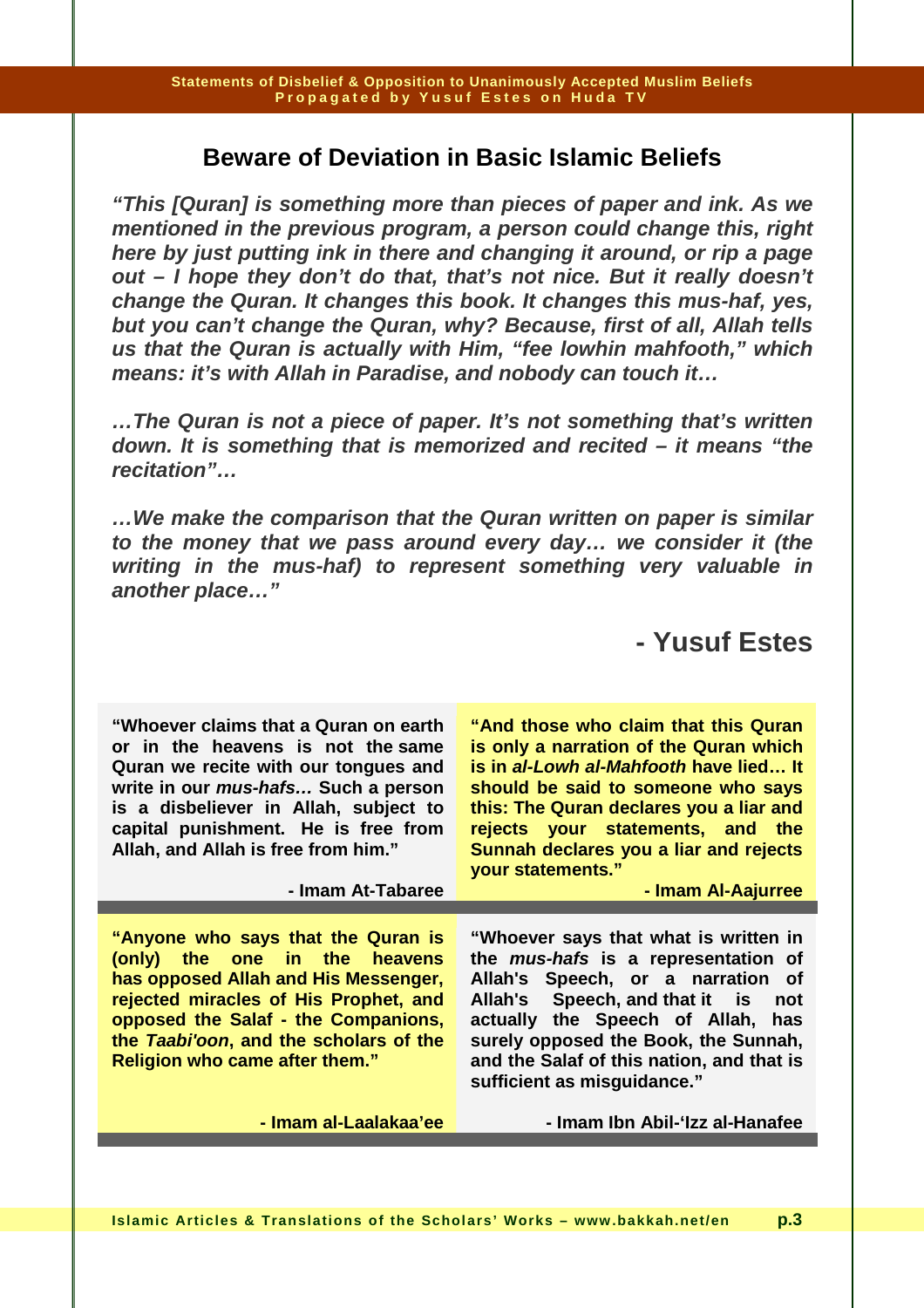بسم االله الرحمن الرحيم

In the Name of Allah, the Most Compassionate, the Ever Merciful...

All praise is due to Allah, Lord of all the worlds. May He raise the rank of His Prophet Muhammad and grant him peace…

From the basic beliefs of Islam is a very simple concept that Sunni Muslims throughout all stages of Islamic history agreed upon and considered unchallengeable. Muslims believe in the Quran, that it is the Speech of Almighty Allah, be it recited orally, memorized by heart, or written in their mus-hafs. After reading this article, you should understand clearly how essential this belief is, and how dangerous it is to oppose it, in sha' Allah.

In what must be considered some of the most blameworthy examples of speaking about Allah without knowledge, **Yusuf Estes** (may Allah guide him) states clearly that what is written in the *mus-haf* is not really the Quran. He believes the "real Quran" is only that which is recited and memorized. According to him, the writing in the *mus-haf* is a kind of "representation" of the Quran, but not the Quran itself, which is in al-Lowh al-Mahfooth (the Preserved Tablet) with Allah in Paradise. He believes the Quran written in mus-hafs is comparable to paper money – worthless as paper itself, yet it represents something valuable stored in another place. He further likens the written Quran to the sheet music of Christian hymns.

Here are the exact words of Yusuf Estes:

 $\overline{a}$ 

**…This (referring to the Quran) is something more than pieces of paper and ink. As we mentioned in the previous program, a person could change this, right here by just putting ink in there and changing it around, or rip a page out – I hope they don't do that, that's not nice. But it really doesn't change the Quran. It changes this book. It changes this mus-haf, yes, but you can't change the Quran, why? Because, first of all, Allah tells us that the Quran is actually with Him, "fee lowhin mahfooth" (in the Preserved Tablet), which means: it's with Allah in Paradise, and nobody can touch it, none can touch this except the Angels of Allah, nobody can even approach it...** <sup>1</sup>

Later, in the same short Huda TV program, Yusuf Estes says:

**…The Quran is not a piece of paper. It's not something that's written down. It is something that is memorized and recited – it means "the recitation."** 

<sup>&</sup>lt;sup>1</sup> "Beauties of the Quran," part 2 of 2, at precisely 1:50 to 2:27, produced by Huda TV, from the series called "Beauties of Islam." On YouTube: http://www.youtube.com/watch?v=oBD3fBk14xU (uploaded on May 26, 2011).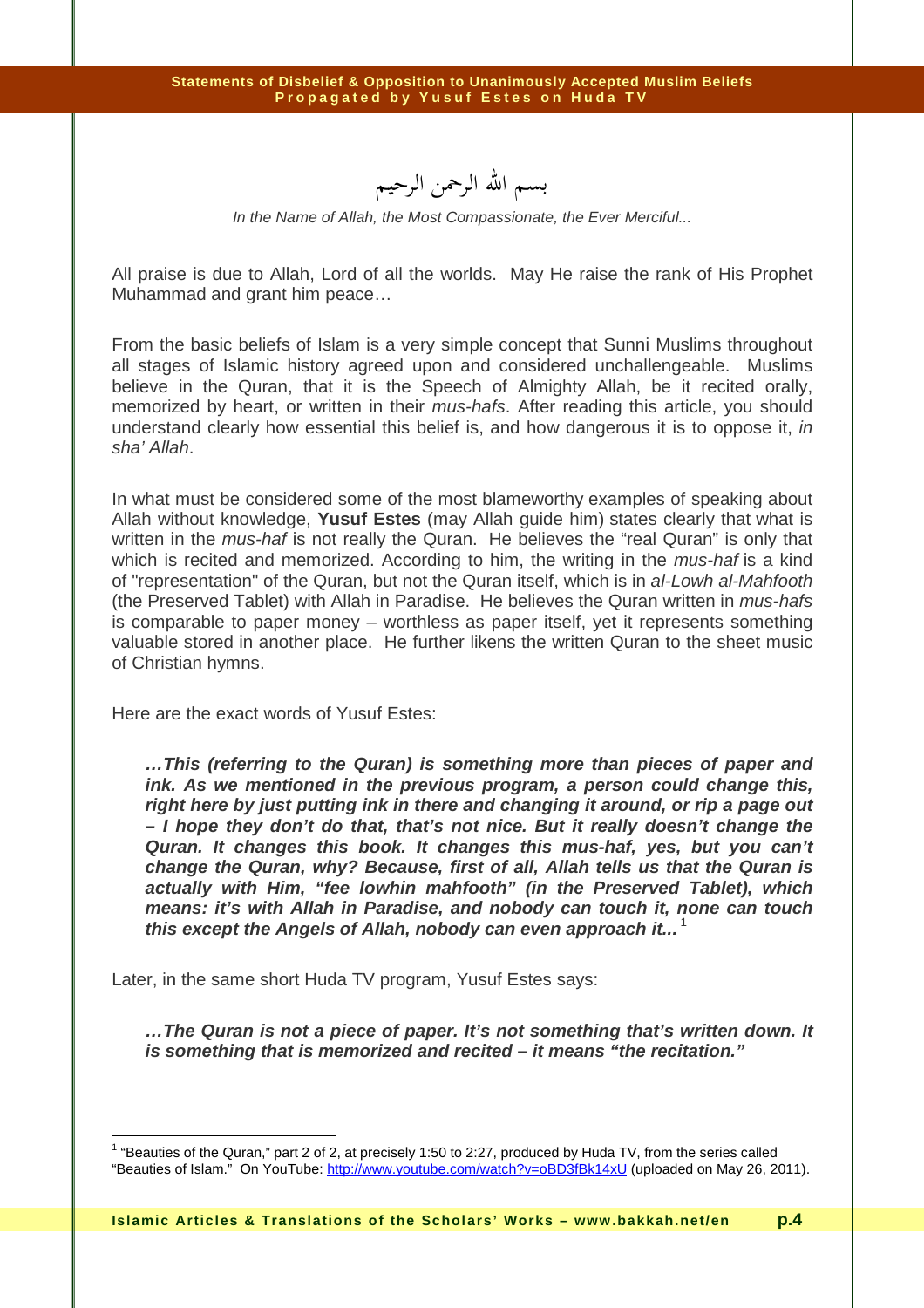**Now, I want you to take a dollar bill or a denomination of the money you have wherever you are, take it and look at it. Look at that dollar bill. Now take a 10 dollar bill, or a 20 dollar bill, and look at them. They are both pieces of paper. They both have ink on them. But even though they could be the same size and weigh the same amount on a scale, one, we say, is worth many times more than the other. Why? Because of what it says on it. Actually, the paper isn't worth anything, is it? The paper's not, but what it represents. And what the money represents is gold, or silver, or something precious that's put up in storage somewhere else, and you don't touch that – That's not something that you play with. In fact, if you wanted to go see the gold at Fort Knox in the United States, well, I'm sure you'd have to make a appointment and get some clearance for that!** 

**But in the meantime, you could have all the paper that you wanted, and pass it around to other people and they'll exchange it as though it was the actual gold, silver, diamonds, or whatever it is.** 

**So, in this same way, we make the comparison that the Quran written on paper is similar to the money that we pass around every day. It means it has a value in and of itself, because we respect it, we take care of it, and we don't deface currency, because if we did, we would get in trouble with the police. They would say, "Oh, you can't mark on those dollar bills, you can't change 'em around," It's just a piece of paper, but still you don't do that.** 

**In the same way, we, as Muslims, are honoring this Quran, because we consider it to represent something very valuable in another place, which is what? Which is the recitation that's behind this, the recitation of Allah…**<sup>2</sup>

In another episode of the same series on Huda TV, Yusuf Estes states:

**…As a matter of fact, as we discussed in other programs, "Quran" is not really meaning a book, in the sense that it's this book here [pointing to a mus-haf], but rather the book that's with Allah, and when it's recited it's considered "Quran" – that which is being recited...**<sup>3</sup>

In another series called "Lifting the Fog" on Huda TV, Yusuf Estes states:

 $\overline{a}$ 

**…The Quran is not a physical book that you hold in your hand, it's a recitation. The Quran can be in written form, and then you'll have something that you can look at and use, but in this concept, it would be similar to your** 

<sup>&</sup>lt;sup>2</sup> "Beauties of the Quran," part 2 of 2, produced by Huda TV (2008), from the series called, "Beauties of Islam." On YouTube: http://www.youtube.com/watch?v=oBD3fBk14xU at precisely 8:05 to 10:13 (uploaded on May 26, 2011).

 $^3$  "Preservation of Islamic Resources," part 1 of 4, produced by Huda TV (2008) from the series called, "Beauties of Islam." On YouTube: http://www.youtube.com/watch?v=-pqy\_R7AVj4 at precisely 6:35 to 6:50 (uploaded on July 16, 2009).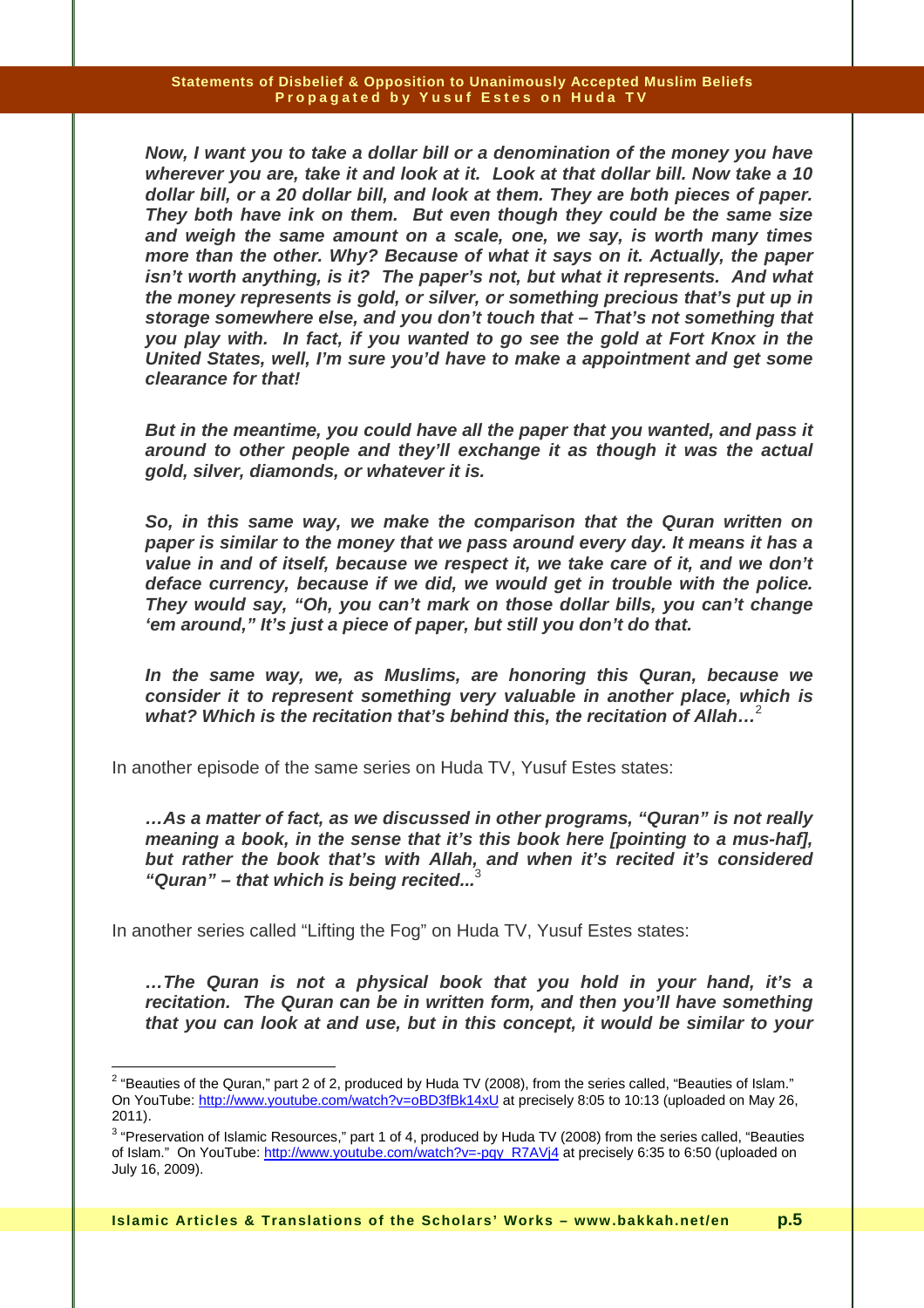**money. When you have a dollar bill, it doesn't really have a wealth, it represents the wealth that's somewhere else. Let me give you an example.** 

**A one pound note, and a five pound note, and a ten pound note, or a one dollar bill, a five dollar bill, and a ten dollar bill. They're not really money, they represent gold or silver, or some type of wealth that's somewhere else. In the same way, the Quran, when we see something written down and we say, "This is the Quran," we have to understand that that itself is not Quran, it represents the Quran. The Quran is in the book which is with Allah…**<sup>4</sup>

Later in the same episode he says:

**…Let us now look to the word "Quran" one more time, and realize that it is recitation. Allah promises to preserve the Quran, or recitation, until the Last Day. What does that mean? That means we should be able to hear it, not necessarily read it or look at it as a book, but to be able to hear it…**<sup>5</sup>

Later once more, in the same episode, he says:

**…Baqarah is the first real chapter after the seven-verse prayer. It's labeled number two, but it's understood to be the actual meat of the Quran, where it comes in. Now here it says, "Thalik al-kitaabu laa rayba feehe," I want to mention something, this is a small point, but it's something worth noting – that the word here "thalik" does not mean "this", it means "that". If you say "this" you say "hatha", when you say "thalik" you mean "that". So technically, there's already a mistranslation when we say, "This is the book wherein there is no doubt, thalik al-kitaabu laa raybe feehe". Actually, it means the book which is with Allah. There is no doubt in the book that is with Allah…**<sup>6</sup>

**…So if we understand this, it becomes easier for us to realize that the Quran, the Speech of Allah, the recitation, is with us presently, not in a written format, as much as it is in the hearts and the memories of the people today…**<sup>7</sup>

In another program from the same series, Yusuf Estes says:

**…Listen to this: Another amazing thing about the Quran is the recitation itself, because "Quran" doesn't mean "book". In some of our other programs we** 

 4 "The Bible and the Quran," produced by Huda TV (2008) from the series called, "Lifting the Fog." On YouTube: http://www.youtube.com/watch?v=1HKrVpxLFP4 at precisely 3:15 to 4:20 (uploaded on August 14, 2009).

<sup>&</sup>lt;sup>5</sup> "The Bible and the Quran," produced by Huda TV (2008) from the series called, "Lifting the Fog." On YouTube: http://www.youtube.com/watch?v=1HKrVpxLFP4 at precisely 7:30 to 7:55 (uploaded on August 14, 2009).

 $6$  "The Bible and the Quran," produced by Huda TV (2008) from the series called, "Lifting the Fog." On YouTube: http://www.youtube.com/watch?v=1HKrVpxLFP4 at precisely 14:20 to 15:05 (uploaded on August 14, 2009).

 $^7$  "The Bible and the Quran," produced by Huda TV (2008) from the series called, "Lifting the Fog." On YouTube: http://www.youtube.com/watch?v=1HKrVpxLFP4 at precisely 23:55 to 24:15 (uploaded on August 14, 2009).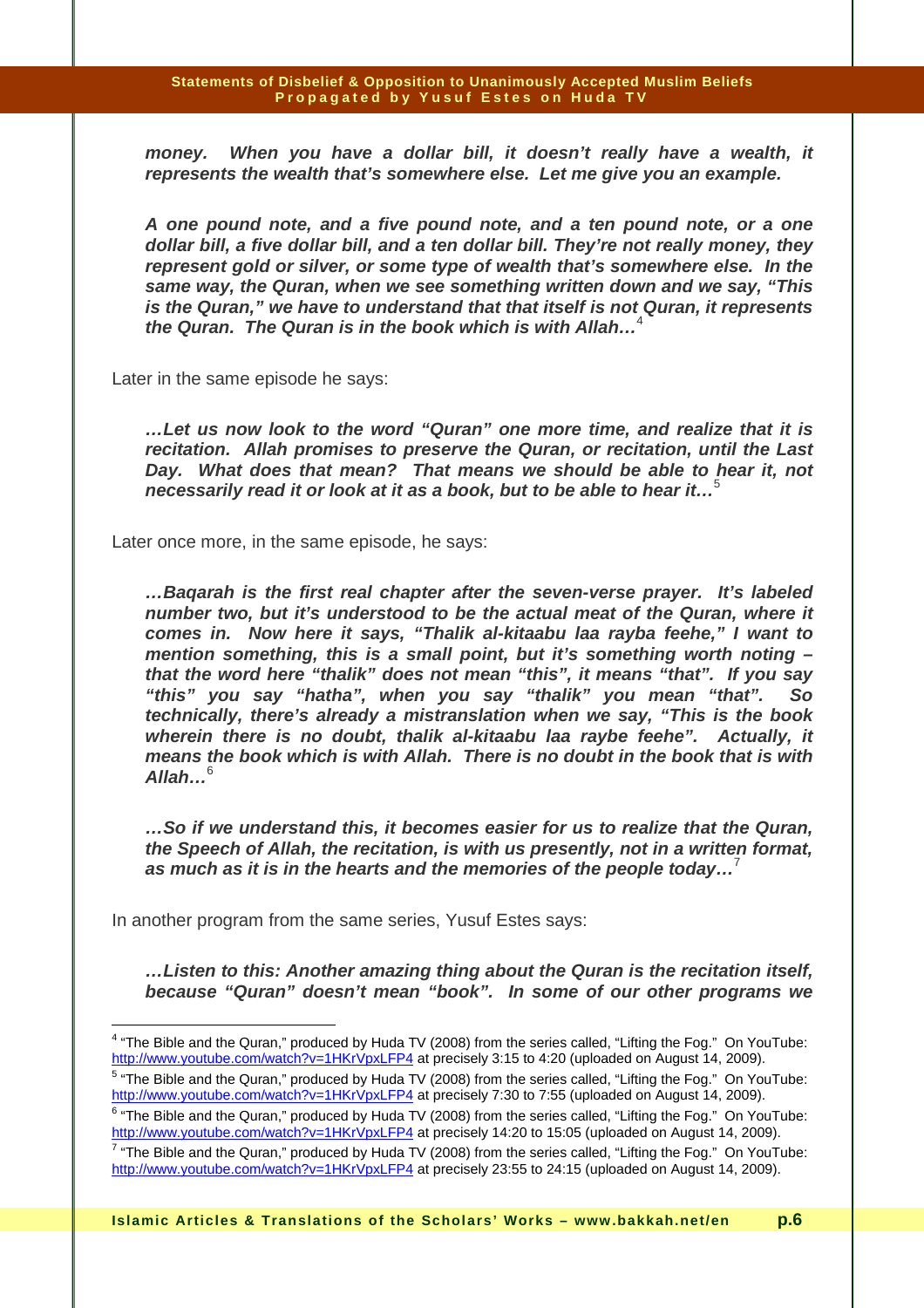**discussed this in more detail. "Quran" actually means "that which is being recited – Qa-ra-ah." And when someone is being ordered to recite, the statement in Arabic is "iqra". And one who recites is called a "qaari". "Quran" – the recitation…**<sup>8</sup>

In another program on the "Islam-One" Channel, Yusuf Estes states:

**The word "Quran" in Arabic does not mean a book. The word for book in Arabic is kitab. Although we refer to the kitab of Allah, meaning the Book of Allah. When we speak of "Quran" it actually means that which is being recited. You can not hold Quran in your hand because you can not hold a recitation. This is in your throat, or in your heart, or in your mind. You can hold the book that represents it, but in Arabic that's called fus-haf, or the mushaf. This is the scripture of Islam.<sup>9</sup>** 

In another program on yet another channel, ShareIslam's host, Mutahhir Sabree, asks Yusuf Estes about the source of the Quran, and so he replies:

**Well, the source of the Quran is Allah Himself, this is, the Quran of Islam is meaning the Speech of Allah, as in, Allah subhanahu wata'ala, God Almighty, He's the One whose speaking, and it's His Speech, and it's His Recitation, that's the source – it's Allah Himself. And it's not like a book, we don't think of Quran like a book, we think of it as what's being spoken...**<sup>10</sup>

During the same program, Yusuf Estes is then asked how many versions of the Quran exist, to which he replies:

**Versions?! There's no versions of Quran, there's the original Quran and that's it. It is only the recitation, if it's exactly as they way it was recited by Allah to the Angel Gabriel, and then the Angel Gabriel recited to Muhammad sallallahu alayhe wa sallam…**<sup>11</sup>

In a short 20-minute program on yet another channel designed to introduce Islam to non-Muslims, Yusuf Estes says:

http://www.youtube.com/watch?v=CzYgiC44dhA at precisely 3:30 to 4:10 (uploaded on March 1, 2012).

entive mode the mand the mattar metal mattars.<br><sup>8</sup> "Misrepresentation and Lies about the Quran," produced by Huda TV (2008) from the series called, "Lifting the Fog." On YouTube: http://www.youtube.com/watch?v=E6RwO6RQ7V4 at precisely 11:55 to 12:28 (uploaded on July 17, 2009).

<sup>&</sup>lt;sup>9</sup> "Miracles of Muhammad" produced by Islam-1.net (2006). On YouTube:

<sup>&</sup>lt;sup>10</sup> "Unique Quran," (part 1 of 3) produced by ShareIslam, of which Yusuf Estes is the founder and producer. On YouTube: http://www.youtube.com/watch?v=hdZ2K-wvEwc at precisely 1:35 to 2:00 (uploaded on November 12, 2008).

<sup>&</sup>lt;sup>11</sup> "Unique Quran," (part 1 of 3) produced by ShareIslam, of which Yusuf Estes is the founder and producer. On YouTube: http://www.youtube.com/watch?v=hdZ2K-wvEwc at precisely 3:10 to 3:30 (uploaded on November 12, 2008).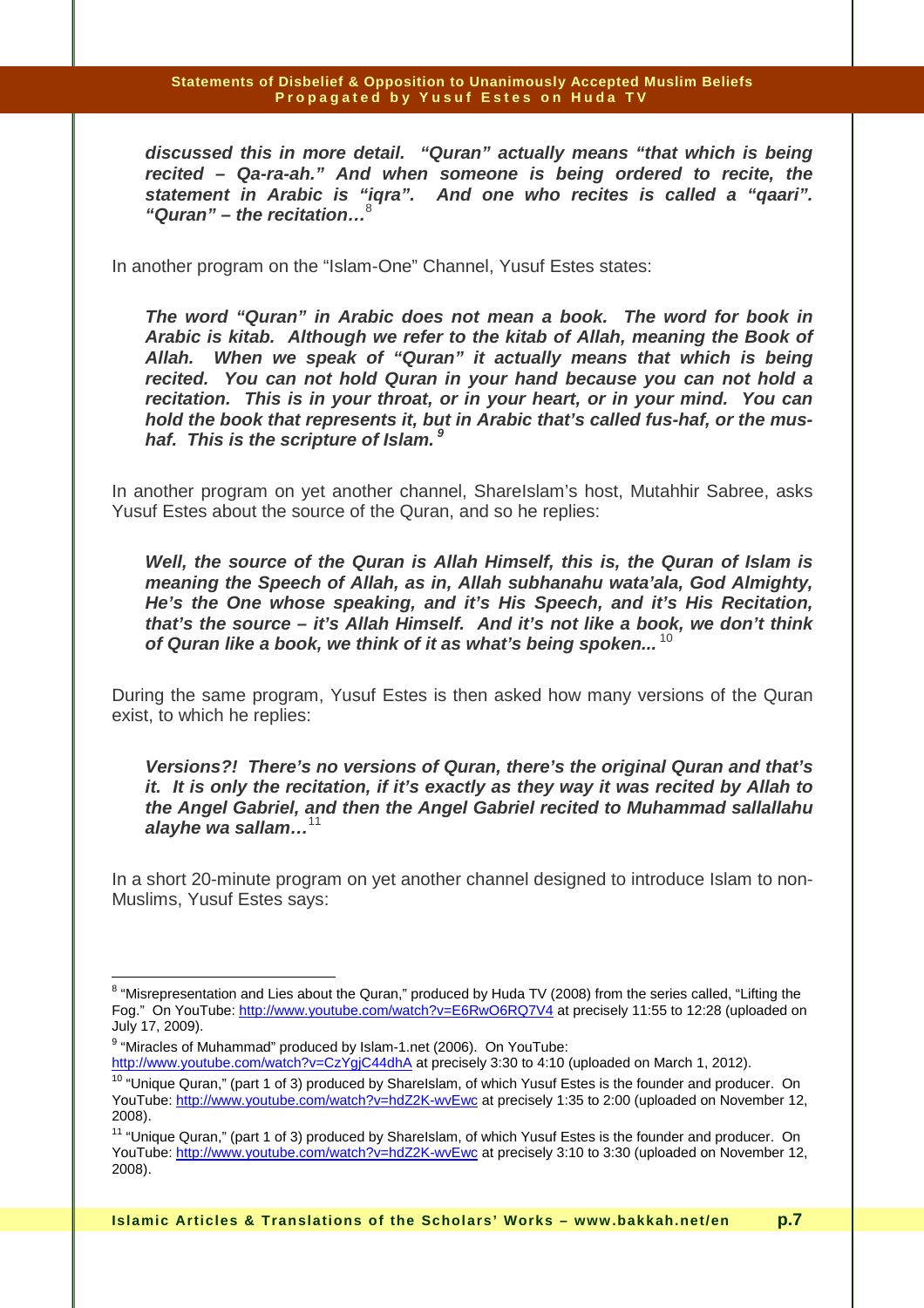**…And what does "Quran" exactly mean, in simple English? Well, it doesn't mean "book". The word "Bible" literally means "book, biblios", from Greek. But the word "Quran" is Arabic, and it means recitation, that which is being recited. And that is how the Quran comes to us today…**<sup>12</sup>

At another event, as broadcast on yet another channel, Dawa TV, Yusuf Estes was asked, "How do you know for sure that the Quran is the Word of Allah directly?" He replied:

**First of all, the Quran, in this form, in my hand, this is mus-haf, from the word "scripture" – suhuf. But when its recited, like Shaykh Sudais, when he recited, that's real Quran. So don't worry about what's written on the paper. Although we treasure it very much, we honor it and give it a special place, no doubt. But what's in the heart and in the minds of the people who recite, this is how it is preserved…** <sup>13</sup>

In an interview on a Catholic TV program, Yusuf Estes was asked to explain what the Quran is for the non-Muslim Catholics who don't know anything about it. He replied:

**Well, when you hold it like that and say "Quran", its not really a oxymoron, but it doesn't make sense, I'm gonna tell you why. Because what you have in your hand is a kitab, that's a book, OK? It's not Quran. You can't hold Quran in your hand. Why? "Quran" means that which is being recited. So, its like holding up a hymnal, and saying, "This is music." No its not! It represents music when you put it down and start playing it. But as long as you hold it in your hand its just a book of paper. As soon as you start singing the songs, it becomes music. But, when I was in the music business, we'd say, "Where's your sheet music? It's over there." It's not really sheet music, a sheet of music? That's funny! It… see… you catch that? They used it so long, nobody could ever separate the word "sheet" and "music" and say anything other than, "Yea, it's this."** 

**But in fact, it's the same problem we have when people say, "This is Quran," and its not. Because Quran says in it that Allah will preserve it and nobody can even touch it! It says right in it – Nobody can even touch it, except the pure, which are the angels. You just touched it, and I just touched it, I'm no angel. So how did that happen? Well, because this is not really the Quran itself, it represents something that's with Allah, it's His Speech. "Quran" means God's Recitation. He recited it, the angel Gabriel heard it, and then he** 

<sup>&</sup>lt;sup>12</sup> "What's Islam" (part 1 of 2) as found on one of Yusuf Estes' many websites, http://www.whatsislam.com, at precisely 11:25 to 11:45.

<sup>&</sup>lt;sup>13</sup> "Quran Word of Allah by Sheikh Yusuf Estes" on Youtube: http://www.youtube.com/watch?v=oSM1VcuWxOI (at precisely 0:19 to 0:53), uploaded on Nov. 24, 2011, originally produced by Dawa TV.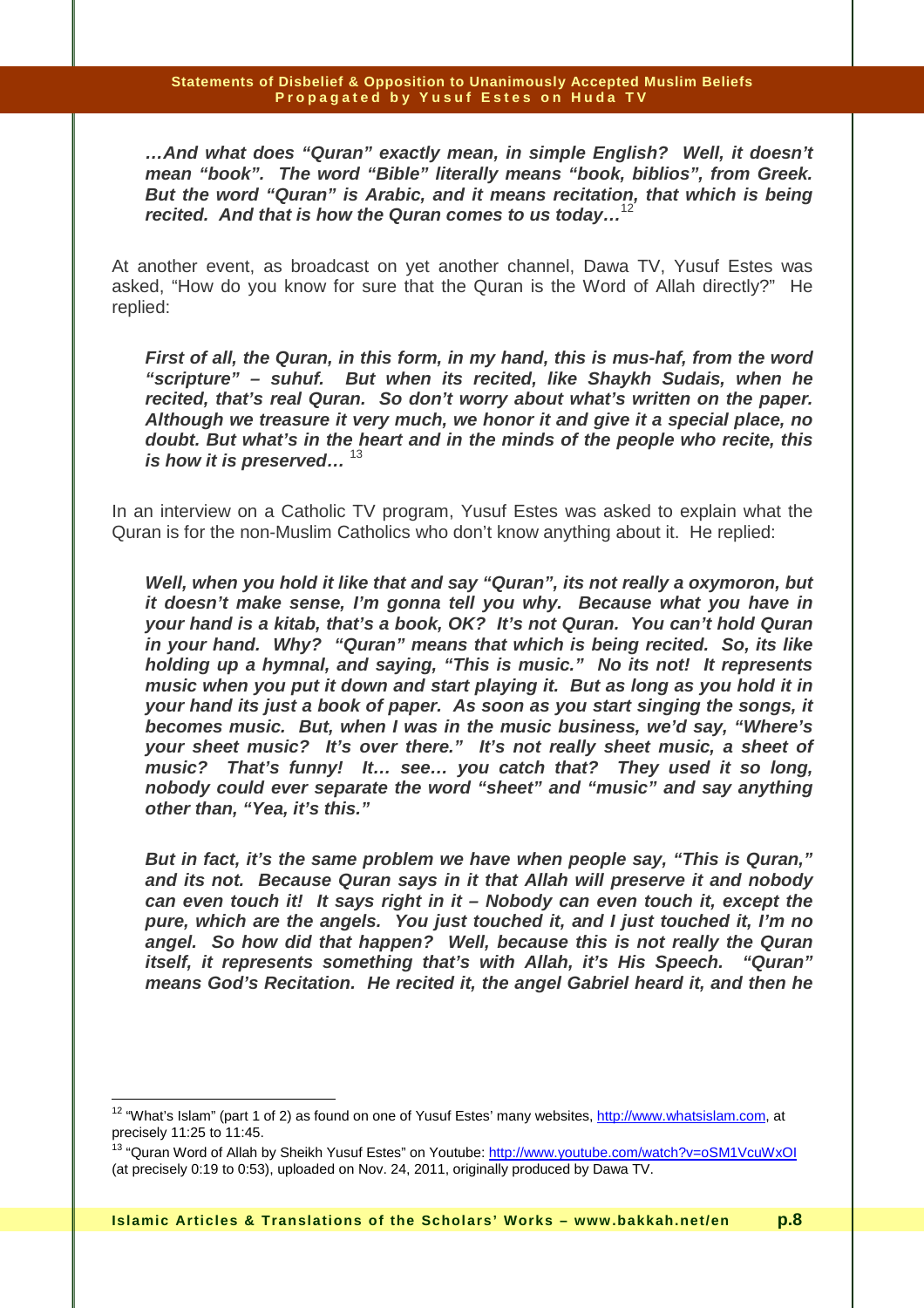**passed it to the Prophet Muhammad, peace be upon him, just as He did with Moses, and Abraham, and Jesus, peace be upon all of them...**<sup>14</sup>

In a visit to Australia, Yusuf Estes addressed a broad audience including a Christian debater with the following words:

**The word "Quran" does not mean book. For Arabic, they have a beautiful word for book – kitab. The book, the holy book, is called "kitab al-maqdis" – this is the holy book, that's the Bible. But when we refer to the Quran, when somebody writes down what Quran means on paper, it's actually called "mushaf" from the root "suhuf" which means scripture. You can't hold Quran in your hand, cause it means recitation. It means that which is being recited. Of course when we write down the sounds, we say, "This is Quran," but what we mean is: What's written here represents the Quran, and I think I can explain that another way.** 

**When you have a dollar bill, I don't think you have any dollar bills in Australia, anymore do you? OK. Let's play high roller – when you have a hundred dollar bill, I feel better now** (chuckling)**, when you have a hundred dollar bill, do you really have a hundred dollars in your hand? No, you have a piece of paper. But it represents some wealth that's hopefully stored somewhere, right? So, like the dollar is the representation of wealth somewhere, likewise when you write down Quran it represents the sound, but until you hear the sound is it Quran…** 

**...The Quran today exists just as it did at the time of Muhammad salay-sallam. And when I say that, I'm not saying "a piece of paper," don't think that I said it was a piece of paper. Although there are some very old kitabs, or books, kutub…** 

**…But those are not Quran, those are books which have been written down in, what represents Quran, just like what I have over there on the desk** (points to a mus-haf)**. But what makes it Quran is when it is heard, memorized, recited, and passed down to the next generation, or the next group…**<sup>15</sup>

And on a radio program called "Today Islam", Yusuf Estes said:

 $\overline{1}$ 

**When you hold it** (the mus-haf) **in your hand and it's a book, it's not Quran, it's called what? Kitab! KitabAllah, the book in your hand, this is representing the Quran, but it is not the Quran. We must give great respect to it, and honor to it, we mustn't, you know, let people step on it, things like this, absolutely –** 

<sup>&</sup>lt;sup>14</sup> "Forum for a Better Understanding" (TV program), hosted by Jim Grant, 165<sup>th</sup> weekly edition, re-titled "A Catholic TV Interview with Sheikh Yusuf Estes Talking about the Quran" (part 1) on Youtube: http://www.youtube.com/watch?v=HQpu1FAnbWA (at precisely 10:40 to 12:15), uploaded on Dec. 18, 2010.

<sup>&</sup>lt;sup>15</sup> "Muslim / Christian Dialogue – the Ultimate Truth" (part 2 of 3), originally on the 1-Islam channel, on Youtube: http://www.youtube.com/watch?v=qFrKQ4NNsVg (at precisely 23:50 to 29:18), uploaded on Feb. 8, 2012.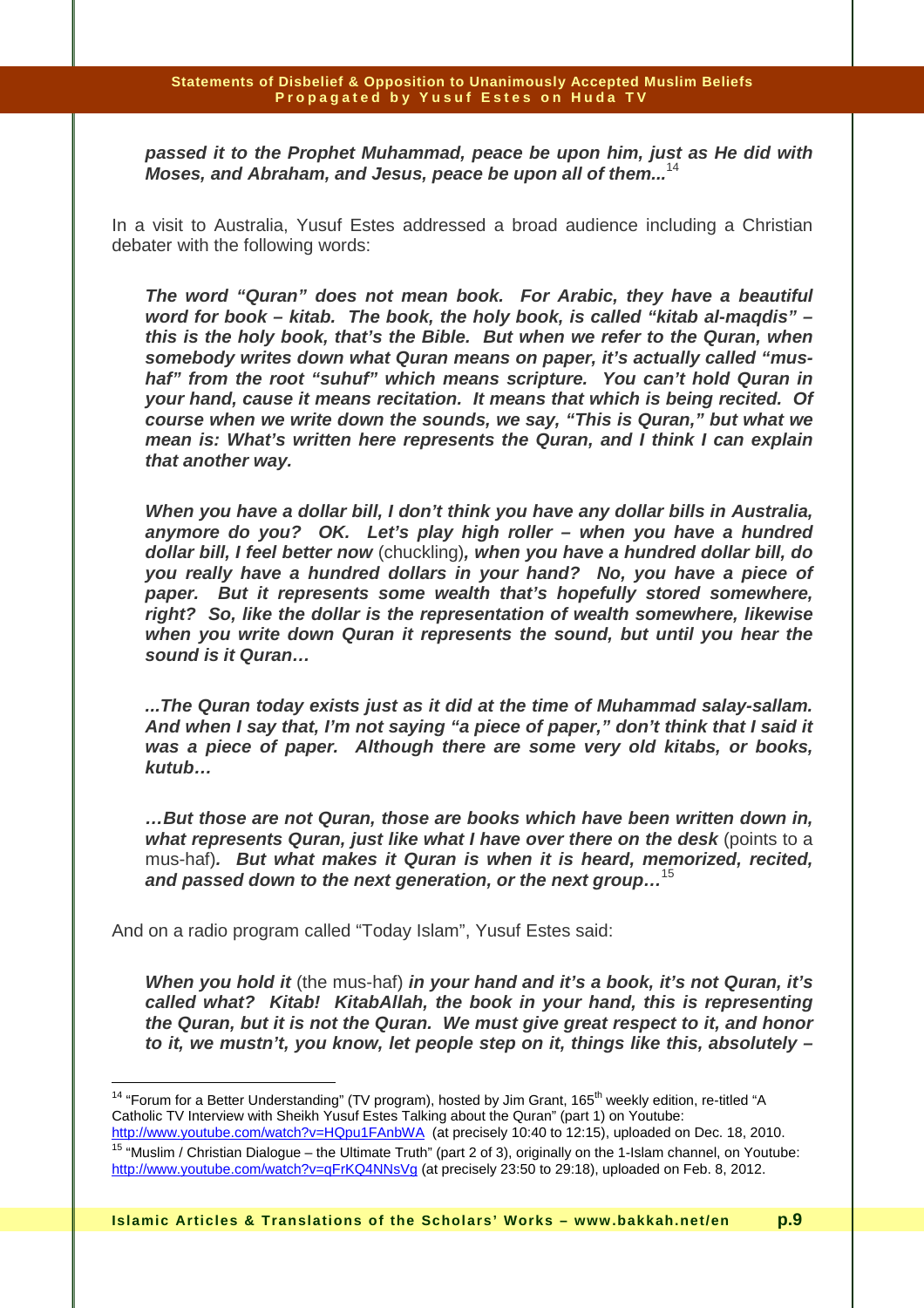**we know that. But at the same time, this is not the Quran, because if it were the Quran, well, this is an amazing statement here, because a person could take that, and I've seen it happen in prisons for instance, when a non-Muslim guard will come along and he'll take their Qurans and he'll rip them up, or he'll do something bad to it, or he'll change it, or he can, one of them put, uh you know pig oil, what they call lard, and he put it in there, just to insult the Muslim. He did that! Now, can somebody do that to the Quran? It's impossible! Allah's protecting the Quran, and if you say the Quran can't be changed, but you're watching this man change it right there, man you would be confused if you didn't understand this basic point – Quran is not this thing in your hand. This represents it.** 

**Now I'm going to give you an example just so you understand, cause we got some youths here that may not catch what I'm talking about. Anybody know what a dollar bill is? Yes! You know what a dollar is, don't you?! Is it money? It's money, isn't it? But, what's a hundred dollar bill? It's more money, isn't it? A lot more money! But it's on the same size piece of paper, isn't it? Same amount of ink, isn't it? Why is one worth more than the other? How could it be? How could it be, is there more gold in it or something? No! So that's not really, really the money. What it is – it represents money. Do you understand that now? It means that you can get so much gold for that, or so much silver for it, okay? In theory, you can't really, but you're supposed to.** 

**But what I'm saying is that this dollar represents money, but it's really just a piece of paper! So the Quran represents the Quran, but it's not the actual Quran itself. That's why it's possible to print it and make mistakes in it because it is not the actual Quran. Just like if you're printing money, they could make a mistake and put the head upside down or something – and it happens!** 

**So, that's how we understand the Quran is something that's a miracle, it's from Allah, it's very special to the Muslims, and it's not like their Bible! They don't have anything that comes close to it. Let's finish it up with this: The Quran is Quran when it's being recited. So you can hear the Quran, but you can't really look at it. Meaning, no I'm not talking about the book, of course! But you can't see the one that was revealed to Muhammad sawsallam, but you can hear it, from Muslims…**<sup>16</sup>

<sup>&</sup>lt;sup>16</sup> "What is Quran?" by Yusuf Estes, at exactly 22:56 to 26:05, available directly from one of his websites: http://www.allahsquran.com/goodies/audio.php, originally a radio broadcast called "Today Islam".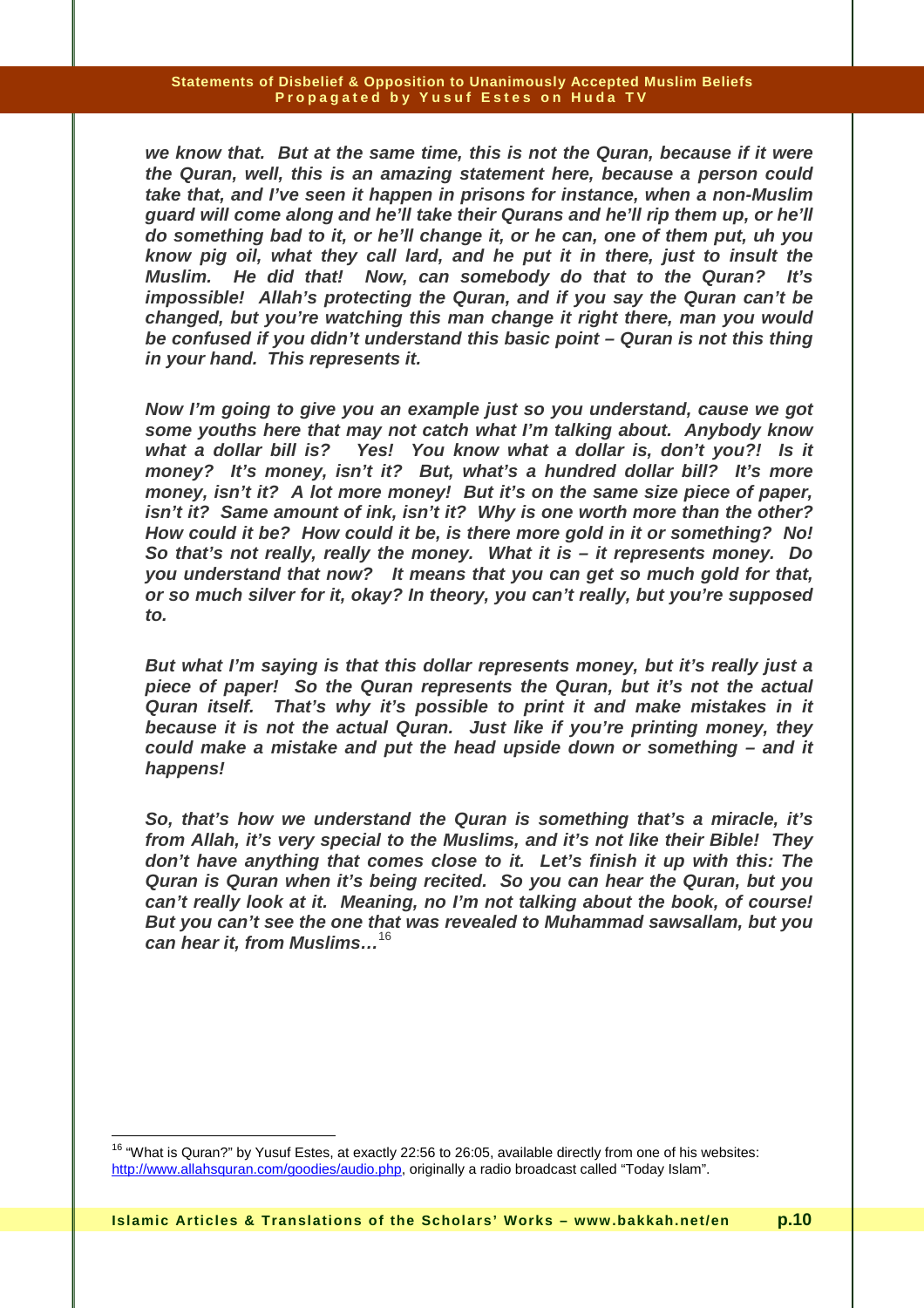The following is a screenshot from one of Yusuf Estes' 3,000 websites: <sup>17</sup>

"Didn't Muhammad make up and write the Ouran himself?"

No. Muhammad, peace be upon him, did not write the Quran. He was not able to do so, because he was illiterate. He could neither read nor write and there are many who attested to this fact.

"So, if Muhammad did not write the Quran, then WHO DID?"

No person "wrote" the Quran. It would be illogical that anyone did WRITE Quran, because the word "Quran" actually means the "Recitation" (spoken words).

How do you "*write sounds*" recited words? - You actually only write what you hear. People can only wrote down what they have heard from the "Quran" (Recital) that Muhammad, peace be upon him, recited.

Therefore, the question is out of order due to the mistake in meanings. It would be correct to ask it this way...

--- "OK - Who first recited the Quran?"

Now this question makes sense.

Here is another screenshot from another one of Yusuf Estes' 3,000 websites:<sup>18</sup>

#### **THE QURAN** [Yusuf Estes]

### **Ouran Means "Recitation"**

 $\overline{a}$ 

The word "Quran" means "that which is recited; or that which is dictated in memory form." As such, it is not a book, nor is it something that reaches us only in written form. The documentation in writting about the Quran has been preserved in museums thoughout the world, including the Topekopi Palace in Istanbul, Turkey, the museum in Tashkent, Uzbekistan and also in England. Keep in mind also, the Quran is only considered "Quran" while it is in the recitation form, not in the written or the book form. The word for what is written and held in the hand to be read by the eye is called "mus-haf" (meaning script or that which is written down).

 $17$  From a website called the "Islam News Room," screenshot taken August 22, 2012.

<sup>&</sup>lt;sup>18</sup> From a website called the "Islam Tomorrow," screenshot taken August 22, 2012.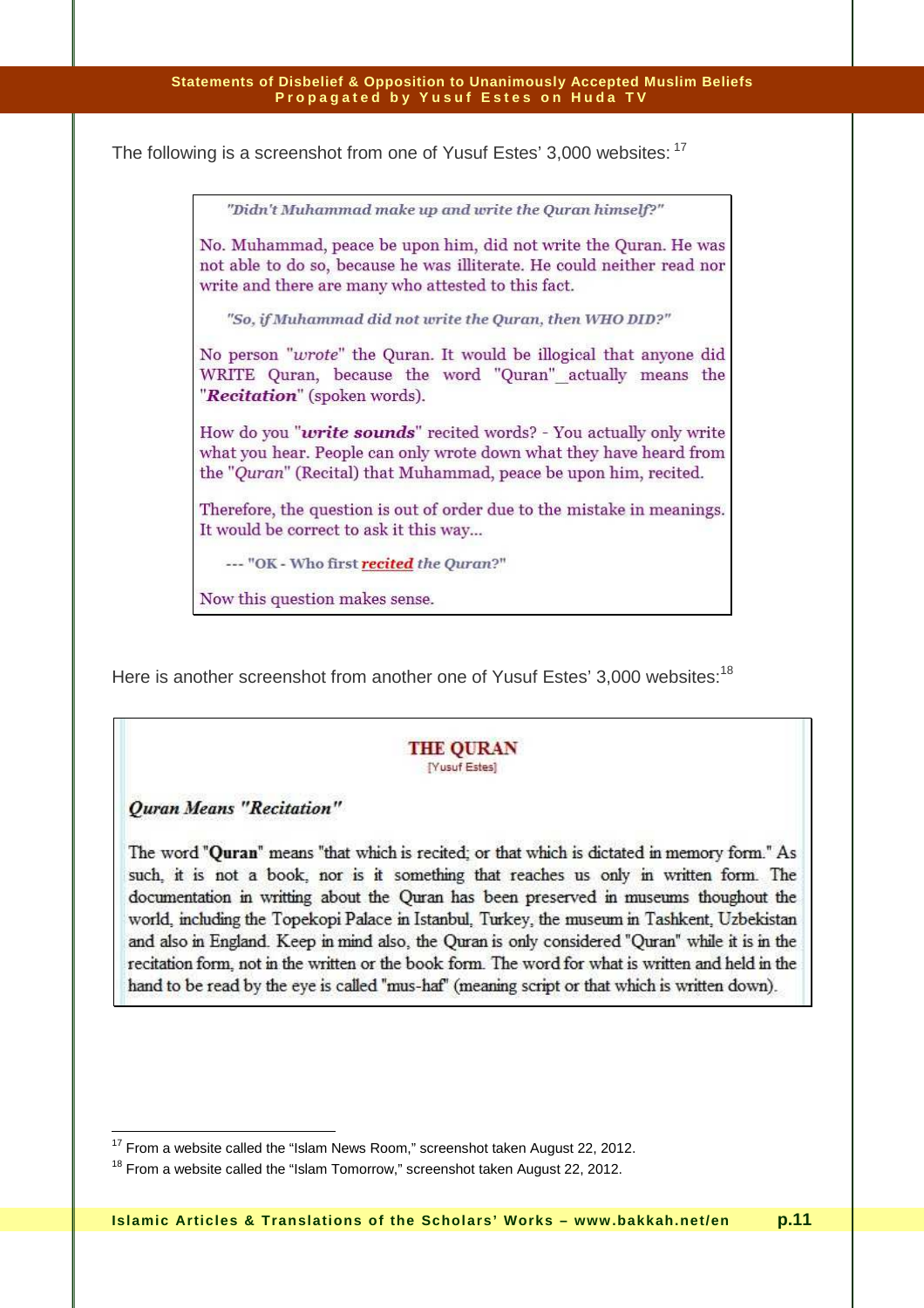And yet another:<sup>19</sup>

| Q Tafsir.com - Part of Yusuf Estes Guide US TV Project                                                                           |     |
|----------------------------------------------------------------------------------------------------------------------------------|-----|
| Brief Introduction to "Quran Tafsir" What it is and Why We Need it We start with the word "Quran"                                | 688 |
| The word "Quran" in Arabic means "Recitation" (not written word). Too many people today are telling us what the Quran of Allah   |     |
| is and what it means.                                                                                                            |     |
| All too often we are hearing from both Muslims and Non-Muslims; 'The Quran says this-or-that and the Quran means so-and-so'      |     |
| without giving reference to their actual source for meaning and understanding.                                                   |     |
| Many misconceptions, misquotes, misunderstandings and misrepresentations are tossed around in the media, news and public         |     |
| discussions about Islam and what it teaches.                                                                                     |     |
| The solution is to go back to the original source in the original language as understood by the people who first heard the Quran |     |
| from the lips of the Prophet Muhammad, peace be upon him, along with his own definitions and explanations.                       |     |
| The good news is the Quran exists today in its entirety, exactly as it at the time of the prophet, peace be upon him.            |     |
| The prophet Muhammad, peace be upon him, heard the words directly from the Angel Gabriel (Jibril in Arabic) and these words      |     |
| were memorized by Muhammad, peace be upon him, and then recited to his companions, who then memorized and passed on              |     |
| these same words to their followers and this has continued to this very day.                                                     |     |
| The first word Angel Gabriel spoke to Muhammad, peace be upon him, was "Iqra", which comes from the same root for Quran,         |     |
| and it was a command to "Recite!" (Many people, even Muslims today think this word meant 'read', but it is incorrect because the |     |

prophet Muhammad, peace be upon him, was not able to read or write). Immediately we see the importance of going back to the most authentic and original source - the Quran in Arabic - to better understand the meanings.

These false beliefs, freely propagated by Yusuf Estes (may Allah guide him) on the many TV channels and websites that promote him are clear violations of basic Muslim beliefs from the Quran and Sunnah, as understood **unanimously** by the righteous early Muslim scholars.<sup>20</sup> One of these mistakes, that what is in the *mus-haf* is not really the Quran, is so grave and so serious that the scholars of Islam consider it something that takes a person outside of Islam, as is proven in this article with the forthcoming direct quotes from the early imams of Islam.

**IMPORTANT:** While we are not declaring Yusuf Estes to be outside of Islam, as we hope Allah would excuse him because of his ignorance, we do need to understand the weight of these mistakes and the correct stance regarding them.

## **The Basic Muslim Belief that the Quran is Written in Mus-hafs**

Let us examine what the correct Islamic belief about this issue is from the Quran and Sunnah, as understood by the Companions and righteous early scholars of Islam.

 $\overline{1}$  $19$  From a website called "Q-Tafseer," screenshot taken August 22, 2012.

 $20$  The forthcoming body of material is sufficient to establish binding scholarly consensus. For an explicit citation of consensus, see: al-'Awaasim wal-Qawaasim (7/23).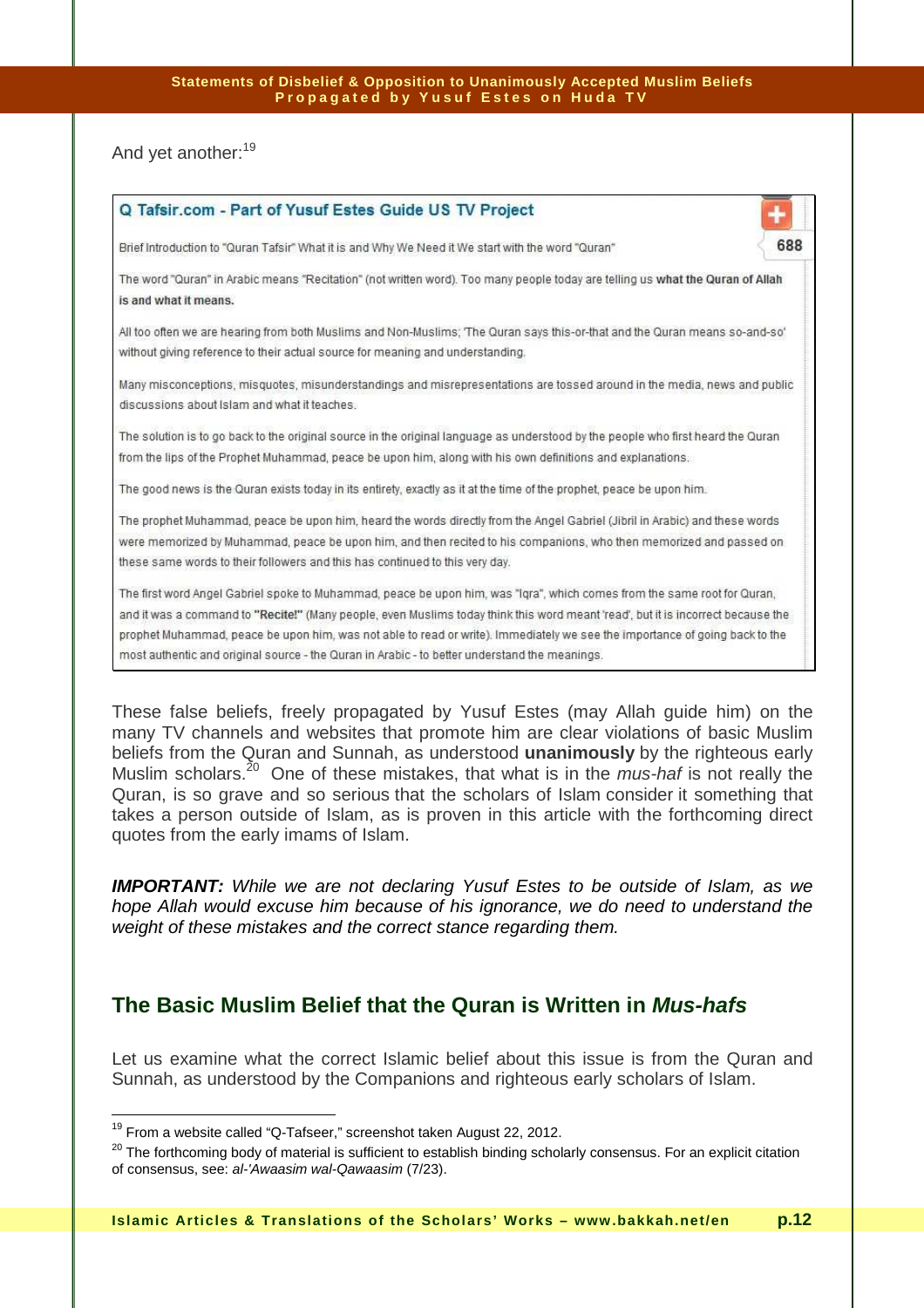Allah has referred to the Quran as a Book, which by definition is something written, in many Quranic passages. One example would be:

﴿ وَالطُّورِ وَكِتَابٍ مَسْطُورٍ فِي رَقٍّ مَنْشُورٍ ﴾<br>-**َ ِ َ َ ِ َ**

**( By the Mountain, and by a written Book (the Quran), written in pages of a book spread out )** <sup>21</sup>

The great scholar of Tafseer (Quranic Exegesis) from the second generation of Muslims, Mujaahid ibn Jabr said:

> **ف ﴿ َي ر ق م ْ ُش ن ِي ص ٍور ﴾ ف ُ ُف ح ِ َ ٍ**

**( Fee Raq-qin Manshoor ) means: in pages.**<sup>22</sup>

The earliest Quran scholars of the Companions and their students and others said it means: **a written book.**<sup>2</sup>

The Prophet (may Allah raise his rank and grant him peace) said:

(( لَا تُسَافِرُواْ بِالقُرْآنِ، فَإِنِّي لَا آمَنُ أَنْ يَنَالَهُ العَدُوُّ ))<br>. **َ ْ ن َ بابہ َ َ**

## **(( Do not travel with the Quran, since I can not guarantee**  that the enemies would not get a hold of it.  $)$ <sup>24</sup>

Quite obviously, the Messenger of Allah (may Allah raise his rank and grant him peace) was not referring to the Quran memorized in their hearts or the Quran in al-Lowh al-Mahfooth (the Preserved Tablet)! He was referring to the *mus-haf*, the written Quran, and he explicitly called it **"the Quran".**

**'Umar ibn al-Khattaab**, the second Caliph of the Muslims (may Allah be pleased with him), had no problem with this expression either, as it is narrated that he wrote to the governors in the various lands under his rule, following the best example, saying:

 $\overline{\phantom{a}}$ 

 $^{21}$  Soorah at-Toor (52:1-3) and its meaning in English

<sup>&</sup>lt;sup>22</sup> The great scholar, al-Bukhaaree (d.256), mentioned this report in his Saheeh (13/522 of Fat-hul-Baaree), in his chapter explaining the closing Verses of Soorah al-Burooj where Allah describes His Quran as being preserved in al-Lowh al-Mahfooth (the Preserved Tablet), showing that the correct understanding is to believe that the Quran is preserved in al-Lowh al-Mahfooth while it is also written down in the mus-hafs. His more explicit words on the topic will be mentioned shortly.

 $23$  See: Tafseer at-Tabaree (24/601), and ad-Durr al-Manthoor (7/550) of as-Suyootee.

 $24$  Collected by Muslim in his Saheeh (#1869)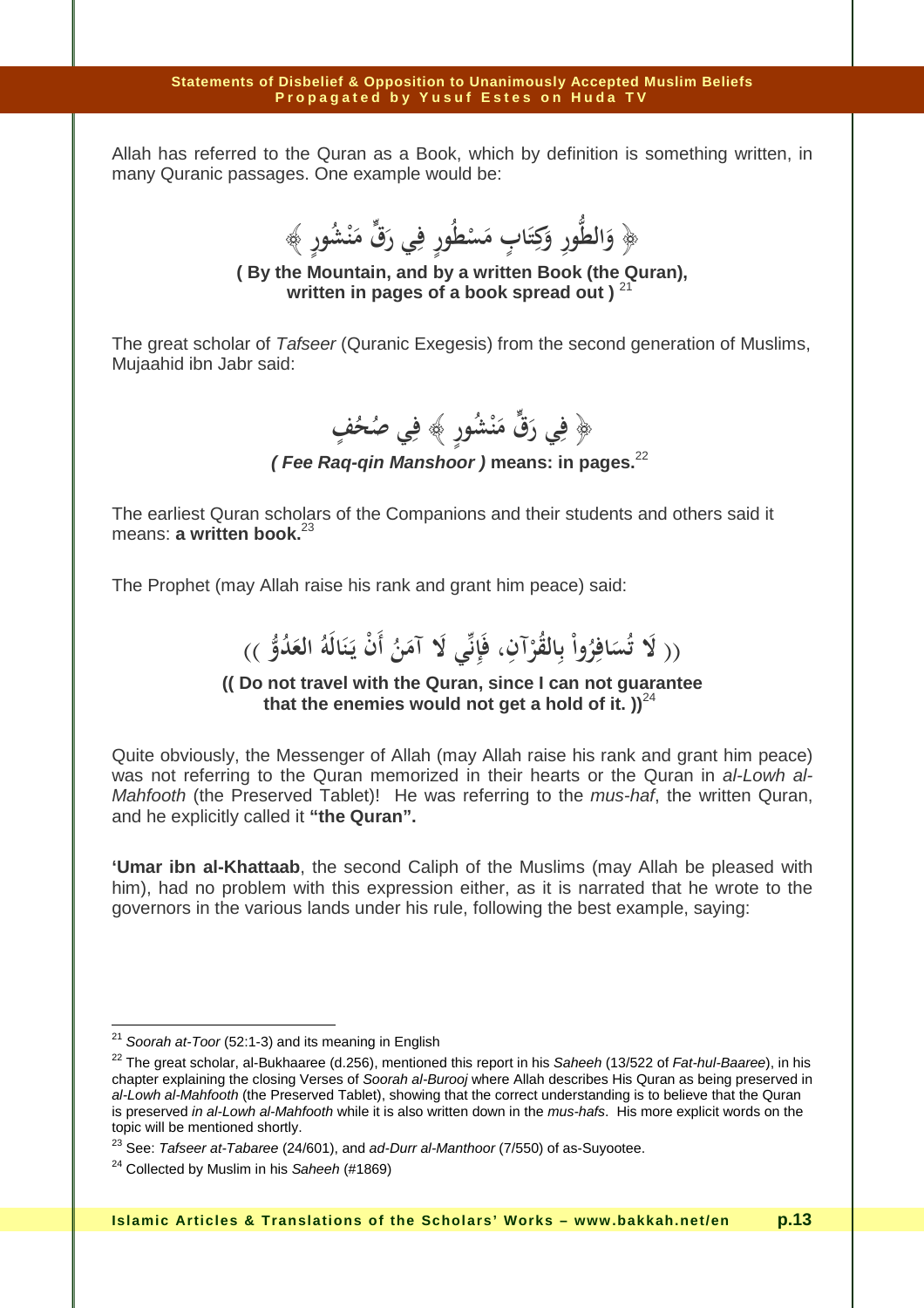**ُس َلا ت رِاف ُ ُ القر ِ وا ب ِآن ْض لَى أَر ِ إ ِ الع و ُد ي أَخ ِ ، فَإ اف ن ْن يـ ُ أَ ن الَه أَح ُ ٌد ِ م نـ ُه م َ ْ َ َ ب َ َ ْ ْ**

**"Do not travel with the Quran to enemy lands, since I fear that one of them might get a hold of it."**<sup>25</sup>

**Aboo Bakr As-Siddeeq**, the first Caliph, placed **Zayd ibn Thaabit** (may Allah be pleased with them both) in charge of compiling the scattered writings of the Quran into one mus-haf, as the era of Divine Revelation had just ended, and the Quran could not have been compiled into one book while it was still coming down. Zayd said about the gravity of this task:

فَوَاللهِ لَوْ كَلَّفُونِي نَقْلَ جَبَلٍ مِنَ الجِبَالِ **َ ْ َ َ َ َ** مَا كَانَ أَثْقَلَ عَلَيَّ مِمَّا أَمَرَنِي بِهِ مِنْ جَمْعِ القُرْآنِ<br>. **َ َ َ َ ن**<br>× <u>ز</u> ِ<br>ب **َ ْ**

**"I swear by Allah, had they placed me in charge of moving a mountain, it would not have been more heavy than the task he ordered me with of compiling the Quran (into one mus-haf)!"**<sup>26</sup>

During that time and ever since, this event is referred to by the Muslim scholars as Jam' al-Quran, or the compilation of the Quran (into one mus-haf).<sup>27</sup>

**'Uthmaan ibn 'Affaan**, the third Caliph (may Allah be pleased with him), said:

**م َ ِب ا أُح ْن ي أَ َ ِي أْت َ ع لَي َ يـ َ و ْ م ٌ و َ لَيـ ْ لَةٌ ح َ ى أَن ْظُر ت َ ِ ف ِ ِ االله َي كَلام َع\_ ز و َ َج ل \_** يـ[ َ ع ْ ِني: الق ِ ر َ اء َ َ في ة ُ الم ِ **"I do not like that a day and night pass except that I look at the Speech of Allah,**  ْص َف ح ِ [

**the Mighty and Majestic." (meaning: reading the mus-haf)** 28

 **'Alee ibn Abee Taalib**, the fourth Caliph (may Allah be pleased with him), said:

 $\overline{a}$ <sup>25</sup> Collected by Sa'eed ibn Mansoor in his Sunan (2/176 of Habeeb ar-Rahmaan al-A'thamee's printing, *Daar al-*Kutub al-'Ilmiyyah, 1388 ed.)

<sup>26</sup> Collected by al-Bukhaaree in his Saheeh, in the Chapter of **Compiling the Quran** (#4986)

 $27$  For example, Ibn Abee Shaybah (d.235) collected narrations about the event, entitling the section, "The First One to Gather the Quran (into One Mus-haf)". See his Musannaf (10/544). As mentioned previously, Al-Bukhaaree (d.256) entitled a chapter: Compiling the Quran (into One Mus-haf). An-Nasaa'ee (d.303) also has a chapter of the same name in his As-Sunan al-Kubraa, as does al-Bayhaqee, Al-Baghawee, and many others in their source books of hadeeth.

<sup>&</sup>lt;sup>28</sup> See: Sharh 'Aqeedat al-Haafith 'Abdil-Ghanee al-Maqdisee (p.204) of 'Abdur-Razzaaq al-Badr.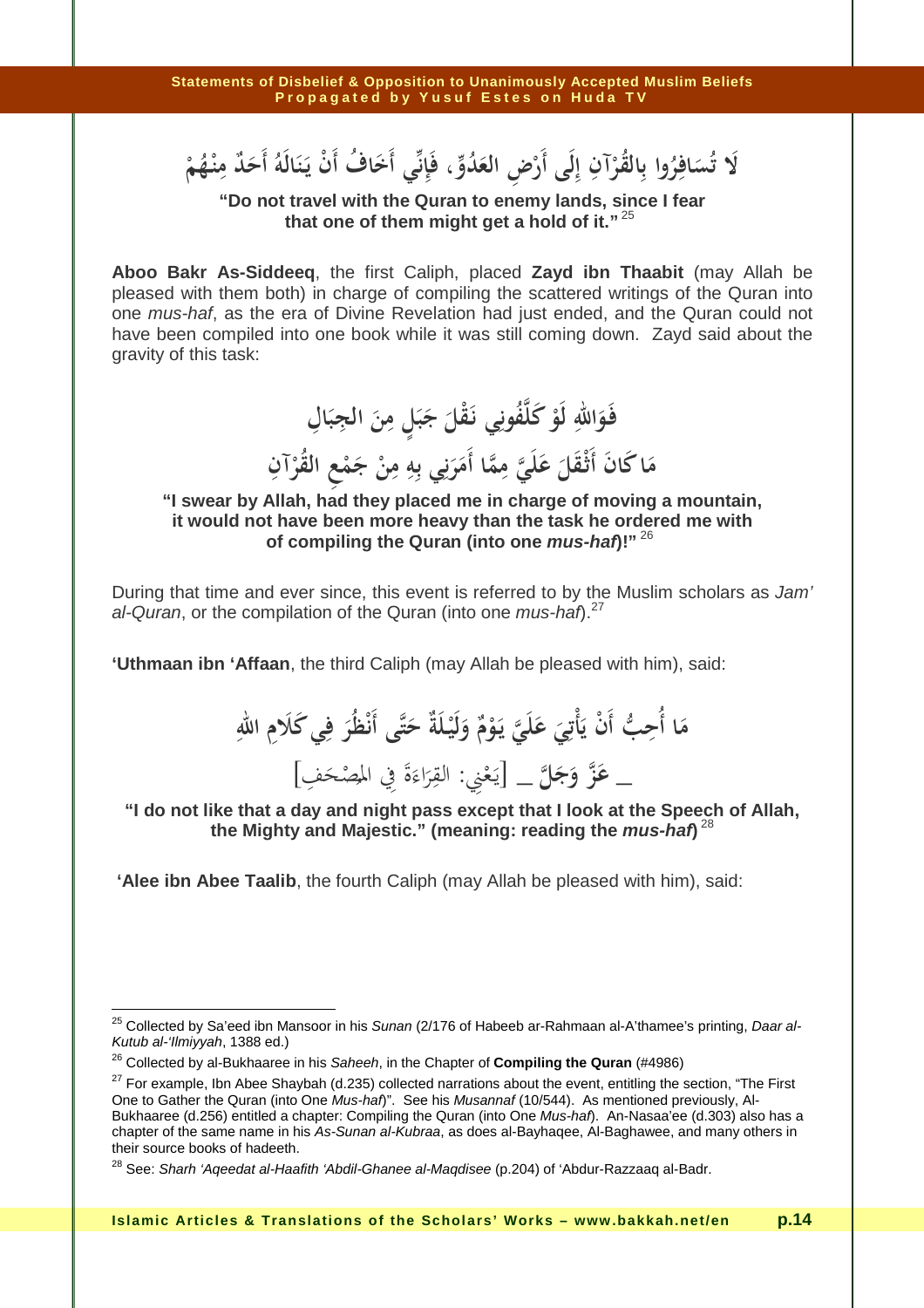رَحِمَ اللَّهُ أَبَا بَكْرِ ، هُوَ أَوَّلُ مَنْ جَمَعَ الْقُرآنُ بَيْنَ اللَّوْحَيْنِ ڵ رَحِمَ اللّٰهُ أَبَا بَكْرِ ، هُوَ أَوَّلُ مَنْ جَمَعَ الْقُرآنَ بَيْنَ<br>-**ِ**

**"May Allah have Mercy on Aboo Bakr, for he was the first one to gather the Quran between two book covers (i.e. in one mus-haf)."**<sup>29</sup>

**'Abdullaah ibn Mas'ood** (may Allah be pleased with him), was reported to have said:

إِنَّ هَذَا القَرآنَ الَّذِي بَيْنَ أَظْهُرِكُمْ يُوشَكُ أَنْ يُنْزَعَ مِنْكُمْ<br>. **ِ ْ ِ ْ** إِنَّ هَذَا القُرآنَ الَّذِي بَيْنَ أَظْهُرِكُمْ يُوشَكُ أَنْ يُنْزَعَ مِنْكُمْ **َ**

**"Verily, this Quran in front of you is about to be snatched away from you!"** 

His student asked, "How could it be snatched away from us while Allah has made it firm in our hearts and we have recorded it precisely in our mus-hafs?! He replied:

**ٍ يسرى عليه في ليـلة واحدة، َ ِ َ ٍ ِ ِ َ َ ْ ْ َ َ َ ْ ُ ِ ِ فـيـنـزع ما في القلوب ويذهب ما في الْمصاحف، َ َ َ ِ ِ َ َ َ ُ َ ْ ِ ُُ ُ َ ُْ َ ويصبح الناس منه فـقراء، َ َ ُ ُ ْ َُ َُ ُ ْ ِ ِ** [ثم قـرأَ َ **ْ ْ َ** ُ َ **﴿** [ **ولئن شئـنا لنذهبن بالذي أوحيـنا إليك َ َ َ ِ َ َ َ َ ْ َ ِ ِ ِ ََ ْ ْ ْ ِ َ ﴾**

**"It (the Quran) shall be taken up in one night, and everything in the hearts shall be snatched away, and everything in the mus-hafs shall go, and the people shall become needy from it (the event). Then he recited, ( And if We wanted we could take away that which We revealed to you )."**<sup>30</sup>

**'Ikrimah ibn Abee Jahl**, one of the Companions (may Allah be pleased with him), used to hold the mus-haf to his face, saying:



**"The Book of My Lord, the Mighty and Majestic, the Speech of My Lord, the Mighty and Majestic!"**<sup>31</sup>

**Ibraaheem an-Nakha'ee** (d.96), a great early scholar and student of the Companions (may Allah have Mercy on him), said:

 $\overline{\phantom{a}}$ 

<sup>&</sup>lt;sup>29</sup> Collected by Ahmad in *Fadhaa'il as-Sahaabah* (no.514, 1/433) and Al-Aajurree in *Ash-Sharee'ah* (no.1241-1242, 4/1782-1783). In his checking of Fadhaa'il as-Sahaabah, Wasee Allah 'Abbaas said its chain is hasan.

<sup>&</sup>lt;sup>30</sup> Collected by Al-Bukhaaree in Khalq Af'aal al-'Ebaad (no. 381), Ibn Abee Shaybah in his Musannaf (no.30697, 10/534), 'Abdur-Razzaaq in his Musannaf (no. 5980-5981), al-Haakim in al-Mustadrak (4/504), and others, with a weak chain due to a narrator, Shaddaad ibn Ma'qil, whose reliability as a narrator was not established. However, it has other chains that strengthen it, as discussed in detail in the footnotes of Sunan Sa'eed ibn Mansoor (2/335- 342). This narration can be considered a hadeeth of the Messenger of Allah (may Allah raise his rank and grant him peace), since Ibn Mas'ood could not have learned it from any other source, nor would he speak about the affairs of the Unseen from his own opinion, and Allah knows best.

The raising of the Quran from the earth has also been reported by Huthayfah, as found in Sunan Ibn Maajah (no.4049), and authenticated by Al-Albaanee in As-Silsilah as-Saheehah (no.87).

 $31$  Collected by Ad-Daarimee (no. 3393, 4/2109), al-Haakim in al-Mustadrak (3/243), and others, with a break in the chain, and thus considered mursal, as mentioned by ath-Thahabee in his notes on al-Mustadrak.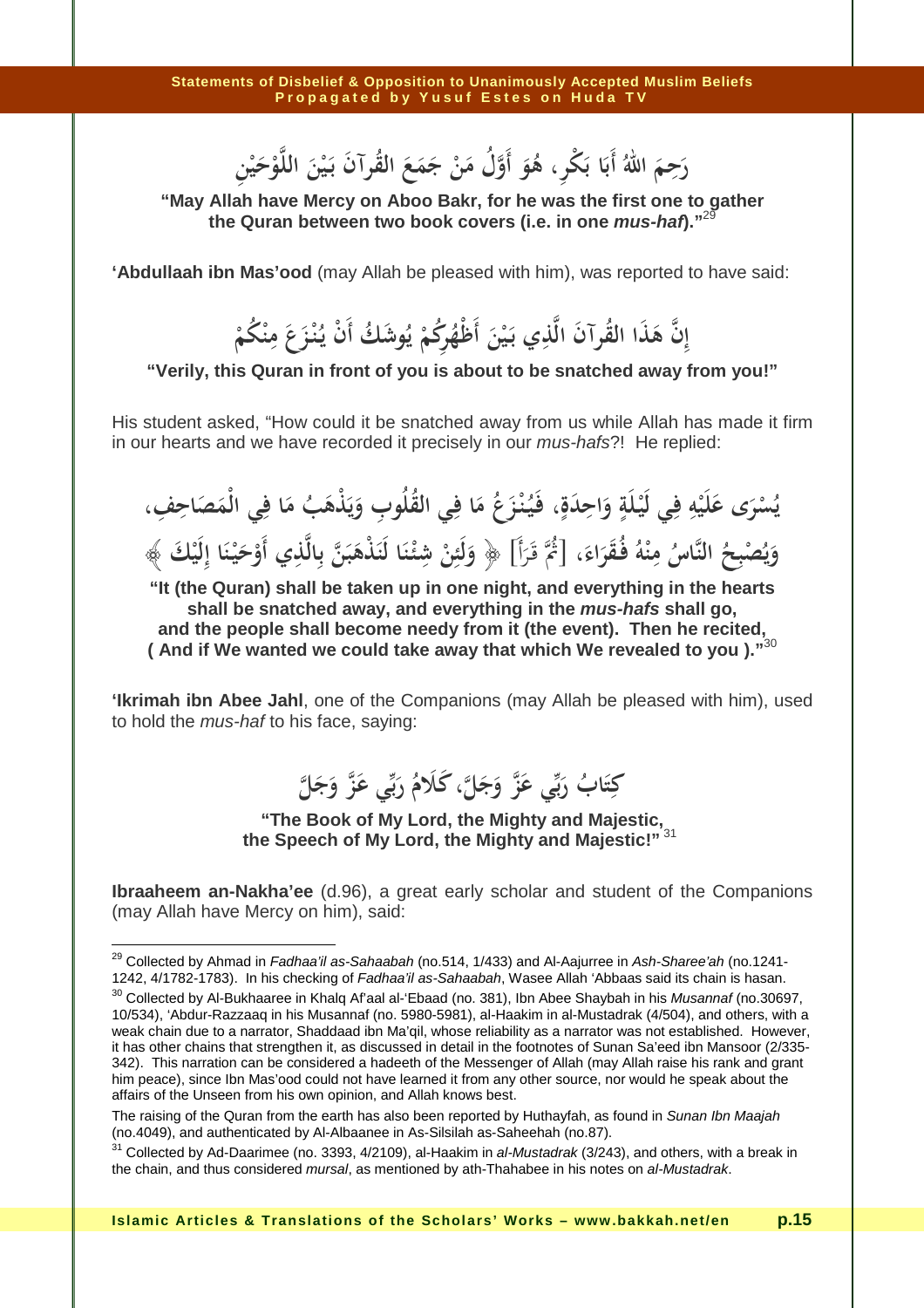**َ ُ كان يـقال ُ َ َ : عظموا القرآن، يـعني ْ َ َ ُ ْ ُ ِ** ِ مَظُّهُواْ الْقُرآنَ، يَعْنِي: كَبِّرُواْ الْمَصَاحِفَ<br>... ... ... **ِ ْ**

**"It used to be said, 'Stress the greatness of the Quran,' meaning: Write it with large print in the mus-hafs."** <sup>32</sup>

**Aboo Haneefah** (d.150), the first of the four widely-followed imams (may Allah have Mercy on him), said:

**و ُر الق ُآن ف َ ي الم ِ َص ِ ِف اح م ُ ٌوب ْكت ، و ف ي ُ القلُوب ِ م ِ ْح ُف ٌوظ، و َع لَى الأَ سلْ ُ ِن م ْقر ُ وء ٌ َ ْ َ َ َ َ َ**

**"The Quran is written in the mus-hafs, memorized in the hearts, and recited on the tongues."**<sup>33</sup>

Another of the great imams, **Ash-Shaafi'ee** (d.204), also held the position that:

مَا نَتْلُوهُ مِنَ القُرْآنِ بِأَلْسِنَتِنَا وَنَسْمَعُهُ بِآذَانِنَا وَنَكْتُبُهُ فِي مَصَاحِفِنَا يُسَمَّى كَلَامَ اللهِ<br>مَا نَتْلُوهُ مِنَ القُرْآنِ بِأَلْسِنَتِنَا وَنَسْمَعُهُ بِآذَانِنَا وَنَكْتُبُهُ فِي مَصَاحِفِنَ **َ** .<br>. **ْ ْ ِ َ ِ َ َ ْ َ ِ َ َ ِ َ َ ِ**

**"What we recite from the Quran on our tongues, listen to with our ears, and write in our mus-hafs is all called the Speech of Allah."** <sup>34</sup>

**Is-haaq ibn Raahawayh** (d.238), another one of the great early imams of the Muslims (may Allah have Mercy on him), was asked about school children using their saliva to erase **the Quran** from their boards. He detested that children do that, and requested that they use water instead. $^{35}$ 

The point is that he was asked about **the Quran written on boards**, and he had no problem with this expression.

**Ahmad ibn Hanbal** (d.246), the fourth of the widely-followed imams (may Allah have mercy on him), was reported to have said:

> تُوَجِّهُ القُرْآنَ عَلَى خَمْسٍ جِهَاتٍ: حِفْظٍ بِالقَلْبِ، **َ ْ َ ٍ ٍ** وَتِلَاوَةٍ بِاللِّسَانِ، وَسَمْعٍ بِالأُذُنِ، وَبَصَرٍ بِعَيْنٍ، وَخَطٍّ بِيَدٍ **ٍ**

**َ َ َ َ َ َ ْ َ َ "You interact with the Quran in five ways:** [1] **memorizing it by heart,**  [2] **reciting it on the tongue,** [3] **listening to it with the ear,**  [4] **viewing it with the eye, and** [5] **writing it by hand."**

**ٍ**

 $\overline{\phantom{a}}$ 

 $32$  Collected by Ibn Abee Shaybah in his *Musannaf* (no.30730, 10/543)

<sup>33</sup> Al-Fiah al-Akbar. as quoted in Sharh at-Tahaawiyyah (p.138), revised checking of Ahmad Shaakir, 1418.

 $34$  One of the foremost Shaafi'ee scholars, al-Bayhaqee (d.458), attributed this position to the imaam in his book, al-'Itiqaad wal-Hidaayah ilaa Sabeel ar-Rashaad (p.112 of the 1420 Daar al-Fadheelah printing).

 $35$  Collected by Ibn Battah in his al-Ebaanah al-Kubraa (3/337, no. 2149 of the al-Faarooq al-Hadeethah printing)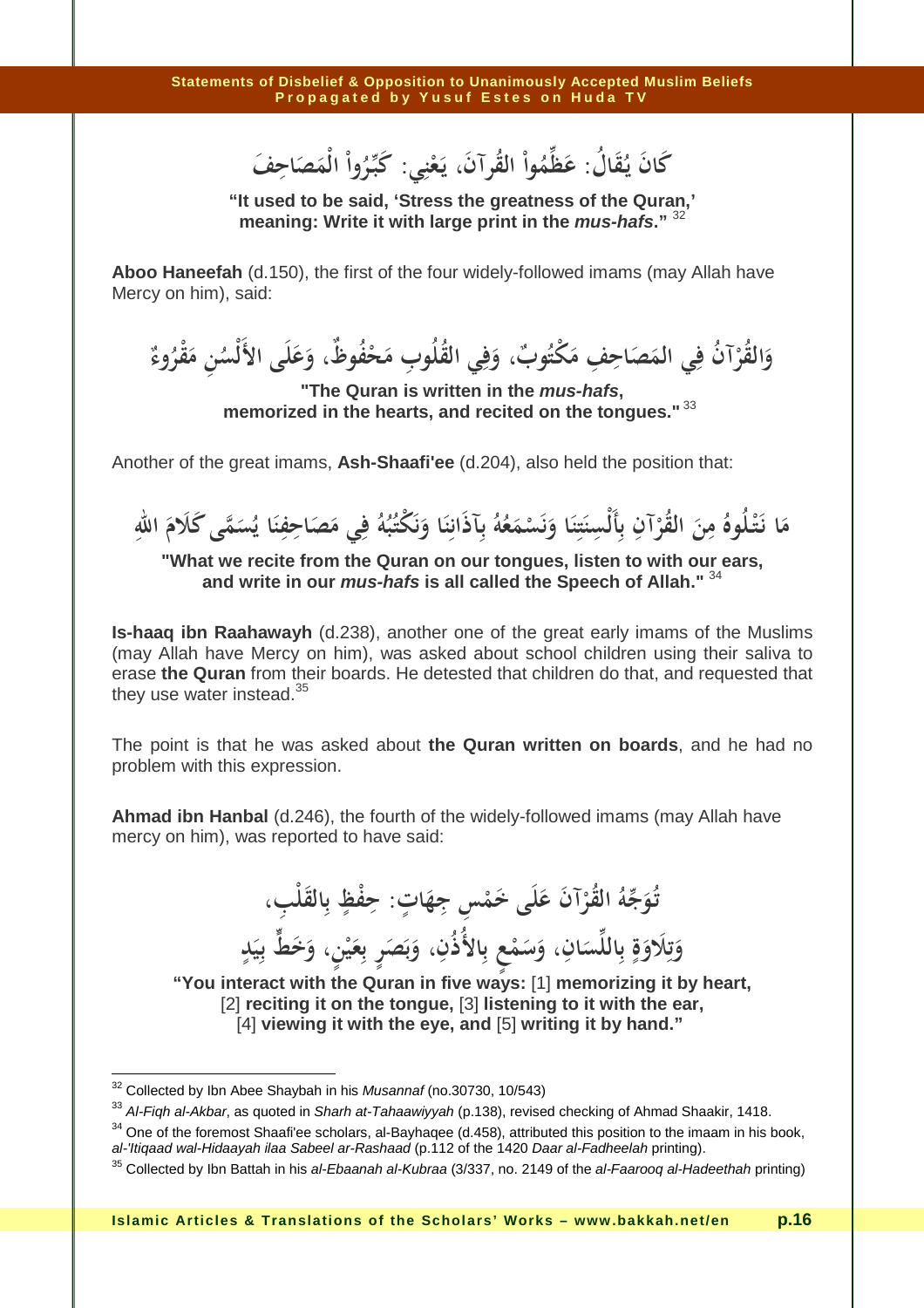He went on to explain this patiently and methodically, saying:

**َ ْلب الق ُ م َ لُ ٌوق، و ْخ َ الم َ ُف ُوظ ْح هِ ب ِ غَيـ ْ ر ُ م َ لُ ٌوق، و ْخ َ س الل َ ُ م ان َ ْخ لُ ٌوق ، و َ الم َ تـ ْ و ب لُ هِ ِ غَيـ ْ ر ُ م َ لُوق ْخ ، و ٍ َ ُ م الأُذُن َ لُ ٌوق، و ْخ َ الم َ ْس م ُ ُوع ِ إ لَي ْ ه ِ غَيـ ْ ر ُ م َ ْخ لُ ٌوق ، و َ الع َ ي ْ ُن ُ ُ م َ لُ ٌوق، و ْخ َ الم َ ْظ ن ُور ِ إ لَي ْ ه ِ ِ م ن ْ ه ُ غَيـ ْ ر م َ لُوق ْخ ٍ .**

**"A heart is something created, yet what is memorized by it (the Quran) is not created. A tongue is something created, yet what is recited with it (the Quran) is not created. An ear is something created, yet what is heard with it (the Quran) is not created. An eye is something created, yet what is viewed with it (the Quran) is not created."**<sup>36</sup>

Aside from entitling one of his chapters, "The Compilation of the Quran (into one Mushaf), **Al-Bukhaaree** (d.256), the famous author of the authentic Hadeeth compilation (may Allah have Mercy on him), said:

فَأَمَّا القُرْآنُ المَتْلُوُّ المُثْبَتُ فِي المَصَاحِفِ المَسْطُورُ المَكْتُوبُ **ْ َ ْ ْ َ َ** المُوعَى فِي القُلُوبِ فَهُوَ كَلَامُ اللهِ تَعَالَى لَيْسَ بِخَلْقٍ **َ ِ َ َ َ**

**"As for the Quran that is recited, written in the mus-hafs, written down and recorded (therein), understood in the hearts, then it is the Speech of Allah the Most High, not something created."**<sup>37</sup>

**Ibn Jareer at-Tabaree** (d.310), the great early scholar and author of the famous Tafseer (Quranic Explanation) – may Allah have Mercy on him – , said:

كَلَامُ اللهِ \_ عَزَّ وَجَلَّ \_ غَيْرُ مَخْلُوقٍ كَيْفَ كُتِبَ، وَكَيْفَ تُلِيَ، وَفِي أَيِّ مَوْضِعٍ قُرِئَ، **ِ َ َ ٍ َ َ ِ َ ِ َ** فِي السَّمَاءِ وُجِدَ أَوْ فِي الأَرْضِ، حَيْثُ حُفِظَ، فِي اللَّوْحِ المَحْفُوظِ كَانَ مَكْتُوبًا، **َ ْ َ َ ِ َ ًا**<br>. أَوْ فِي أَلْوَاحِ صِبْيَانِ الكَتَاتِيبِ مَرْسُومًا، فِي حَجَرٍ نُقِشَ، أَوْ فِي وَرَقٍ خُطَّ، **ْ ِ ْ َ َ َ ْ ً َ ْ َ** فِي القَلْبِ حُفِظَ، أَوْ بِاللِّسَانِ لُفِظَ، فَمَنْ قَالَ غَيْرَ ذَلِكَ أَوِ ادَّعَى أَنَّ قُرْآنًا **ْ َ َ ْ َ َ** فِي الأَرْضِ أَوْ فِي السَّمَاءِ سِوَى القُرْآنِ الَّذِي نَتْلُوهُ بِأَلْسِنَتِنَا وَنَكْتُبُهُ فِي مَصَاحِفِنَا، **ِ ْ َ َ ْ ْ ِ ِ َ ِ َ َ ِ َ**

 $36$  Collected by Ibn Battah in his al-Ebaanah al-Kubraa (3/344, no. 2167 of the al-Faarooq al-Hadeethah printing)

<sup>&</sup>lt;sup>37</sup> Khala Af'aal al-'Ebaad, see also: Al-Asmaa' was-Sifaat of al-Bayhaqee (2/7 of the 1422 Sawaadee printing).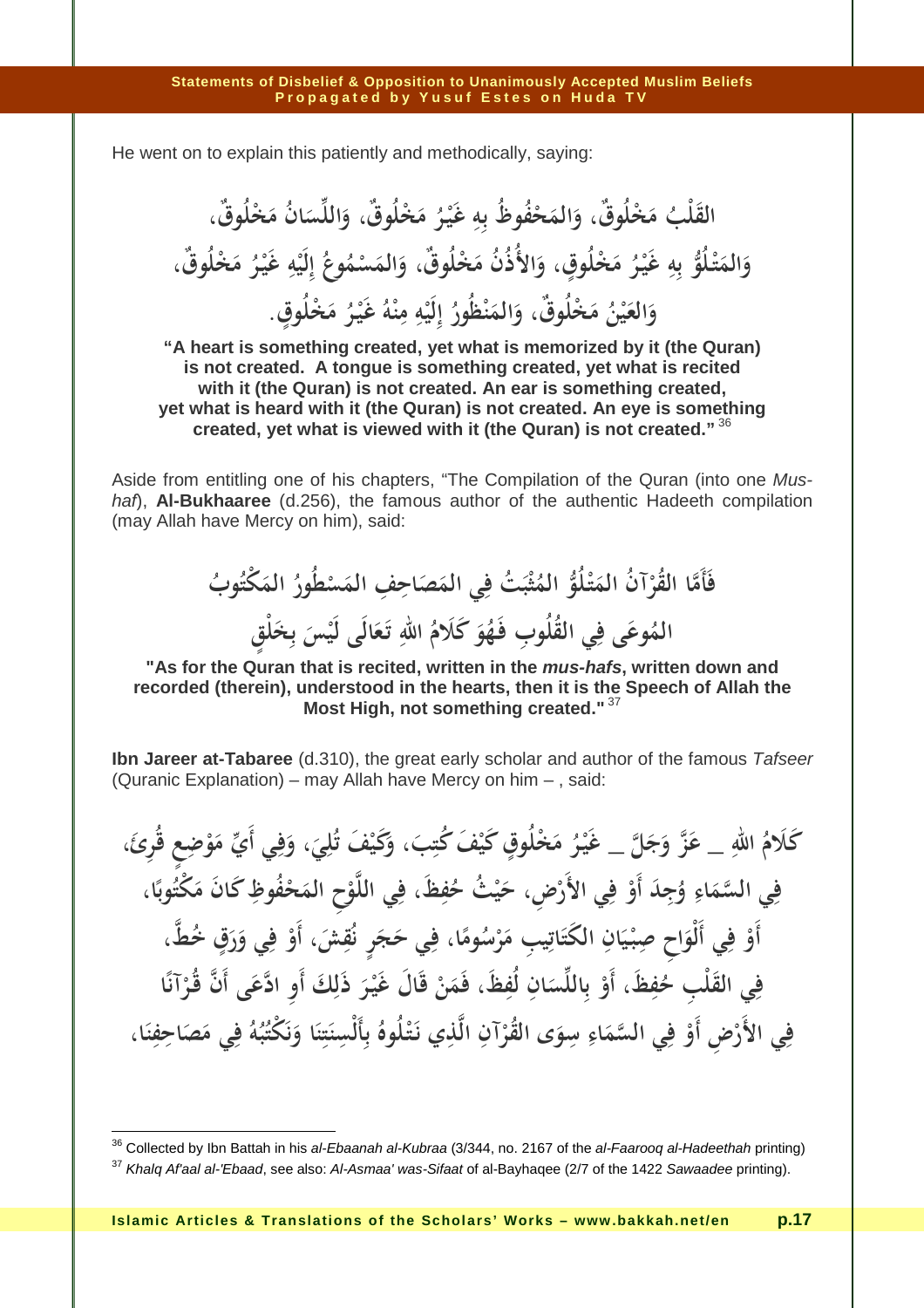أَوِ اعْتَقَدَ غَيْرَ ذَلِكَ أَوْ أَصْمَرَهُ فِي نَفْسِهِ، أَوْ قَالَ بِلِسَانِهِ دَائِنًا بِهِ، **ْ َ ْ َ َ َ َ ِ ْ ِ** ،<br>لگ **ً ِ** فَهُوَ بِاللَّهِ كَافِرٌ، حَلَالُ الدَّمِ، وَبَرِيءٌ مِنَ اللَّهِ، وَاللَّهُ بَرِيءٌ مِنْهُ **َ َ َ ب بہ َ ب**ر<br>. **ِ ْ**

**"...The Speech of Allah, the Mighty and Honored, is not created, no matter how it is written, no matter how it is recited, no matter where it is recited, whether it is found in the heavens or on earth, wherever it is memorized, whether it is written in al-Lowh al-Mahfooth (Preserved Tablet) or drawn on the boards in children's classrooms, whether it is engraved on a stone, written on a paper, memorized by heart, or recited verbally. Whoever says otherwise, or claims that a Quran on earth or in the heavens is not the same Quran we recite with our tongues and write in our mus-hafs, or believes otherwise, whether he hides it or speaks openly with it as his Religion, such a person is a disbeliever in Allah, subject to capital punishment. He is free from Allah, and Allah is free from him..."**<sup>38</sup>

**Muhammad ibn al-Husayn Al-Aajurree** (d.360), an early scholar and author of one of the most important source books of Muslim creed (may Allah have Mercy on him), stated:

وَمَنْ زَعَمَ أَنَّ هَذَا القُرآنَ حِكَايَةٌ لِلقُرآنِ الَّذِي فِي اللَّوْحِ المَحْفُوظِ كَذَبُواْ وَمَنْ زَعَمَ أَنْ هَذَا الْقُرَآنُ حِكَّايَةً لِلْقُرَآنِ اللَّذِي فِي اللَّوْحِ المُحَ<br>مَسْتَمَسْتُ **ِ** زَعَمَ أَنَّ هَذَا القُرآنَ حِكَايَةٌ لِلقُرآنِ الَّذِي فِي اللَّا **ِ َ**

**"And those who claim that this Quran is only a narration of the Quran which is in al-Lowh al-Mahfooth have lied."**<sup>39</sup>

He also stated:

مَنْ قَالَ إِنَّ هَذَا القُرآنَ الَّذِي يَقْرَؤُهُ النَّاسُ وَهُوَ فِي المَصَاحِفِ حِكَايَةٌ **َ َ** وهو فِي أَلْمَصْهُ ِ<br>نِي يَقْرَؤُهُ النَّاسُ وَهُوَ ۖ فِ قُرآنَ الَّذِي يَقْرَؤُهُ النَّاسُ وَهُوَ فِي المَصَاحِفِ حِكَايَةٌ ۖ<br>\* **َ ْ** لِمَا فِي اللَّوْحِ الْمَحْفُوظِ فَهَذَا مُنْكَرٌ ، تُنْكِرُهُ الْعُلْمَاءُ<br>ـ **َ** فِي اللَّوْحِ المَحْفُوظِ فَهَذَا مُنْكَرٌ ، تُنْكِ لِمَا فِي اللَّوْحِ المَحْفُوظِ فَهَذَا مُنْكَرٌ ، تُنْكِرُهُ العُلَمَاءُ. يُقَالُ لِقَائِلِ هَذِهِ المَقَالَةِ: **َ َ ِ ْ َ َ ِ** ر<br>پاک  **القرآن يكذبك ويـرد قـولك، والسنة تكذبك وتـرد ُ ُ َ ُ َ َ َ َ َ َ ُ َ ُ ُ َ َ ُ قـولك ْ َ َ ُ ُ . َ َ َ ْ**

**"For someone to say: 'This Quran that the people read, which is in the mus-hafs, is (only) a narration of what is in al-Lowh al-Mahfooth' is an evil statement, one that the scholars hate. It should be said to someone who says this: The Quran declares you a liar and rejects your statements, and the Sunnah declares you a liar and rejects your statements!"**<sup>40</sup>

**Al-Laalakaa'ee** (d.418), another early scholar of Islamic Beliefs (may Allah have Mercy on him), defined the Quran in his widely recognized staple book of 'Aqeedah as:

 $\overline{a}$ 

<sup>&</sup>lt;sup>38</sup> Saree*h as-Sunnah* (p.18), published by *Daar al-Khulafaa'*, 1st ed., 1405, see also: *Sharh Usool I'tiqaad Ahlis-*Sunnah (1/206)

 $39$  Ash-Sharee'ah (1/534)

 $40$  Ash-Sharee'ah (1/535)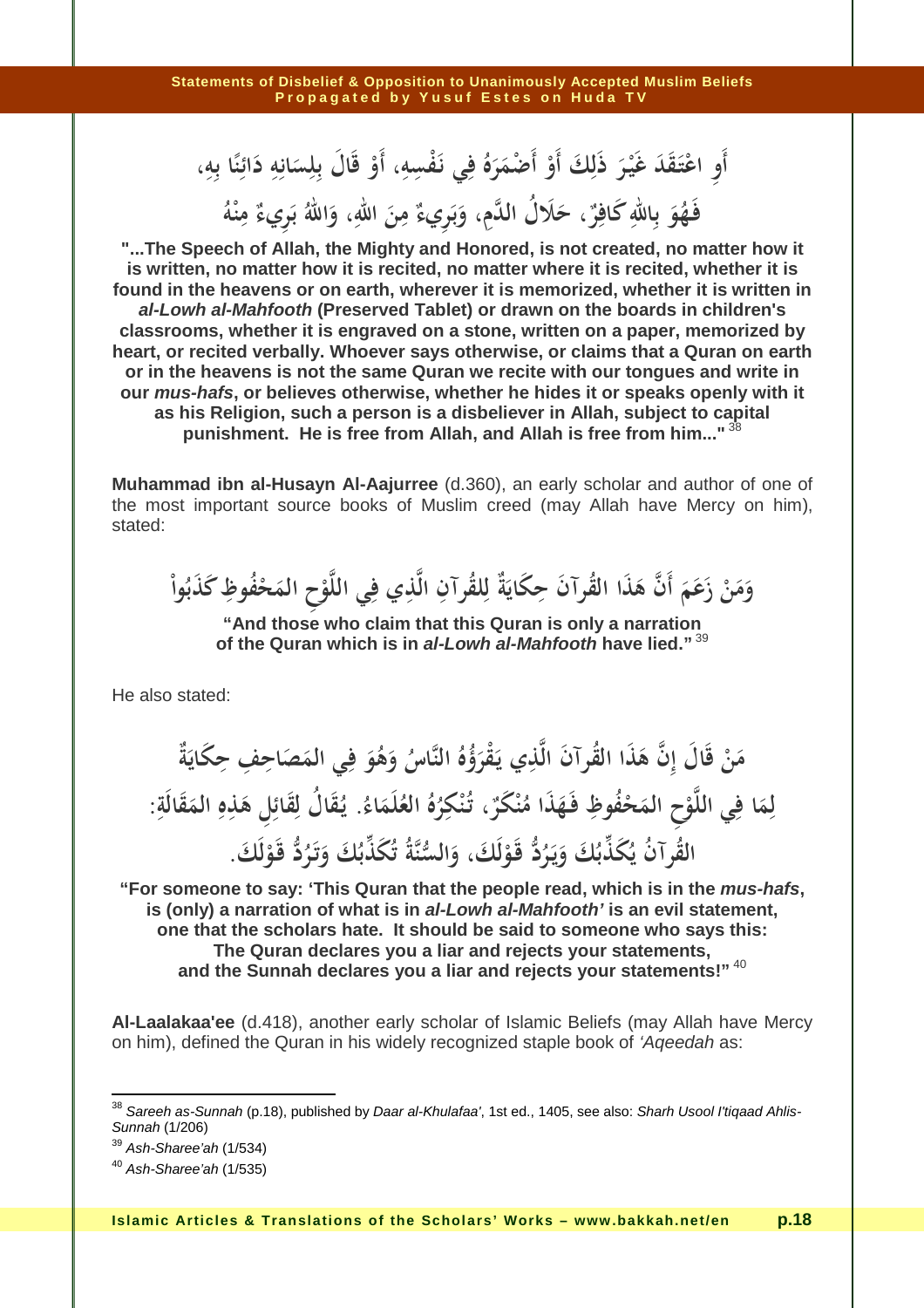مَتْلُوٌّ فِي المَحَارِيبِ، مَكْتُوبٌ فِي المَصَاحِفِ، مَحْفُوظٌ فِي صُدُورِ الرِّجَالِ، **َ ْ َ َ** لَيْسَ بِحِكَايَةٍ وَلَا عِبَارَةٍ عَنْ قُرْآنٍ، وَهُوَ قُرْآنٌ وَاحِلٌ، غَيْرُ مَخْلُوقٍ، **َ ُبِ َ ِ َ َ ْ َ َ ْ َ ْ َ ٍ** وَغَيْرُ مَجْعُولٍ وَمَرْبُوبٍ، بَلْ هُوَ صِفَةٌ مِنْ صِفَاتِ ذَاتِهِ، لَمْ يَزَلْ مُتَكَلِّمًا، **َ َ َ َ ْ ٍ ٔ َ ْ ِ ِ**<br>پا **ْ ب ً** وَمَنْ قَالَ غَيْرَ هَذَا فَهُوَ كَافِرٌ ضَالٌّ مُبْتَدِعٌ مُخَالِفٌ لِمَذَاهِبِ السُّنَّةِ وَالجَمَاعَةِ<br>مِنْ **َ َ ْ َ َ َ َ ْ َ َ ِ َ َ َ َ ِ**

**"It is recited in the mihrabs (by the leaders of congregational prayer), written in the mus-hafs, and memorized in the chests of men. It is not a narration or a representation of the Quran. It is one Quran, not a created thing, not something invented and developed. Rather, it is one of Allah's Attributes, who continues to speak (with it). Whoever says otherwise is a stray disbelieving innovator who opposes the beliefs of the Sunnah and the Jama'ah."**<sup>41</sup>

**Al-Laalakaa'ee** also stated:

فَمَنْ قَالَ إِنَّ القُرْآنَ هُوَ الَّذِي فِي السَّمَاءِ فَقَدْ خَالَفَ اللَّهَ وَرَسُولَهُ وَرَدَّ مُعْجِزَاتِ نَبِيِّهِ **َ ْ َ َ َ َ َ َ** .<br>نر **ِ ِ** وَخَالَفَ السَّلَفَ مِنَ الصَّحَابَةِ وَالتَّابِعِينَ وَالخَالِفِينَ لَهُمْ مِنْ عُلَمَاءِ الدِّينِ<br>مَسْتَقِيدَ السَّلَفَ الصَّحَابَةِ وَالتَّابِعِينَ وَالخَالِفِينَ لَهُمْ مِنْ عُلَمَاءِ الدِّينِ **َ َ ب َ َ َ َ َ ْ َ**

**"Anyone who says that the Quran is (only) the one in the heavens has opposed Allah and His Messenger, rejected miracles of His Prophet, and opposed the Salaf - the Companions, the Taabi'oon, and the scholars of the Religion who came after them."**<sup>42</sup>

**'Abdul-Ghanee ibn 'Abdil-Waahid al-Maqdisee** (d.600), the author of 'Umdat al-Ahkaam and other widely respected works (may Allah have Mercy on him), said:

> وَالقُرْآنُ كَلَامُ اللهِ \_ عَزَّ وَجَلَّ \_ وَوَحْيُهُ وَتَنْزِيلُهُ، **َ ْ َ َ َ َ َ َ ْ** وَالمَسْمُوعُ مِنَ القَارِئِ كَلَامُ اللهِ \_ عَزَّ وَجَلَّ \_ … وَهُوَ مَحْفُوظٌ **َ َ ِ َ َ َ َ ِور... و ُ د ِي الص <sup>ف</sup> ُه و م ُ ٌوب ْكت َ ي الم ِ ف َص ِ ِف اح ، م ْظ ن ُور ٌ َع ِالأ ب ي ُ ِن... َ َ َ َ ْ**

**"And the Quran is the Speech of Allah, the Mighty and Majestic, His Revelation that He sent down. What you hear from the recitor is the Speech of Allah, the Mighty and Majestic. It is (also) what is memorized by heart, written in the mus-hafs, and viewed by the eyes."**<sup>43</sup>

**Ibn Abil-'Izz al-Hanafee** (d.792) – may Allah have Mercy on him – said:

 $\overline{a}$ 

<sup>&</sup>lt;sup>41</sup> Sharh Usool I'tiqaad Ahlis-Sunnah (2/364)

<sup>42</sup> Sharh Usool I'tiqaad Ahlis-Sunnah (2/367)

<sup>&</sup>lt;sup>43</sup> See: Sharh 'Aqeedat al-Haafith 'Abdil-Ghanee al-Maqdisee (pp.199-203) of 'Abdur-Razzaaq al-Badr, abridged.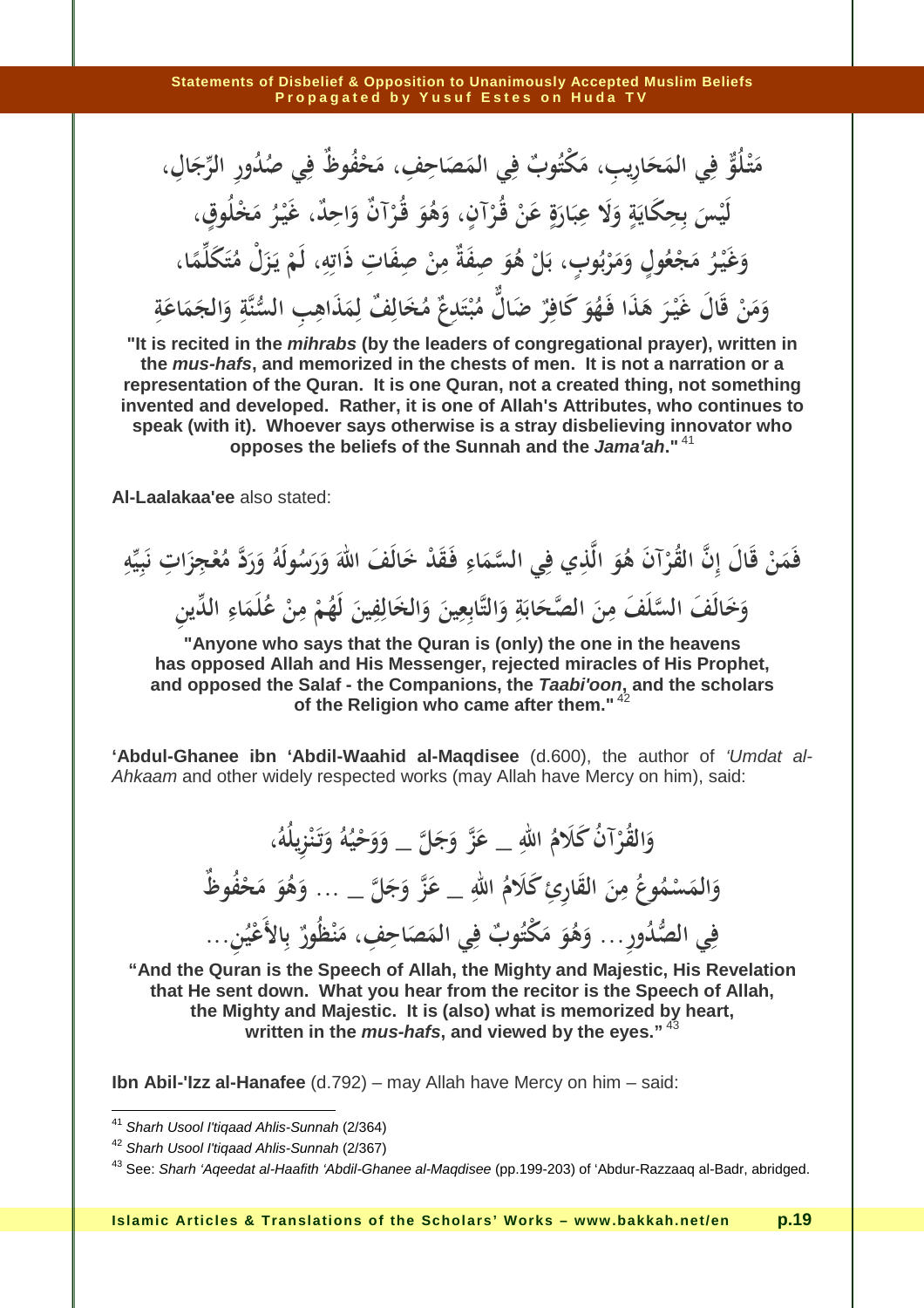#### وَمَنْ قَالَ إِنَّ المَكْتُوبَ فِي المَصَاحِفِ عِبَارَةٌ عَنْ كَلَامِ اللهِ، أَوْ حِكَايَةُ كَلَامِ اللهِ، **َ َ َ َ َ ْ ب**<br>.

وَلَيْسَ فِيهَا كَلَامُ اللهِ، فَقَدْ خَالَفَ الْكِتَابَ وَالسُّنَّةَ وَسَلَفَ الأُمَّةِ، وَكَفَى بِذَلِكَ ضَلَالًا **َ َ َ ِ َ َ َ**

**"Whoever says that what is written in the mus-hafs is a representation of Allah's Speech, or a narration of Allah's Speech, and that it is not actually the Speech of Allah, has surely opposed the Book, the Sunnah, and the Salaf of this nation, and that is sufficient as misguidance!"**<sup>44</sup>

## **Other Dangerous Mistakes**

As quoted previously, Yusuf Estes manages to combine a number of major violations of the unanimously accepted Islamic beliefs in one short 14-minute video. In the same video, he also says that the Quran in the mus-haf is like paper money, and that the actual Quran is with Allah in Paradise. Furthermore, the only conclusion that can logically be drawn from all of this is that the Quran in the *mus-hafs* is created. Speaking about the same topic in other speeches and writings, he compares the Quran to the sheet music for Chistian hymns. He also says that Allah recited the Quran to Jibreel. These issues, some of them considered disbelief by the scholars of Islam, all of them dangerous errors in basic Muslim beliefs, are discussed in brevity in what follows.

## **The Quran in the Mus-haf is Like Paper Money, No Real Value**

Yusuf Estes (may Allah guide him) says:

## **…We make the comparison that the Quran written on paper is similar to the money that we pass around every day…<sup>45</sup>**

Any example or similitude contrived regarding the Quran being similar to something created is **absolute falsehood**. The Quran is the Speech of Allah, not something created. It is not similar to anything, as it is an Attribute of Allah. To claim that Allah, or any one of His Perfect Attributes or Actions are similar to something created is a deviant concept called tash-beeh, and it is a major violation of the basic Islamic belief system.

This similitude is particularly disturbing, especially when he says:

**…Actually, the paper isn't worth anything is it?...** <sup>46</sup>

 $\overline{a}$ <sup>44</sup> S*harh al-'Aqeedah at-Tahaawiyyah*, (pp.143-144), revised checking of Ahmad Shaakir, 1418

<sup>45</sup> "Beauties of the Quran," part 2 of 2, as quoted previously

<sup>46</sup> "Beauties of the Quran," part 2 of 2, as quoted previously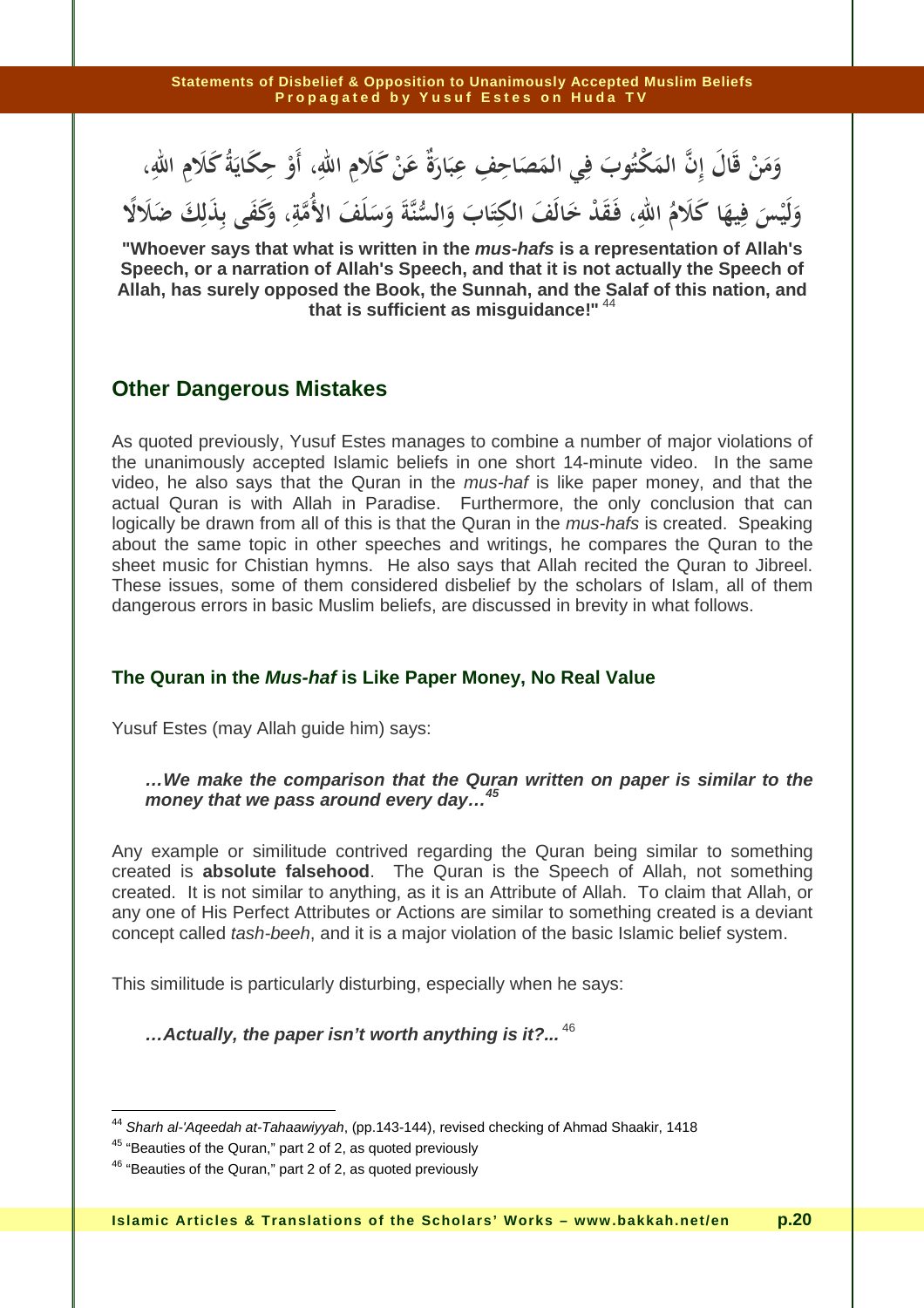Allah, the One exonerated above all false claims, has said in the Glorious and Perfect Quran, which is unlike paper money or any other created thing, whether spoken, memorized, or written:

 ﴿ **َ فلا تضربوا الله الأمثال إن االله يـعلم وأنـتم لا تـعلمون ُ ْ َ َ َ ْ ْ َ َ َ َ ُ ُ َ ُ َ** .<br>أ **َ** فَلَا تَصْرِبُواْ للهِ الأَمْثَالَ إِنَّ اللهَ يَعْلَمُ وَأَنْتُمْ لَا تَعْلَمُونَ ﴾ **َ َ ِ ْ**

( **So do not put forth similitudes for Allah! Verily, Allah knows, and you know not!** )<sup>47</sup>

And He says:

**ْس** ﴿ **لَي َ كم ث ل ه َي ش ِ ء ٌ و ُه و م الس ُ يع ِ َص الب ير ِ ُ** ﴾ **َ ِ ْ ِ ْ َ َ**

( There is nothing like Him, while He is the All-Hearing, the All-Seeing)<sup>48</sup>

The scholars of Islam consider a statement of tash-beeh to be from the most serious kinds of deviation – **apostasy**, as these clear Verses of the Book of Allah are being rejected!

**Nu'aym ibn Hammaad**, one of al-Bukhaaree's teachers (may Allah have Mercy on both of them), said:

> **من شبه االله بشيء من خلقه فـقد كفر َ َ ْ ََ ِِ** ر<br>. **ْ** نَ شَبَهُ الله بِشَيْءٍ مِنَ خُ<br>م ثَبَّةَ اللهَ بِشَيْءٍ هِ **ْ َ**

**"Whoever likens Allah to anything in His Creation has disbelieved."**<sup>49</sup>

And **Is-haaq ibn Raahawayh** (may Allah have Mercy on him) said:

**ْ ِ من وصف االله فشبه صفاته بصفات أحد من خلق ا َ ْ ْ ِ ٍ ِ** مَنْ وَصَفَ اللهَ فَشَبَّهَ صِفَاتِهِ بِصِفَاتِ أَحَدٍ مِنْ خَلْقِ اللهِ فَهُوَ كَافِرٌ بِاللهِ العَظِيمِ<br>م **َ ِ َ ِ َ ٌ َ ُ ِ َ َ**

**"Whoever describes Allah by likening His Attributes to the attributes of any of the Creation of Allah is a disbeliever in Allah, the Great."**<sup>50</sup>

**Ibn Abil-'Izz al-Hanafee** (may Allah have mercy on him) said:

 $47$  Soorah an-Nahl (16:74) and a translation of its meaning

<sup>&</sup>lt;sup>48</sup> Soorah ash-Shooraa (42:11) and a translation of its meaning

<sup>&</sup>lt;sup>49</sup> Collected by al-Laalakaa'ee in Sharh Usool Ali'tiqaad (no. 936, 3/587).

 $50$  Collected by al-Laalakaa'ee in Sharh Usool Ali'tigaad (no. 937, 3/588).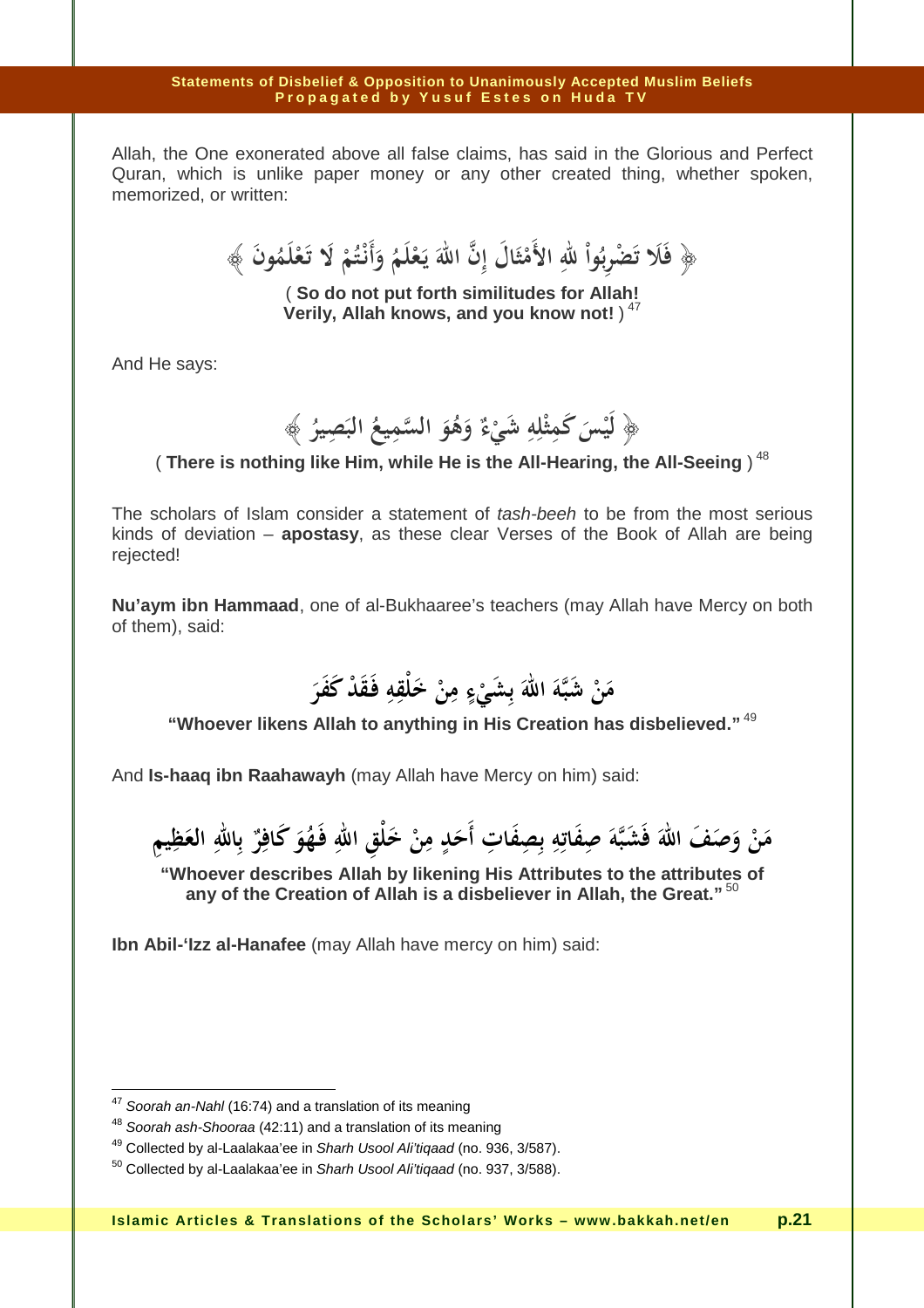اتَّفَقَ أَهْلُ السُّنَّةِ عَلَى أَنَّ اللهَ لَيْسَ كَمِثْلِهِ شَيْءٌ، لَا فِي ذَاتِهِ،<br>' .<br>. **ِ ْ ِ ْ َ َ** وَلَا فِي صِفَاتِهِ، وَلَا فِي أَفْعَالِهِ... فَمَنْ جَعَلَ صِفَاتِ الخَالِقِ **َ َ َ ِ َ ِ َ ِ َ َ** مِثْلَ صِفَاتِ المَخْلُوقِ فَهُوَ الْمُشَبِّهُ الْمُبْطِلُ الْمَذْمُومُ!<br>مثل صفات **َ ِ َ ِ َ ْ ِ ْ ِ**

**"Ahlus-Sunnah are united upon the fact that there is nothing like Allah, not regarding His Actual Presence, nor regarding His Attributes or Actions… Whoever likens the Attributes of the Creator to the attributes of the creation is a Mushab-bih (someone who makes tash-beeh), a blameworthy person of falsehood."** <sup>51</sup>

Quite simply - The Quran is the Perfect and Eternal Speech of Allah. Never could it be compared to created things, paper money, or anything else, Glorified be Allah!

While it is absolutely forbidden to consider Allah's Attributes similar to the best and most complete attributes of the best and most praiseworthy of His Creation, note the repugnant display of poor manners by Yusuf Estes as he strikes such a lowly similitude, saying that the Perfect Speech of Allah when written in the *mus-haf* is like paper money, which he describes as **worthless paper!**

How could the Majestic and Perfect Quran, the Flawless and Miraculous Speech of Allah, be similar to money, a trial that so commonly leads people away from the remembrance of Allah?! Think about how truly dissimilar they are!

In this life, abundant love of the Quran is a praiseworthy sign of faith, while excessive love of money is a blameworthy trait of the heedless! Allah says:

> ﴿ **ْ َ َ وتأكلون التـراث أكلا لما وتحبون ال ُ َ َ َ َ ً ُ َ َ ْ ُ مال حبا جما َ ُ َ** ﴾ **ِ َ َ**

**( And you devour inheritance completely, and you love money so excessively )**<sup>52</sup>

In the Hereafter, when the Quran will intercede for those who lived by it and their levels in Paradise are determined by their worldly recital of it, the money the people were so deceived by will be of no avail:

 ﴿ **ٍ يـوم لا يـنـفع مال ولا بـنون إلا من أتى االله بقلب سليم َ ْ ُ ْ ٍ ْ َ َ َ َ َ َ َ ُ َ َ ٌ َ ْ َ** ﴾ **ِ** را<br>با **َ ت**<br>, **َ ِ َ**

**( On the Day when no wealth or offspring shall avail** [anyone]**, only those who come to Allah with a clean heart.)**<sup>53</sup>

<sup>&</sup>lt;sup>51</sup> Sharh al-'Aqeedah at-Tahaawiyyah (pp.52-53 of the Ahmad Shaakir printing)

 $52$  Soorah al-Fair (89:19-20) and a translation of its meaning

<sup>&</sup>lt;sup>53</sup> Soorah ash-Shu'araa' (26:88-89) and a translation of its meaning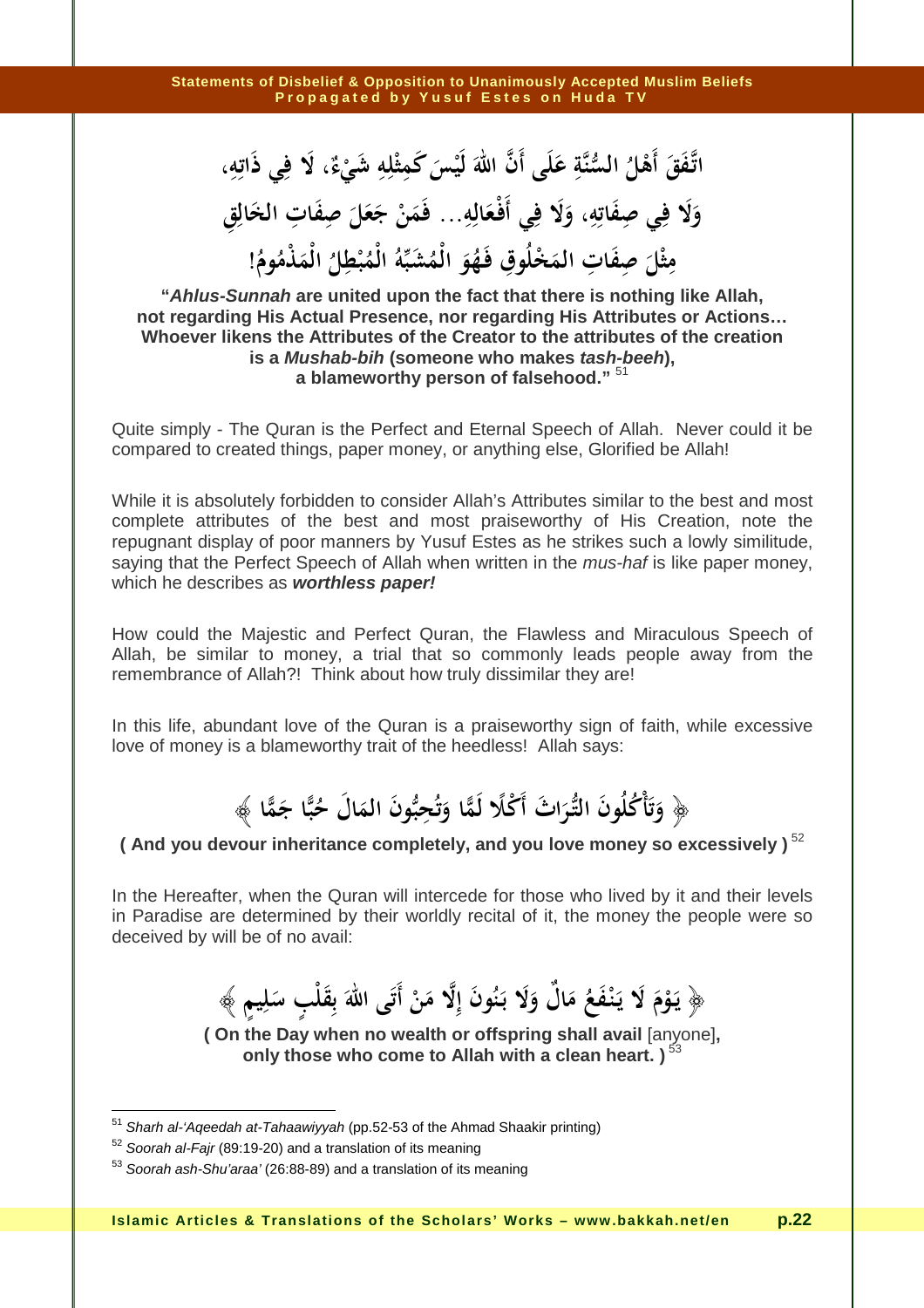When the reality of money is like this - such a flawed thing in and of itself, something that needs constant purification through zakat payments and charity… **This** is what Yusuf Estes decides to liken to the Speech of Allah to?!

 ﴿ **سبحانه وتـعالى ع َ َُ َ ُْ ما يـقولون علوا كبيرا َ ُ ُ َ ُ ُ**  ﴾ **َ َ َ َ ً ِ ب** 

**( Glorified be Allah, He is highly exalted far above what they say. )**<sup>54</sup>

## **The Quran in the Mus-haf is Like Sheet Music for Christian Hymns**

As quoted previously, Yusuf Estes (may Allah guide him) says:

**"Quran" means that which is being recited. So, its like holding up a hymnal**  (speaking to a Catholic audience)**, and saying, "This is music." No its not! It represents music when you put it down and start playing it. But as long as you hold it in your hand its just a book of paper... But in fact, it's the same problem we have when people say, "This is Quran," and its not…**<sup>55</sup>

This is another fruit of Yusuf's opposition to the correct beliefs of the Sunni Muslims about the Book of Allah. Now the Perfect Speech of Allah is compared to an even more pathetic example – sheet music for Christian hymns. The Quran, the Book of towheed (Islamic Monotheism) and Guidance for all of mankind, is made to be similar to perverted songs of polytheism and the musical routines that accompany them, used in formal acts of congregational shirk (worship of other than Allah)!?

What a horrible crime against Allah and His Book! The Muslims are cringing as they beg Allah to silence this man from spreading any more of this wretched filth.

> ﴿ **سبحانه وتـعالى عما يـقولون علوا كبيرا َ ُ ُ َ َ ُ َ ُ َ َ َ َُ َ ُْ** ﴾ **ً ِ َ**

**( Glorified be Allah, He is highly exalted far above what they say.)**<sup>56</sup>

 $54$  Soorah al-Israa' (17:43) and a translation of its meaning

<sup>&</sup>lt;sup>55</sup> "Forum for a Better Understanding" (TV program), hosted by Jim Grant, 165<sup>th</sup> weekly edition, re-titled "A Catholic TV Interview with Sheikh Yusuf Estes Talking about the Quran" (part 1) on Youtube: http://www.youtube.com/watch?v=HQpu1FAnbWA (at precisely 11:00 to 11:42), uploaded on Dec. 18, 2010.

<sup>&</sup>lt;sup>56</sup> Soorah al-Israa' (17:43) and a translation of its meaning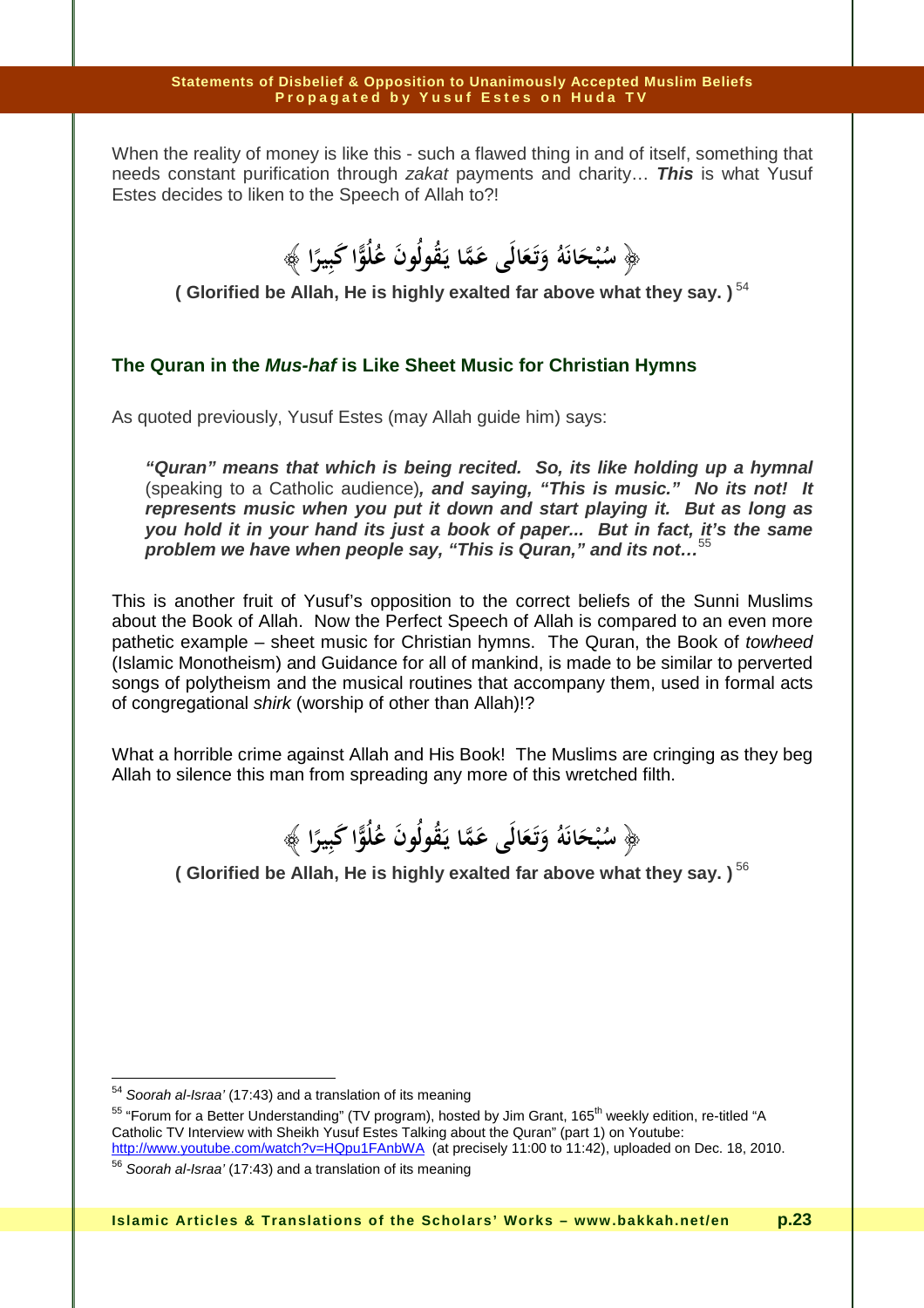## **The Real Quran is with Allah in Paradise**

Yusuf Estes says:

**…You can't change the Quran, why? Because, first of all, Allah tells us that the Quran is actually with Him, "fee lowhin mahfooth" (in the Preserved Tablet), which means: it's with Allah in Paradise, and nobody can touch it, none can touch this except the Angles of Allah, nobody can even approach**   $it...$ <sup>57</sup>

**Firstly,** the distinction made here between the Quran in the mus-haf and the "Real Quran" elsewhere is yet another serious violation of correct Islamic beliefs.

Let us revisit the explicit words of the great early imam of Quranic Commentary, Ibn Jareer at-Tabaree, who said:

فَمَنْ ادَّعَى أَنَّ قُرْآنًا فِي الأَرْضِ أَوْ فِي السَّمَاءِ سِوَى القُرْآنِ الَّذِي نَتْلُوهُ بِأَلْسِنَتِنَا **َ َ ِ ْ َ َ ْ ْ ِ ِ َ ِ َ** وَنَكْتُبُهُ فِي مَصَاحِفِنَا . . فَهُوَ بِاللّهِ كَافِرٌ ، حَلَالُ اللَّمِ، وَبَرِيءٌ مِنَ اللهِ، وَاللّهُ بَرِيءٌ مِنْهُ **َ ِ َ َ َ َ ب ب**ر<br>بر **َ** ابر<br>ا **ِ ْ**

**"...Whoever claims that a Quran on earth or in the heavens is not the same Quran we recite with our tongues and write in our mus-hafs…, such a person is a disbeliever in Allah, subject to capital punishment. He is free from Allah, and Allah is free from him..."**<sup>58</sup>

Quite simply, to affirm that the Quran is written in al-Lowh al-Mahfooth does not require us to negate it being written in our mus-hafs.

**Secondly,** Yusuf Estes has placed al-Lowh al-Mahfooth **in Paradise**. If Yusuf has some information from Allah and His Messenger (may Allah raise his rank and grant him peace) proving this, then he is free to share it with us. Otherwise, he is required, like the rest of us, to remain silent about matters of the Unseen. This is especially important since this is his explanation of a Verse in Allah's Book.

 $57$  "Beauties of the Quran," part 2 of 2, as quoted previously

<sup>&</sup>lt;sup>58</sup> Sareeh as-Sunnah (p.18), abridged from the passage quoted previously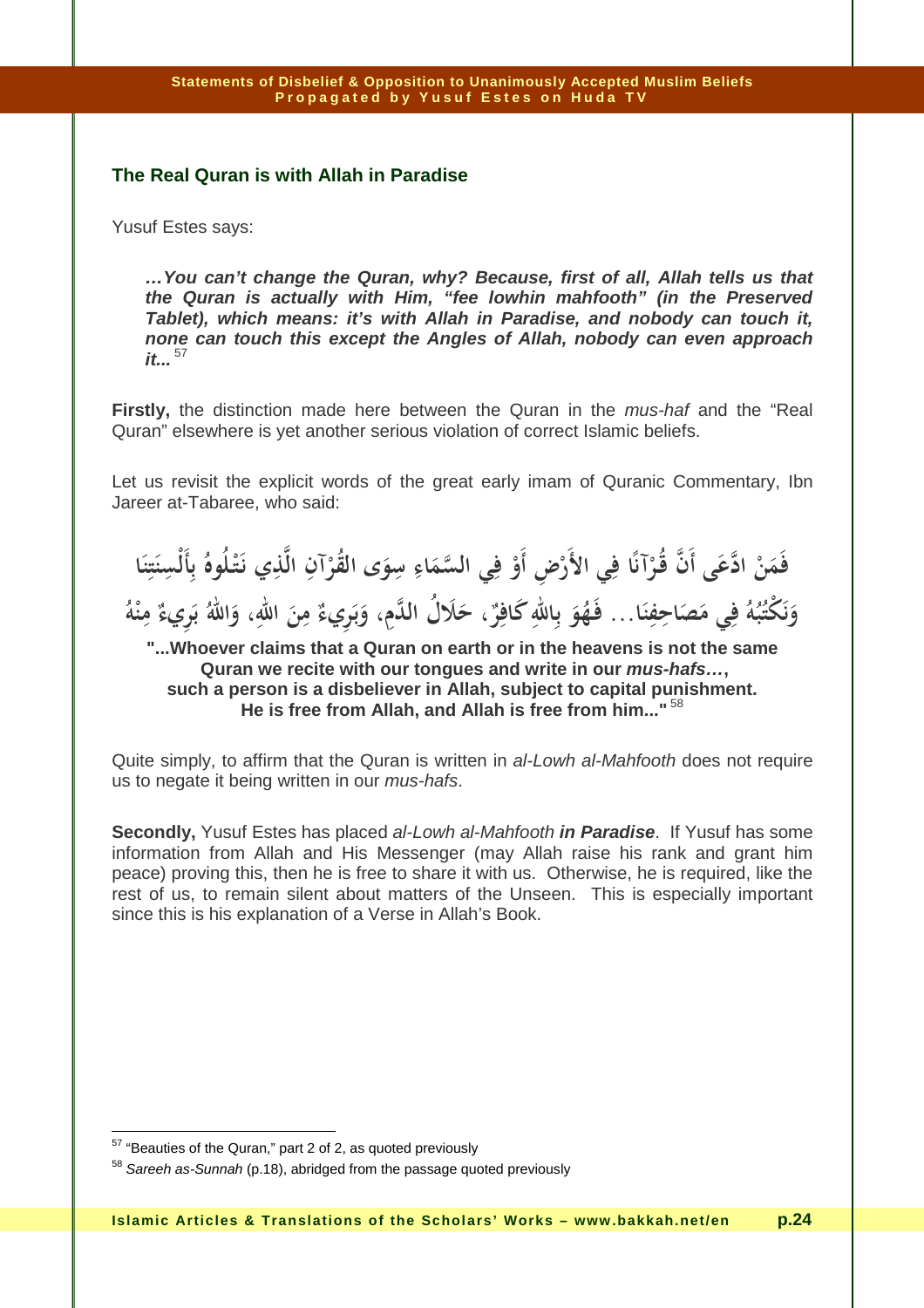﴿ **ولا تـقف ما ليس لك به علم ٌ َ ْ ِ ِِ َ َ ْ َ ُ ْ َ َ َ َ**

## **َ َْ ُ ْ َ ْ َ َ ُ ُ َ ً إن السمع والبصر والفؤاد كل أولــــئك كان عنه مسؤولا َ ُ َ ُ َ َ ََ َ َ ِ** ﴾ **ِ**

## **( And do not follow after what you have no knowledge of! Verily, the hearing, sight, and chest, all of them will all be questioned about that. )** <sup>59</sup>

**Thirdly,** his choice of wording suggests that Allah Himself is in Paradise, which needs clarified as well. Allah is the Creator of Paradise, and He does not dwell within His Creation. Rather, He is above His Creation in a matter that befits His Majesty.

## **The Quran is the Recitation of Allah**

As quoted previously, Yusuf Estes (may Allah guide him) has referred to the Quran as the "recitation of Allah" that He recited to Jibreel.

Ahlus-Sunnah affirm that Allah speaks with the Quran, in a manner that befits His Majesty. They also affirm that He revealed the Quran, through the Angel Jibreel, to the Prophet Muhammad (may Allah raise his rank and grant him peace). However, to specify this with anything beyond what is in the texts of the Quran and the Sunnah, like saying that Allah "recited" the Quran to Jibreel, is yet another blameworthy act of speaking about Allah without knowledge.

A firm reprimand for speaking about Allah without knowledge is forthcoming, from the outstanding words of the great scholar, Ibn al-Qayyim.

Regarding the Statement of Allah:

 ﴿ **فإذا قـرأناه فاتبع قـرآنه َُ َ ُ َ ِ َّ َ ُ ِ** ﴾ **ْ ْ ْ َ َ**

**( And when We recite it, follow its recitation. )** <sup>60</sup>

The scholars have said, based on the general context of the Verse, that the meaning is: When We order Jibreel to recite it to you, then repeat it after him carefully and precisely, without haste.<sup>61</sup>

In the known source books of Islamic creed, in the most detailed discussions of Allah's Actions and Attributes, we have not found the scholars of Ahlus-Sunnah affirming

 $\overline{a}$ 

<sup>&</sup>lt;sup>59</sup> Soorah al-Israa' (17:36) and its meaning in English

<sup>&</sup>lt;sup>60</sup> Soorah al-Qivaamah (75:18) and its meaning in English

 $61$  Refer to Tafseer Ibn Katheer (14/196), or its abridged version published by Daar as-Salaam (10/269), and the excellent book, Exemplary Principles, by Ibn 'Uthaymeen (p.159 of the English translation, 2<sup>nd</sup> edition, TROID Publications).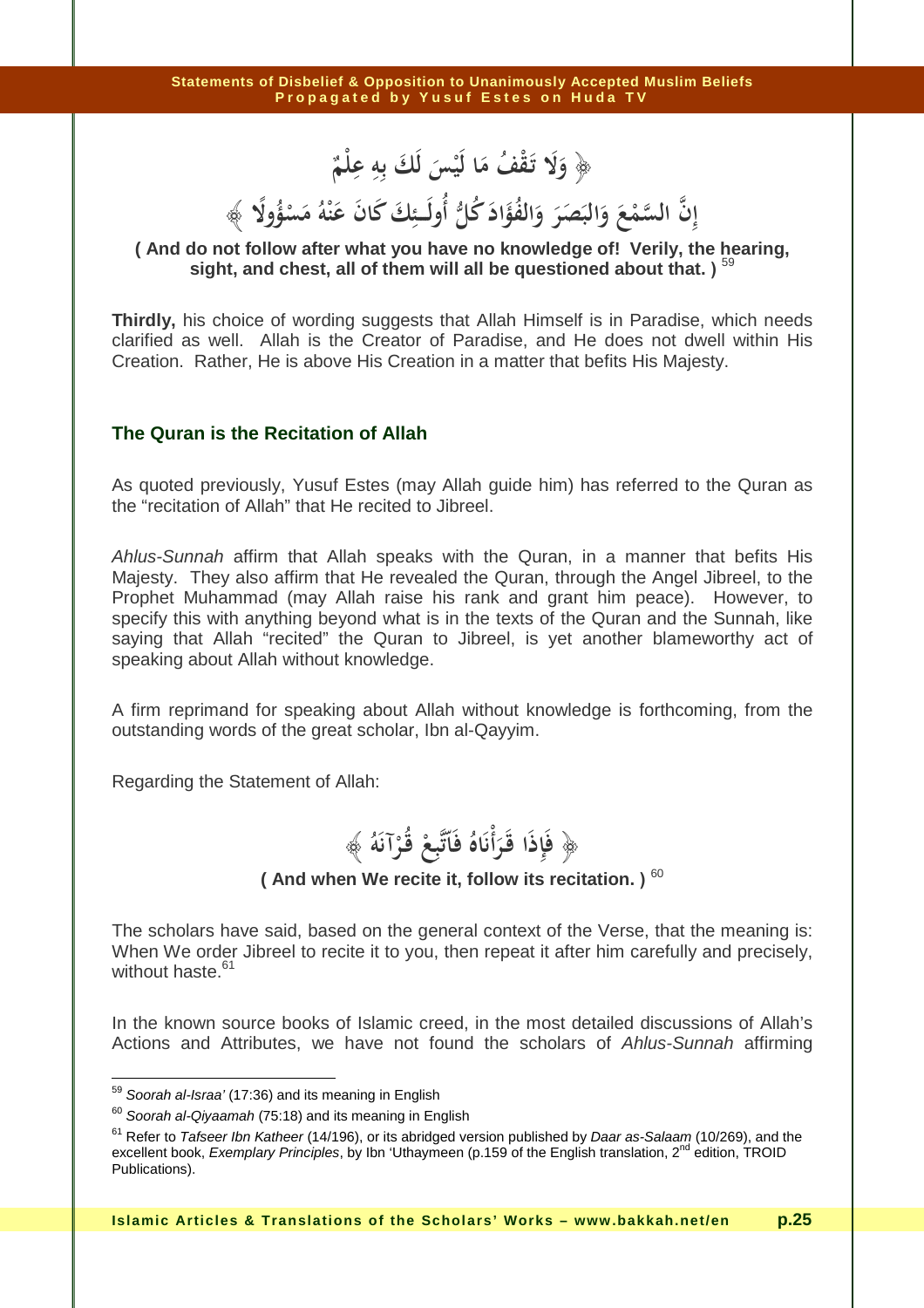"recitation" (qiraa'ah) as one of Allah's Actions. This does not mean that we reject it or negate it, but we are required to refrain from speaking about Allah except with what He has clearly taught us in His Book or through His Messenger (may Allah raise his rank and grant him peace).

## **The Logical Conclusion: The Quran Must be Created**

Yusuf Estes is suffering from the same confusion that led some early offshoots of the Jahmiyyah<sup>62</sup> to deny that what we see in the *mus-haf* and hear from the recitor is the actual Quran. They assumed that since the pen, the ink, and the paper are all created things, and the person who writes is also created, as are his actions, then the product  $$ the writing in a mus-haf – could not be the actual Quran, the Speech of Allah.

Similarly, they felt that since the throat, teeth, tongue, and lips are all parts of a created being, and that the recitation is merely the manipulation of these devices to produce sounds, then the result could not be the actual Quran, the Speech of Allah.

For these reasons, they invented the idea that the Quran we recite upon our lips and read from our mus-hafs must be a "representation" or "narration" of the Quran, and not the actual Quran itself.

This is what the imams of the Salaf were referring to when they said, as the great imam and author of staple books of Islamic creed, **al-Laalakaa'ee**, said:

لَيْسَ بِحِكَايَةٍ وَلَا عِبَارَةٍ عَنْ قُرْآنٍ... وَمَنْ قَالَ غَيْرَ هَذَا فَهُوَ كَافِرٌ ضَالٌ **َ يا**<br>-**َ ِ َ َ ْ َ َ ْ َ َ َ َ م ُ ب ت ِعد ٌ م ُ َخ ِف ال ٌ مِ ل ِ الس ِب َذاه ةن و الج م اع ة ْ َ َ ِ َ َ َ َ ِ**

**"It is not a "narration" or a "representation" of the Quran... Whoever says otherwise is a stray disbelieving innovator who opposes the beliefs of the Sunnah and the Jama'ah."**<sup>63</sup>

The great early imam and scholar of Tafseer, al-Haafith Muhammad ibn 'Alee **al-Qassaab** (d.360), spoke about those who believe that either the recitor or the scribe who writes the Quran in the *mus-haf* is conveying a "representation" of the Quran and not the actual Quran itself, saying:

 $\overline{\phantom{a}}$ 

 $62$  For more information about the various stages of the Jahmiyyah's beliefs, refer to the appendix at the end of this article.

<sup>&</sup>lt;sup>63</sup> Sharh Usool I'tiqaad Ahlis-Sunnah (2/364), abridged from the previously quoted passage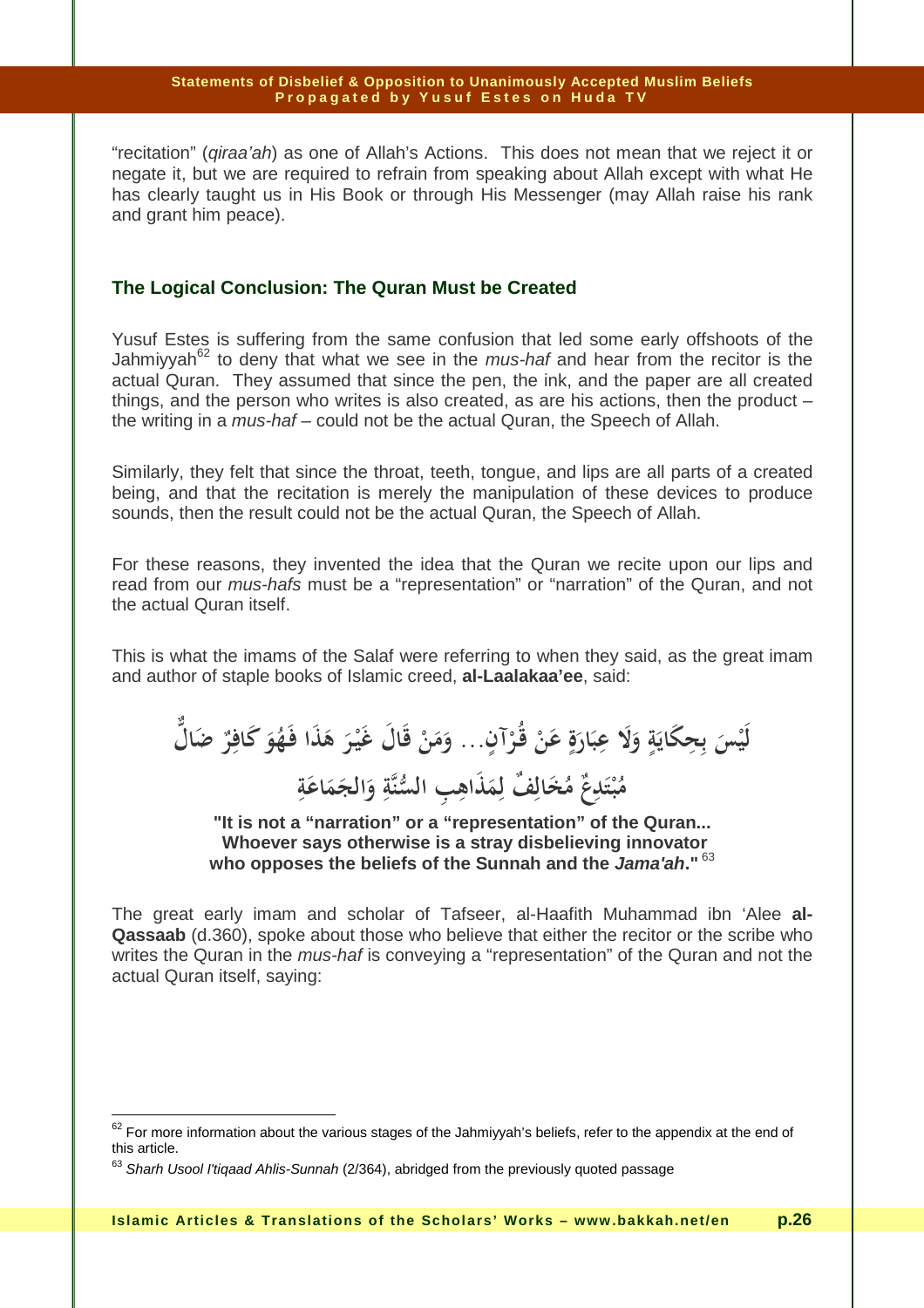وَمَنْ شَكَّ فِيهِمَا [اللَّفْظِ وَالحِكَايَةِ]، وَقَدَّرَ أَنَّ لَهُ لَفْظًا فِيهِ إِذَا أَدَّاهُ **ِ ِ**  $\frac{1}{2}$ َ ِيا<br>:  $\ddot{a}$ وَقَدَّرَ أَنَّ لَهُ لَفَظًا فِيهِ إِذَا أَدَّاهُ،<br>· وَيَصِيرُ بِأَدَائِهِ حِكَايَةً، فَقَدْ رَجَعَ عَنْ قَوْلِهِ إِنَّهُ كَلَامُ اللهِ غَيْرُ مَخْلُوقٍ، وَيَصِيرُ بِأَدَائِهِ حِكَايَة، فَقَدْ رَجَعَ عَنْ قَوْ **َ ِ َ َ ِ** وَاسْتَوَى مَعَ مَنْ يَقُولُ بِخَلْقِهِ، وَكَفَرَ كُفْرًا صَرَاحًا...<br>.. **َ ْ َ ِ**

**"And whoever doubts about these issues** [the actual wording of the Quran or its "representation"]**, and considers the phrases to be his when he conveys it** [in recitation or writing]**, and thus he believes his narration of it is a "representation" of it has gone back on his belief that it is the Speech of Allah and not a created thing, and he is on the same level as those who say** [outright] **that it is created, and he has disbelieved with clear disbelief…"** <sup>64</sup>

It has been narrated that someone affected by this kind of confusion came to the great imam, Ahmad ibn Hanbal, and asked for clarification. After silencing him, he guided him to the simple and clear understanding that the early Salaf were united upon:

القَلْبُ مَخْلُوقٌ، وَالمَحْفُوظُ بِهِ غَيْرُ مَخْلُوقٌ، وَاللِّسَانُ مَخْلُوقٌ،<br>. **َ َ َ ِ ْ َ َ َ َ** وَالمَتْلُوُّ بِهِ غَيْرُ مَخْلُوقٍ، وَالأُذُنُ مَخْلُوقٌ، وَالمَسْمُوعُ إِلَيْهِ غَيْرُ مَخْلُوقٌ، **َ َ ْ ِ ْ َ َ َ َ َ ْ ِ ْ َ و الع ي ُن م لُ ٌوق، و ْخ الم ْظ ن ُور ُ ِ إ لَي ه ِ م ن ه ُ غَيـ ر ُ م لُوق ْخ . َ َ ْ َ َ َ ْ ِ ْ ْ َ ٍ**

**"A heart is something created, yet what is memorized by it (the Quran) is not created. A tongue is something created, yet what is recited with it** (the Quran) **is not created. An ear is something created, yet what is heard with it** (the Quran) **is not created. An eye is something created, yet what is viewed with it** (the Quran) **is not created."**<sup>65</sup>

These unpolluted beliefs of the Muslims are so clear and easy to follow, while the philosophy and rhetoric of the deviants is so confusing and difficult to understand! Yusuf Estes needs to understand the reality of the path he is treading, that it will only lead him to one day saying, "Since the real Quran is only the recitation, then the written Quran in the *mus-haf* must be something created."<sup>66</sup>

This is not a stretch by any means, as we can simply ask the question, "If what is written in the mus-haf is **not** the Quran, or not the "real Quran" … **then what is it?!"** 

 $\overline{\phantom{a}}$ 

<sup>&</sup>lt;sup>64</sup> Nukat al-Qur'an ad-Daallatu 'alal-Bayaan (4/452-453)

<sup>&</sup>lt;sup>65</sup> Collected by Ibn Battah in his al-Ebaanah al-Kubraa (3/344, no. 2167 of the al-Faarooq al-Hadeethah printing)

<sup>&</sup>lt;sup>66</sup> This is what Shaykh 'Ubayd al-Jaabiree (may Allah preserve him) expressed that he fears for Yusuf Estes, after hearing his statements about the writing in the mus-haf not being the real Quran. The shaykh's words are quoted later in this article.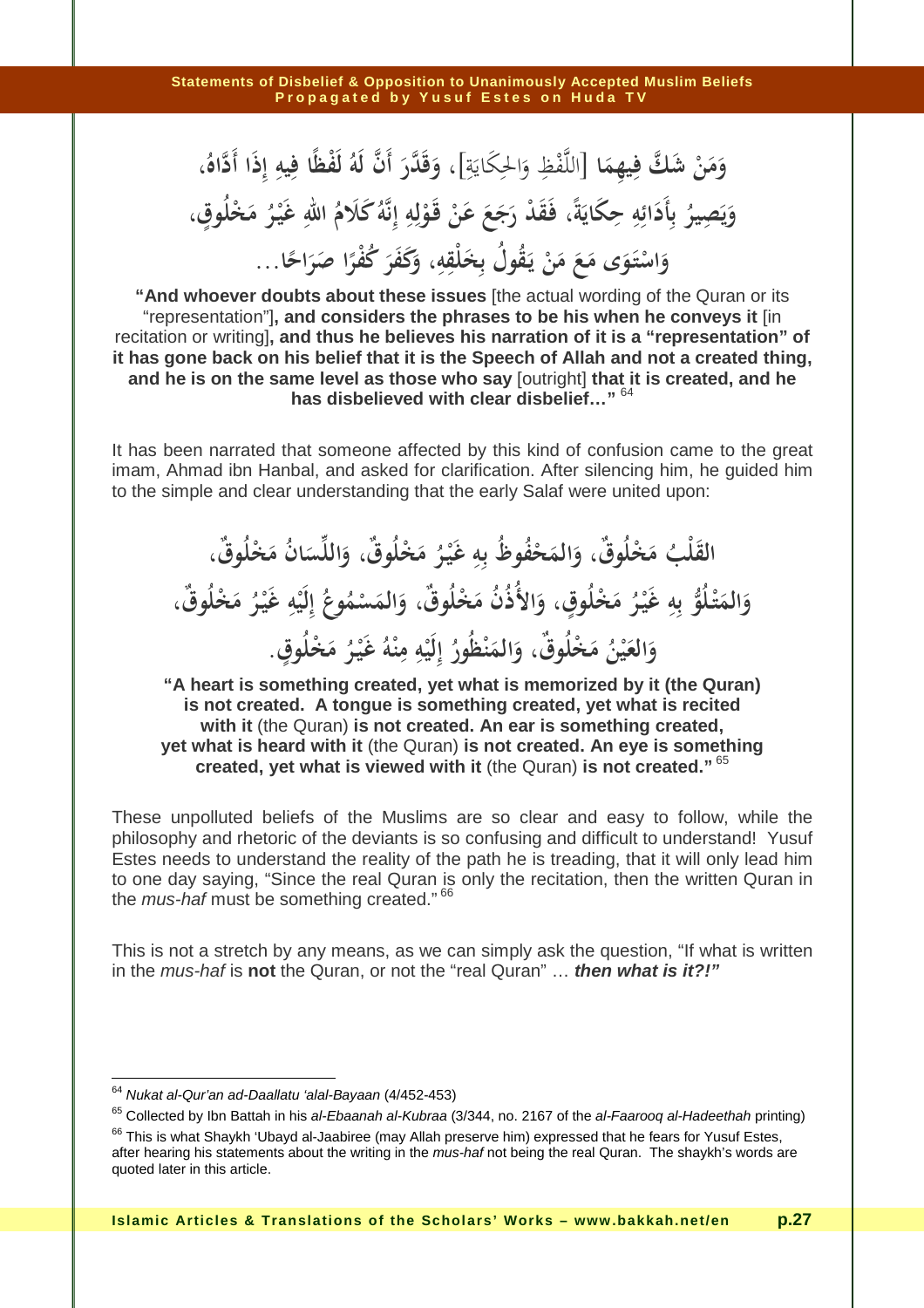**Ibn Abil-'Izz al-Hanafee** (d.792) stated:

وَمَنْ قَالَ إِنَّ المَكْتُوبَ فِي المَصَاحِفِ عِبَارَةٌ عَنْ كَلَامِ اللهِ، أَوْ حِكَايَةُ كَلَامِ اللهِ، **َ َ َ َ َ ْ يا**<br>. وَلَيْسَ فِيهَا كَلَامُ اللهِ، فَقَدْ خَالَفَ الْكِتَابَ وَالسُّنَّةَ وَسَلَفَ الأُمَّةِ، وَكَفَى بِذَلِكَ ضَلَالًا **َ َ َ ِ َ َ َ**

**"Whoever says that what is written in the mus-hafs is a representation of Allah's Speech, or a narration of Allah's Speech, and that it is not actually the Speech of Allah, has surely opposed the Book, the Sunnah, and the Salaf of this nation, and that is sufficient as misguidance!"**<sup>67</sup>

## **Clear Answers to the Arguments of Yusuf Estes**

We have shown how the beliefs of Yusuf Estes are in direct contradiction to the Book, the Sunnah, and the consensus of the imams of Ahlus-Sunnah. The textual and rhetorical arguments offered by Yusuf Estes to support these beliefs of apostasy he openly propagates can be summarized and their falsehood exposed in the following brief points:

## **1. Allah says that the Quran is ONLY in al-Lowh al-Mahfooth (the Preserved Tablet) in the heavens.**

We affirm that the Quran is indeed in al-Lowh al-Mahfooth, as Allah says clearly:

 ﴿ **بل هو قـرآن مجيد في لوح محفوظ ُ ْ َ َ َ ٌ ٌ ُ َ ُ ْ** ﴾ **ٍ ٍ ْ َ ِ ِ ْ**

## **( Nay, it is an honorable Quran, in a Preserved Tablet )**<sup>68</sup>

We also affirm that He has also sent it down to mankind, and what is found in the *mus*hafs is considered Quran by clear scholarly consensus. As mentioned, the Messenger (may Allah raise his rank and grant him peace) forbade the Companions from traveling to the enemy lands with the **Quran**. He obviously intended the written Quran, and he called it **"Quran"** explicitly. Anyone who uses the Verse in Soorah al-Burooj to restrict our understanding of the Quran to **only** what is in al-Lowh al-Mahfooth has spoken on behalf of Allah with lies, directly opposed the clear speech of the Messenger of Allah (may Allah raise his rank and grant him peace), and opposed the consensus of Ahlus-Sunnah. Allah says:

 $^{67}$  S*harh al-'Aqeedah at-Tahaawiyyah*, (pp.143-144), revised checking of Ahmad Shaakir, 1418

<sup>&</sup>lt;sup>68</sup> Soorah al-Burooi (85:21-22) and its meaning in English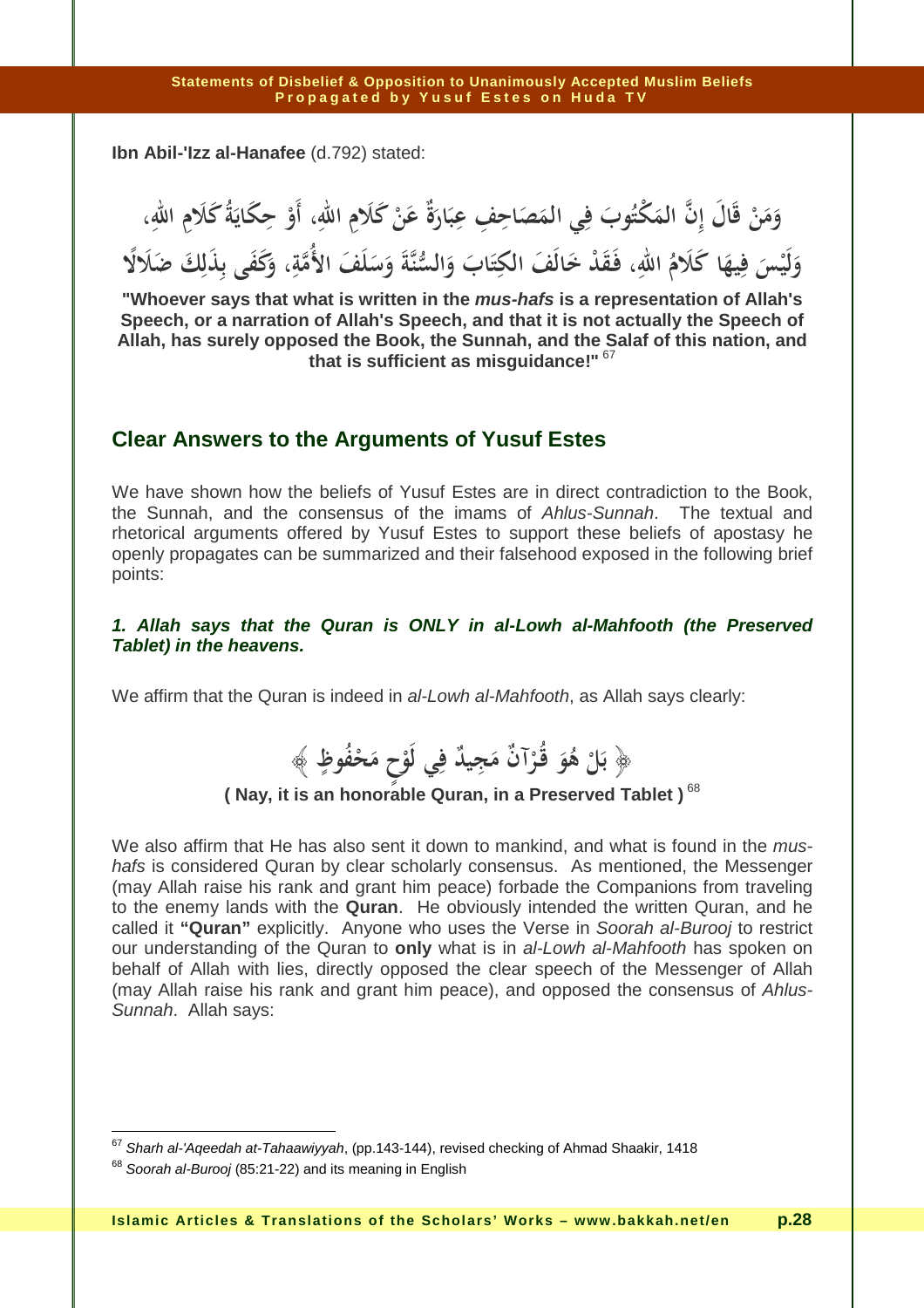﴿ وَمَنْ يُشَاقِقِ الرَّسُولَ مِنْ بَعْدِ مَا تَبَيَّنَ لَهُ الهُدَى وَيَتَّبِعْ غَيْرَ سَبِيلِ الْمُؤْمِنِينَ **َ َ ب ْ ِ َ َ َ َ يا**<br>-**ْ َ َ ِ َ** نُوَلِّهِ مَا تَوَلَّى وَنُصْلِهِ جَهَنَّمَ وَسَاءَتْ مَصِيرًا ﴾<br>. **َ ل ِ َ َ َ ِ َ َ َ ْ ِ ً**

**( And whoever contradicts the Messenger after guidance has become clear to him, following a way other than the path of the believers, we shall turn him to what he has turned himself towards and put him in the Hellfire, what an evil abode! )** <sup>69</sup>

As quoted previously, Imam **al-Aajurree** (d.360) said:

وَمَنْ زَعَمَ أَنَّ هَذَا القُرآنَ حِكَايَةٌ لِلقُرآنِ الَّذِي فِي اللَّوْحِ المَحْفُوظِ كَذَبُواْ وَمَنْ زَعَمَ أَنْ هَذَا الْقُرَأَنَّ حِكَايَةً لِلْقُرَآنِ اللَّذِي فِي اللَّوْحِ المُحَ<br>مستقرر الله **ِ** زَعَمَ أَنَّ هَذَا القُرآنَ حِكَايَةٌ لِلقُرآنِ الَّذِي فِي اللَّا **ِ َ**

**"And those who claim that this Quran is only a narration of the Quran which is in al-Lowh al-Mahfooth have lied."**<sup>70</sup>

He also stated:

مَنْ قَالَ إِنَّ هَذَا القُرآنَ الَّذِي يَقْرَؤُهُ النَّاسُ وَهُوَ فِي المَصَاحِفِ حِكَايَةٌ **َ َ** وهو فِي آلمص*ہ* ِ<br>نِي يَقْرَؤُهُ النَّاسُ وَهُوَ ۖ فِ **َ ُ ُ ُ ُ َ ُ َ ْ** لِمَا فِي اللَّوْحِ الْمَحْفُوظِ فَهَذَا مُنْكَرٌ، تُنْكِرُهُ الْعُلْمَاءُ<br>ـ **َ** فِي اللَّوْحِ المَحْفُوظِ فَهَذَا مُنْكَرٌ ، تُنْكِ لِمَا فِي اللَّوْحِ المَحْفُوظِ فَهَذَا مُنْكَرٌ ، تُنْكِرُهُ العُلَمَاءُ. يُقَالُ لِقَائِلِ هَذِهِ المَقَالَةِ: **َ َ ِ ْ َ َ ِ** </sup><br>با  **القرآن يكذبك ويـرد قـولك، والسنة تكذبك وتـرد ُ ُ َ ُ َ َ َ َ َ َ ُ َ ُ ُ َ َ ُ قـولك ْ َ َ ُ ُ . َ َ َ ْ**

**"For someone to say: 'This Quran that the people read, which is in the mus-hafs, is (only) a narration of what is in al-Lowh al-Mahfooth' is an evil statement, one that the scholars hate. It should be said to someone who says this: The Quran declares you a liar and rejects your statements, and the Sunnah declares you a liar and rejects your statements!"**<sup>71</sup>

So to Yusuf Estes and his supporters who refuse to abandon his teachings of apostasy, we convey to you what the imams of the Salaf asked us to convey to you: **The Quran and Sunnah declare you liars and reject your statements!** 

### **2. Allah says that He has protected the Quran from anyone but the Angels touching it. Thus, since we can touch the mus-haf, it can not be the actual Quran.**

Yusuf Estes (may Allah guide him) is referring to the following Verses of the Quran:

 $\overline{\phantom{a}}$ 

 $^{69}$  Soorah an-Nisaa' (4:115) and its meaning in English

 $70$  Ash-Sharee'ah (1/534)

 $71$  Ash-Sharee'ah (1/535)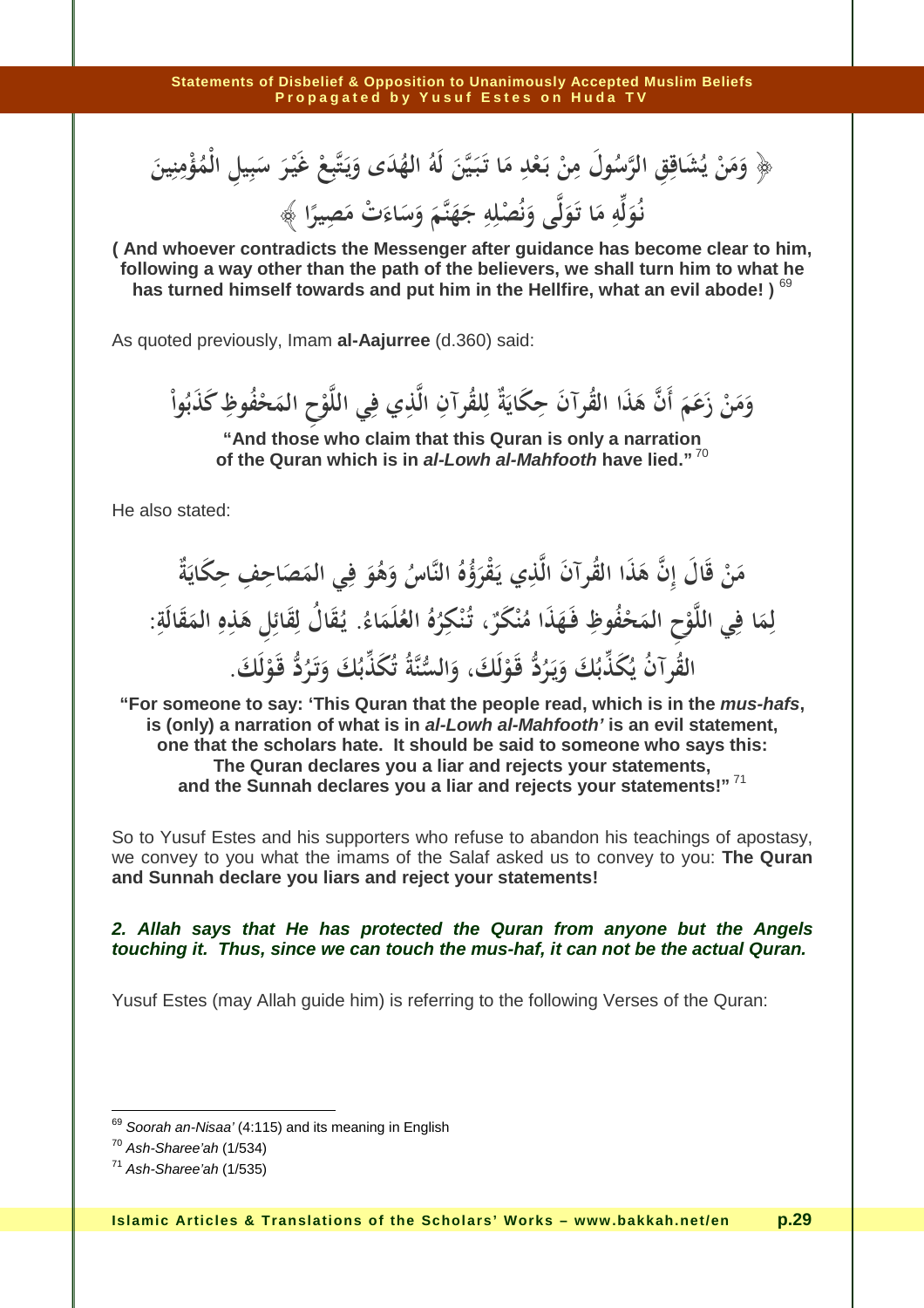﴿ **َ إنه لقرآن كريم في كتاب مكنون لا يمسه إلا المطهرون ُ َ َ ُ َ ٌ ْ ِ ِ ُ َ ُ َ َ َ َ ٍ ُ ْ ٍ** نَّهُ لَقُرْآنٌ كَرِيمٌ فِي كِتَابٍ مَكْنُونٍ لَا يَمَسُّهُ إِلَّا المُطَهَّرُونَ ﴾ **ِ**

**( It is a Noble Quran, in a safely stored book, none touch it other than the purified** (angels)**. )**<sup>72</sup>

This is indeed a reference to al-Lowh al-Mahfooth, and the Quran is indeed in al-Lowh al-Mahfooth, again – just **not exclusively**. The fact that Allah has protected al-Lowh al-Mahfooth from anyone but the pure Angels touching it is totally unrelated to the sending down of the Quran to the earth where it is recited orally, written in mus-hafs, and memorized by heart.

While the Messenger of Allah (may Allah raise his rank and grant him peace), the Companions, and the imams of the Salaf all believed that the none other than the pure angels could approach al-Lowh al-Mahfooth, this did not lead them to the deviant conclusion of Yusuf Estes – that the writing in the mus-haf is **not** Quran. Rather, all of them believed that the writing in the *mus-haf* was indeed Quran, and they refuted and made takfeer of those who said otherwise, declaring them outside of Islam.

### **3. Allah says that He has protected His Book from error. Thus, since we can make errors when writing it in the mus-haf or printing it, the written words must not be the actual Quran.**

Yusuf Estes (may Allah guide him) is likely referring to the following Verses of the Quran:

 ﴿  **ُ َ إنا نحن نـزلْنا الذكر وإنا له لحافظون َ َ ُ ِ ِ ِ َ َ َ ْ** نَحْنُ نَزَّلْنَا اللَّكْرَ وَإِنَّا لَهُ لَحَافِظُونَ ﴾<br>....<del>.</del>

**( Surely, We have sent down the Thikr** (Quran)**, and indeed, We shall surely preserve it. )**<sup>73</sup>



**( And** (there can be) **no altering** (or substituting) **of the Words of Allah )**<sup>74</sup>

Quite simply, we know that the Messenger (may Allah raise his rank and grant him peace), his Companions, and the imams of the Salaf all understood this concept – that Allah will preserve His Message, yet none of them reached the deviant conclusions Yusuf Estes has (may Allah guide him).

Furthermore, this argument is flawed and contradictory from a logical point of view as well. How could it be that since someone could add or remove something from the written *mus-haf*, that this means the *mus-haf* can not be the actual Quran, while the

 $72$  Soorah al-Waaqi'ah (56:77-79) and its meaning in English

 $73$  Soorah al-Hijr (15:9) and its meaning in English

<sup>&</sup>lt;sup>74</sup> Soorah al-An'aam (6:34) and its meaning in English, and similar verses like 6:115, 10:64, 18:27.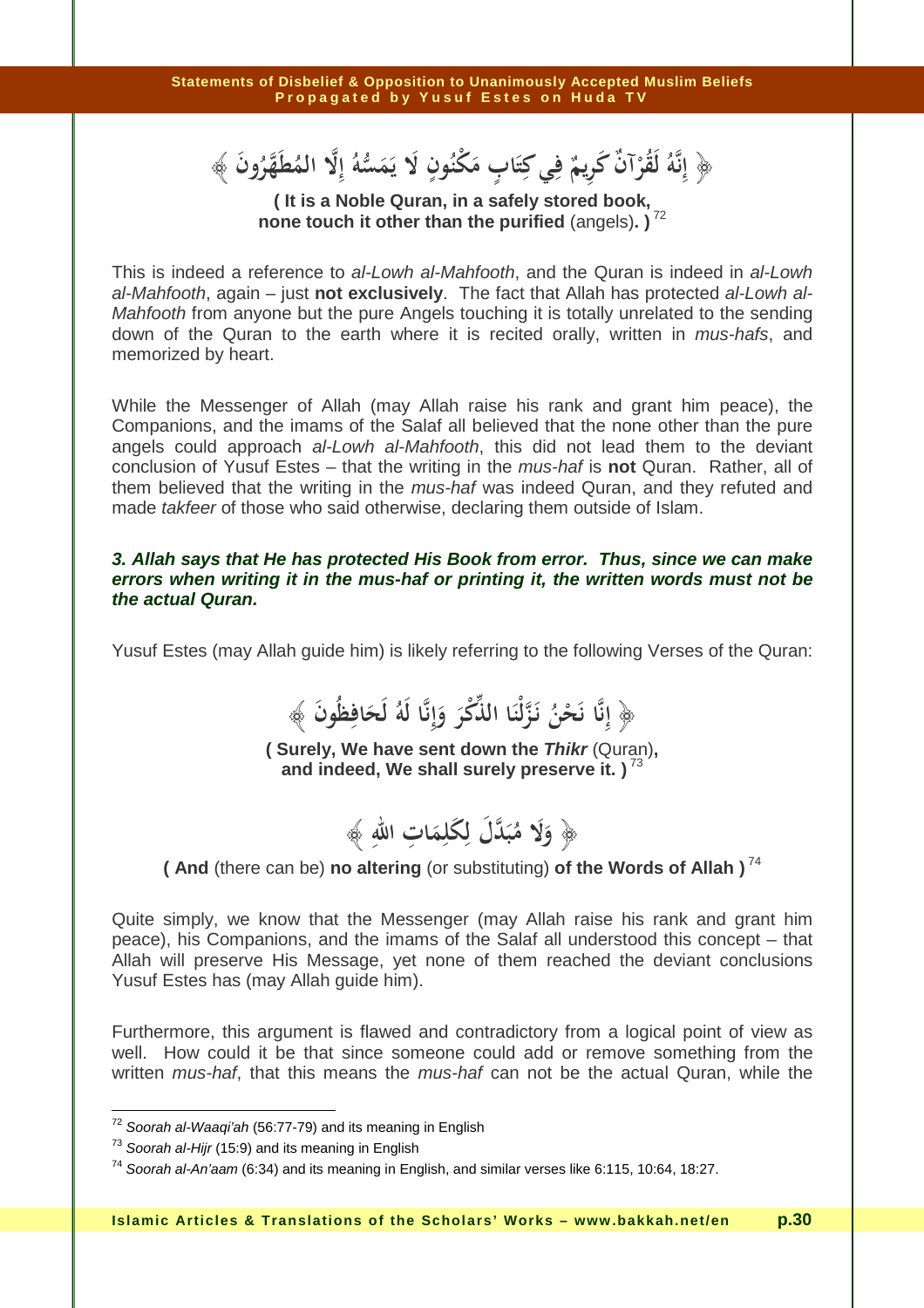same thing can be said about the recitation. Many people err in their recitation of the Quran all over the world. These individual mistakes, whether recited or written, are identified as errors and not used as replacements for what is in the Quran, thus the Quran remains preserved even while individuals may err. The recited Quran is the same as the written Quran in this regard. One could even safely say that errors occur much more often in the recitation of the Quran than in its printing!

**4. Allah refers to the Quran in the beginning of Soorah al-Baqarah as "THAT (thalik) is the book in which there is no doubt." Since He used the word "THAT" and not "THIS" it must be referring to something far away, and not something close. Thus, what is in these mus-hafs we have here is not the Quran.** 

Yusuf Estes (may Allah guide him) is referring to the Statement of Allah:



## **( That is the Book in which there is no doubt )**<sup>75</sup>

This is a beginner Arabic student's own personal understanding of one Arabic word. Quite simply, the Messenger of Allah (may Allah raise his rank and grant him peace), the Companions, and the imams of the Salaf all understood the Arabic meaning of the word "hatha" (this) and "thalik" (that), and none of them concluded with the deviant conclusion of Yusuf Estes, that the writing in the mus-haf is not Quran!

Furthermore, the argument is severely flawed and self-contradictory from a logical point of view. Since Yusuf believes the Quran to be "with Allah in Paradise" (as quoted previously), and only in al-Lowh al-Mahfooth, then why would Allah use the word for something far away to refer to something that is with Him (in Yusuf's understanding)?!

In reality, the scholars mention that Allah has referred to His Quran using the word "thalik" (that), since it is considered lofty and exalted in the hearts of the believers, not that the intention was to exclude the writing in the mus-haf from being considered Quran!

Furthermore, when Yusuf Estes (may Allah guide him) says that Allah used the word "thalik" (that) instead of the word "hatha" (this), he fails to see beyond the one Verse he is looking at! Allah says in other Verses:

 ﴿ **وأوحي إلي هذا القرآن لأنذركم به ومن بـلغ َ َ ْ َ ْ ْ َ َ َ** أُوحِيَ إِلَيَّ هَذَا القُرْآنُ لِأُنْذِرَكُمْ بِهِ وَمَنْ بَلَغَ ﴾ **َ ٔ َ ِ َ ِ**

**( And to me this Quran has been revealed, so I can warn you, and those it reaches, through it. )**<sup>76</sup>

<sup>&</sup>lt;sup>75</sup> Soorah al-Baqarah (2:2) and its meaning in English

 $76$  Soorah al-An'aam (6:19) and its meaning in English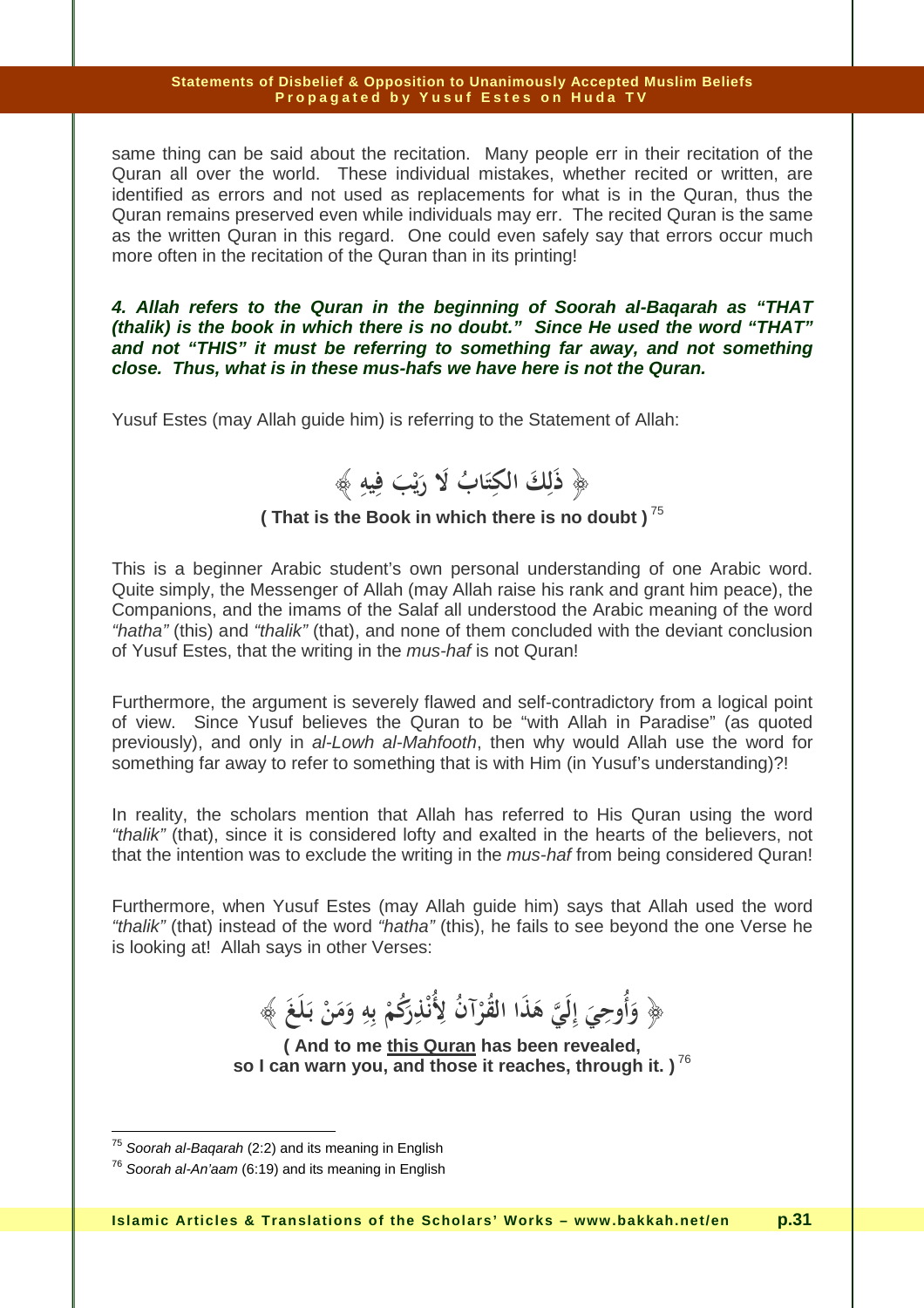﴿ **وهذا كتاب أنـزلْناه م ُ ُ َ َ ٌ َ َ َ ٌ بارك َ َ** ﴾ .<br>أ **َ ِ َ**

**( And this is a Book we have sent down, blessed )**<sup>77</sup>

 ﴿ **وما كان هذا القرآن أن يـفتـرى من دون االله ِ ِ** وَمَا كَانَ هَذَا القَّرْآنُ أَنْ يُفْتَرَى مِنْ دُونِ اللَّهِ ﴾<br>. **ِ** ر<br>. **َ ْ ْ َ**

**( And it was not that this Quran could have been invented from someone other than Allah )**<sup>78</sup>

> ﴿ **إن هذا القرآن يـهدي لل ِ ِ ِ** نَّا هَذَا القُرْآنَ يَهْدِي لِلَّتِي هِيَ أَقْوَمُ ﴾<br>. **َ ْ َ َ**

**( Verily, this Quran guides to what is more upright )**<sup>79</sup>

There are many other Verses that refer to the Quran using the word "hatha", and thus it should be crystal clear that this failed claim is totally unsupported by this linguistic point.

## **5. The word "Quran" is from "qa-ra-ah" (reciting), and it means the recitation, so its only called the Quran when its being recited. The name "Quran" in Arabic does not apply to something written.**

Again, this is an ignorant non-Arab's obsession with his own personal self-contradictory understanding of one Arabic word. And again – quite simply – Allah referred to His Speech as the Quran, and He also referred to it as a Book. The Messenger of Allah (may Allah raise his rank and grant him peace) also referred to the writing of Allah's Book as the Quran in the hadeeth mentioned previously, and the imams of Ahlus-Sunnah have all agreed that the Quran is what is recited orally, written in the *mus-hafs*, and memorized by heart, as explained previously in great detail.

Once more, the Messenger of Allah (may Allah raise his rank and grant him peace), the Companions, and the imams of the Salaf all understood the Arabic meaning of the word "Quran", and none of them concluded with the deviant conclusion of Yusuf Estes!

To highlight one of the many ways this idea is self-contradictory, it should be known that Yusuf Estes believes that the Quran is actually in al-Lowh al-Mahfooth, as established earlier. Since it is in written form there, it too must not be considered Quran, since you can only call it the Quran when it is being recited, according to this whimsical and poorly contrived line of reasoning.

So to apply his understanding of the Quran, what is written in the *mus-hafs* is easily and explicitly negated, since the Quran is only Quran when it is recited. Furthermore, we can also negate what is in al-Lowh al-Mahfooth. Ignoring the obvious contradictions, we can

 $\overline{a}$ 

 $77$  Soorah al-An'aam (6:92 & 155) and its meaning in English

<sup>&</sup>lt;sup>78</sup> Soorah Yoonus (10:2) and its meaning in English

 $79$  Soorah al-Israa' (17:9) and its meaning in English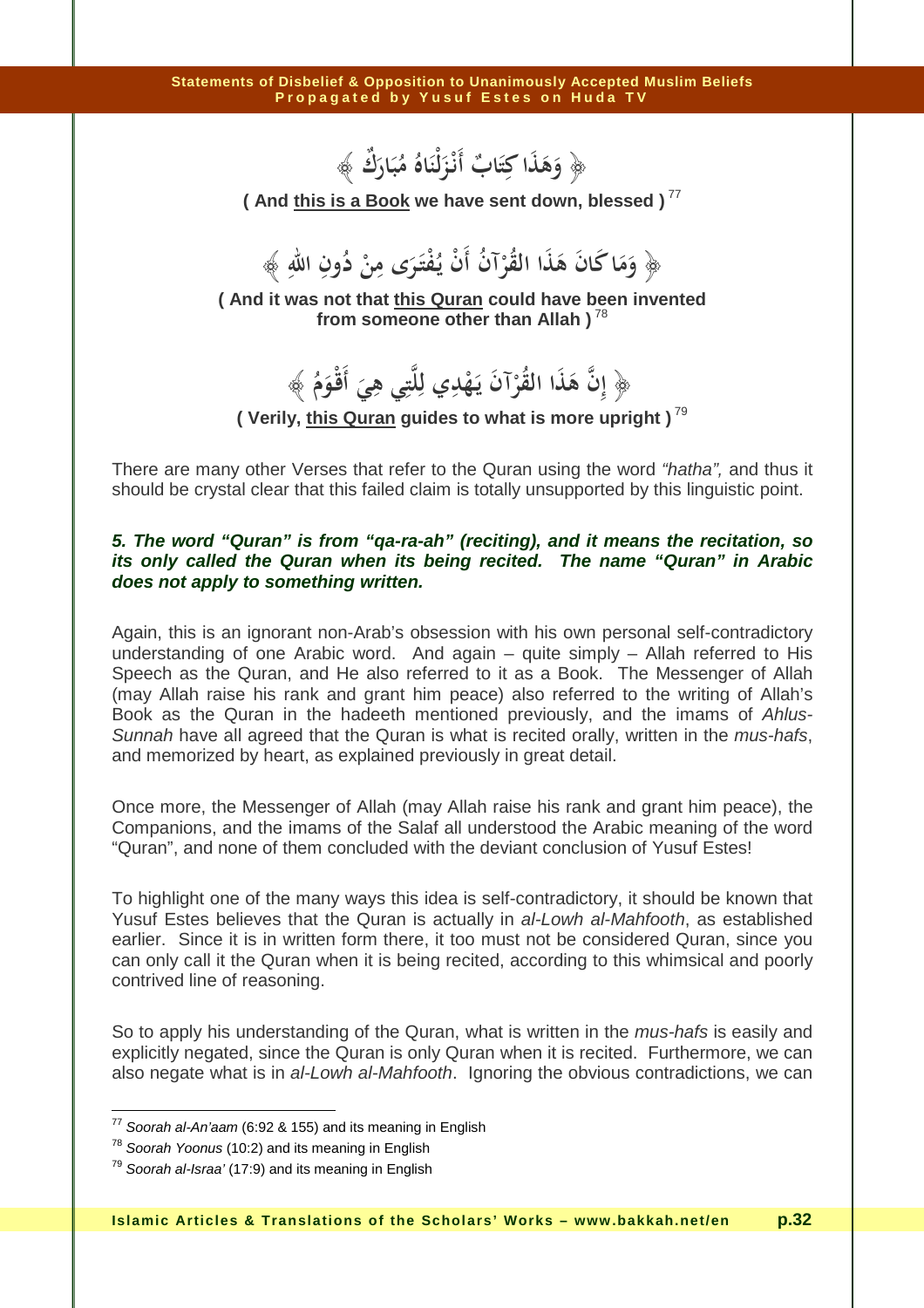mix in another principle, that the Quran is actually only found in al-Lowh al-Mahfooth, and thus we can negate what is recited on earth. It is through these mental gymnastics, that we can finally rid ourselves of the Quran once and for all, and truly embrace the amazing deductions of Yusuf Estes, that "**the Quran represents the Quran, but it's not the actual Quran itself."**<sup>80</sup>

We ask Allah to save us from being deceived by philosophical rhetoric that leads to rejecting His Book and His Religion.

## **Which Way is Yusuf Estes Guiding People?**

Dr. 'Abdur-Razzaaq al-Badr (may Allah preserve him) said:

**"If someone believes that this Quran present in the mus-hafs and recited on the tongues is (actually) the Speech of the Great Lord, and that He - Glorified is He - is the One who spoke with it, then no doubt he would have more concern for the Quran, more focus on it, and more understanding of its sanctity and status…** 

**…On the other hand, if a person believed that it is not the Speech of Allah, that it is merely one of the things that Allah created, like the rest of the creation, then no doubt, this belief would place a weakness of understanding the Quran in his heart. This is why it has been reported that some of the imams of the people of innovation, like Ja'd ibn Dirham, Jahm ibn Safwan, and their likes used to often disrespect the mus-haf, belittle it, and even throw it."**<sup>81</sup>

## **The Danger of Opposing Ijmaa' (Scholarly Consensus)**

 $\overline{a}$ 

We have seen how Yusuf Estes (may Allah guide him) has clearly opposed the basic unanimously accepted beliefs of the Muslims. The scholars of Ahlus-Sunnah have always been united on the strength of the proof of ijmaa' (scholarly consensus), and they commonly quote the following Quranic verse to show the great danger that lies in opposing ijmaa'.

<sup>&</sup>lt;sup>80</sup> As stated explicitly by Yusuf Estes in the radio program, "What is Quran?" (at exactly 25:15), available directly from one of his 3,000+ websites: http://www.allahsquran.com/goodies/audio.php, originally a radio broadcast called "Today Islam".

<sup>&</sup>lt;sup>81</sup> Sharh 'Aqeedat al-Haafith 'Abdil-Ghanee al-Maqdisee (pp.204-205), the author refers to the following books for elaboration on this point: Khalg Af'aal al-'Ebaad (#70) of al-Bukhaaree, As-Sunnah (#190) of 'Abdullaah ibn Ahmad, and the Fataawee of Ibn Taymiyyah (8/425).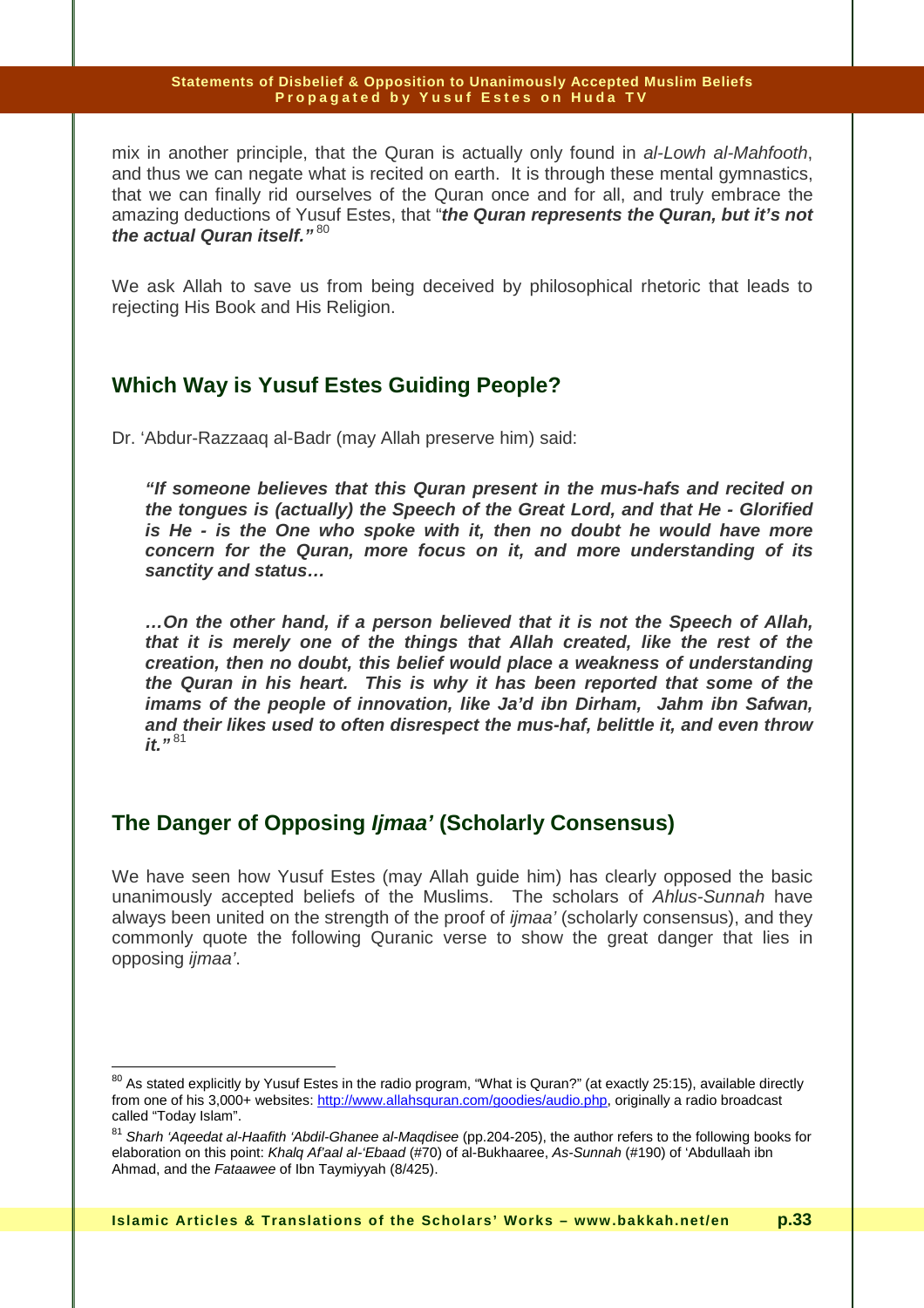﴿ وَمَنْ يُشَاقِقِ الرَّسُولَ مِنْ بَعْدِ مَا تَبَيَّنَ لَهُ الهُدَى وَيَتَّبِعْ غَيْرَ سَبِيلِ الْمُؤْمِنِينَ **َ َ ب ْ ِ َ َ َ َ يا**<br>-**ْ َ َ ِ َ** نُوَلِّهِ مَا تَوَلَّى وَنُصْلِهِ جَهَنَّمَ وَسَاءَتْ مَصِيرًا ﴾<br>. **َ ل ِ َ َ َ ِ َ َ ْ ِ**

#### **َ ً ( And whoever contradicts the Messenger after guidance has become clear to him, following a way other than the path of the believers, we shall turn him to what he has turned himself towards and put him in the Hellfire, what an evil abode! )** <sup>82</sup>

The scholars say: Contradicting to the Messenger (may Allah raise his rank and grant him peace) is when a person opposes something established in the texts of the Book and the Sunnah, and **"The Path of the believers"** referred to is the consensus of the Muslims.<sup>83</sup> Thus, when a person opposes the united position of the Muslim scholars on an issue, he subjects himself to the punishment mentioned in the verse.

## **The Danger of Speaking About Allah Without Knowledge**

As a former Christian who accepted Islam, it is hard for many to believe that Yusuf Estes could be a hidden innovator who seeks to revive the heretic beliefs of ancient deviants. But then what is behind this? He seems to be a simple man who loves Islam, so what has led him into these vile statements of apostasy?

**The answer:** Quite simply, speaking without knowledge is what lands people into these kinds of predicaments. Speaking about Allah without knowledge is a horrible crime against Allah, no matter how sincere a person may be! It will always lead to disastrous results. Allah says:

**﴿ قل إنما حرم ربي الفواحش ما ظهر م ِ ِ** قُلْ إِنَّمَا حَرَّمَ رَبِّيَ الفَوَاحِشَ مَا ظَهَرَ مِنْـهَا وَمَا بَطَنَ وَالإِثْمَ وَالْبَغْيَ بِغَيْرِ الحَقِّ **َ َ َ َ** ِ<br>با **َ ْ ْ ِ َ َ** وَأَنْ تُشْرِكُواْ بِاللّهِ مَا لَمْ يُنَزِّل بِهِ سُلطانَا وَأَنْ تَقُولُواْ عَلَى اللّهِ مَا لَا تَعْلَمُونَ<br>. َّهِ مَا لَمْ يُنَزِّلْ بِهِ سُلْطَانًا وَأَنْ تَقُولُواْ عَلَى الله ِّ أَنْ تُشْرِكُواْ بِاللَّهِ مَا لَمْ يُنَزِّلْ بِهِ سُلطَانًا وَأَنْ تَقُولُواْ عَـَ<br>. .<br>. **ْ** ْ مِرْكُواْ بِاللهِ مَا لَمْ يُنَزِّلْ بِهِ سُلْطَانًا وَأَنْ تَقُولُواْ عَلَى اللهِ مَا لَا تَعْلَمُونَ ﴾

**( Say: The things that My Lord have prohibited are: lewd behavior, whether done in public or secretly, sinning, transgression (against others) without right, setting up partners with Allah that He has sent down no authority for, and speaking about**  Allah with what you have no knowledge of. )<sup>84</sup>

The scholars have understood the sins mentioned in this Verse to be ordered by their severity, leading up to the great crime of setting up partners with Allah, and then speaking about Allah without knowledge. Ibn Qayyim al-Jowziyyah (d.751) explained:

 $\overline{a}$ 

 $82$  Soorah an-Nisaa' (4:115) and its meaning in English

<sup>&</sup>lt;sup>83</sup> Refer to: Ahkaam al-Quran (1/39-40) of ash-Shaafi'ee, Rowdhat an-Naathir (2/439-444) of Ibn Qudaamah, and Tafseer Ibn Katheer (4/274).

<sup>&</sup>lt;sup>84</sup> Soorah al-A'raaf (7:33) and its meaning in English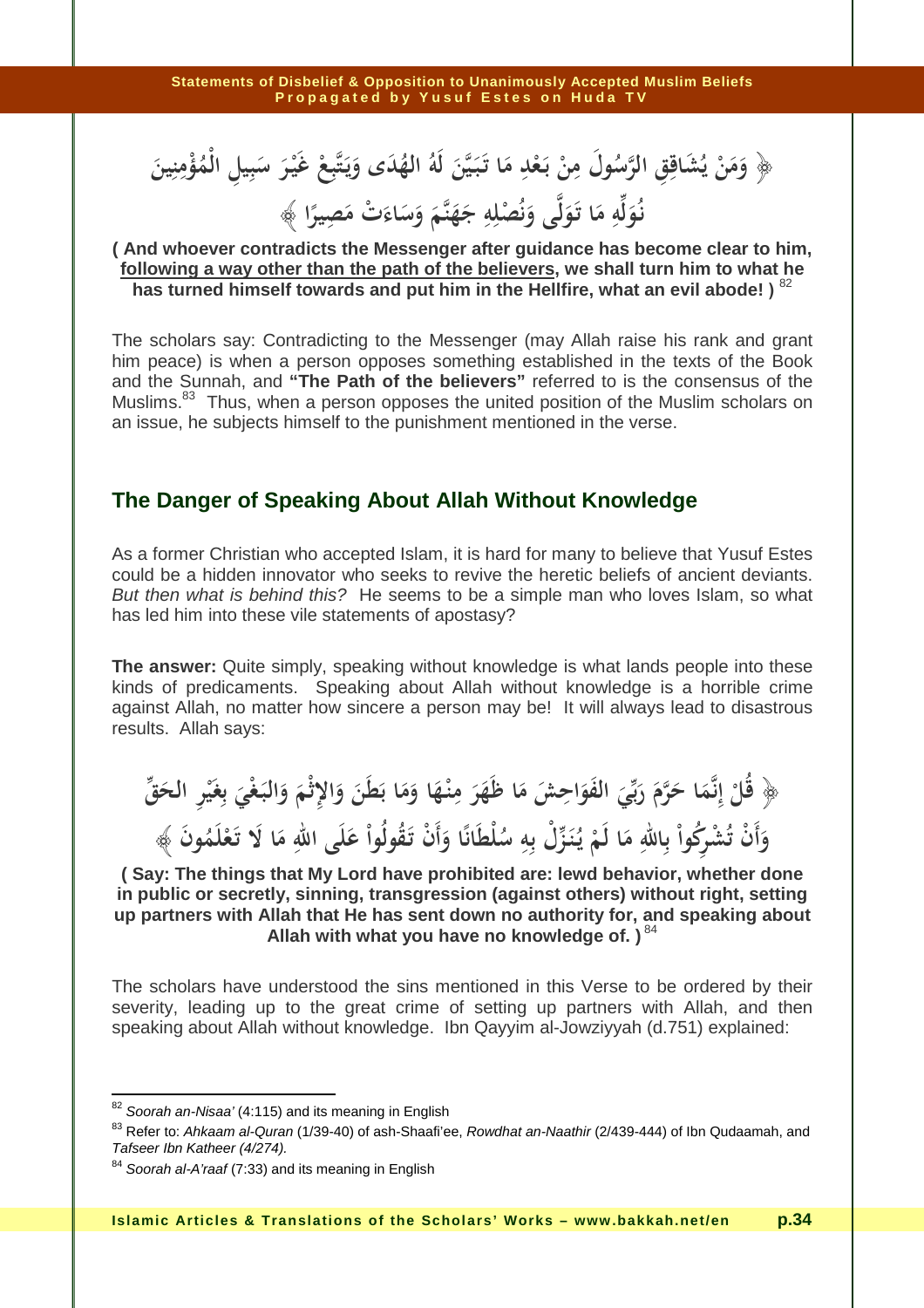**…This** (speaking about Allah without knowledge) **is the greatest of sins and the worst crime of all, since it entails lying about Allah, attributing things to Him that do not befit Him, changing His Religion and substituting it with something else, negating what He has affirmed, and affirming what He has negated, confirming what He has rejected and rejecting what He has confirmed, having animosity for His Allies and patronizing those who hate him, loving what He hates and hating what He loves, and describing Him what unbefitting descriptions of Himself, His Attributes, His Statements and Actions.** 

**Of all the different forbidden things, nothing is more severe a crime to Allah or more sinful. It is the foundation of every type of shirk and kufr, and all innovation and straying has been built upon it. Every blameworthy innovation in the Religion was founded by speaking about Allah without knowledge!** 

**This is why the Salaf and the imams refuted them so sternly, raising their voices so loud all over the world, warning against their tribulations with the harshest of warnings. In doing this, they exceeded their contempt in warning against lewdness and oppression, since the harms of innovation are more**  serious, in how they wreck the Religion and destroy it...<sup>85</sup>

We ask Allah to increase the love of Islam in the heart of Yusuf Estes and in all of our hearts, so that it prevents him and us from speaking about Allah without knowledge in every situation.

## **Shaykh 'Ubayd al-Jaabiree Speaks**

These despicable words of disbelief uttered by Yusuf Estes (may Allah guide him) were summarized and presented to one of the scholars of al-Madeenah, Shaykh 'Ubayd ibn 'Abdillaah al-Jaabiree (may Allah preserve him). The question was worded as follows:

**There is a preacher in the West who says that what is written in the mus-hafs is not really the Quran, and that the real Quran is what is recited upon the tongues and preserved in al-Lowh al-Mahfooth and in the chests of the people. What is written in our mus-hafs is only a representation of the Quran, similar to how the paper money in people's hands has no value itself, rather the valued thing is preserved somewhere else, and the paper represents it. Some people have begun spreading this idea, saying that the mus-haf is just paper and ink, and not the Quran. What should the stance of a Muslim be regarding these statements? May Allah reward you well.** 

He replied by saying:

 $\overline{\phantom{a}}$ <sup>85</sup> Madaarij as-Saalikeen (1/645-646)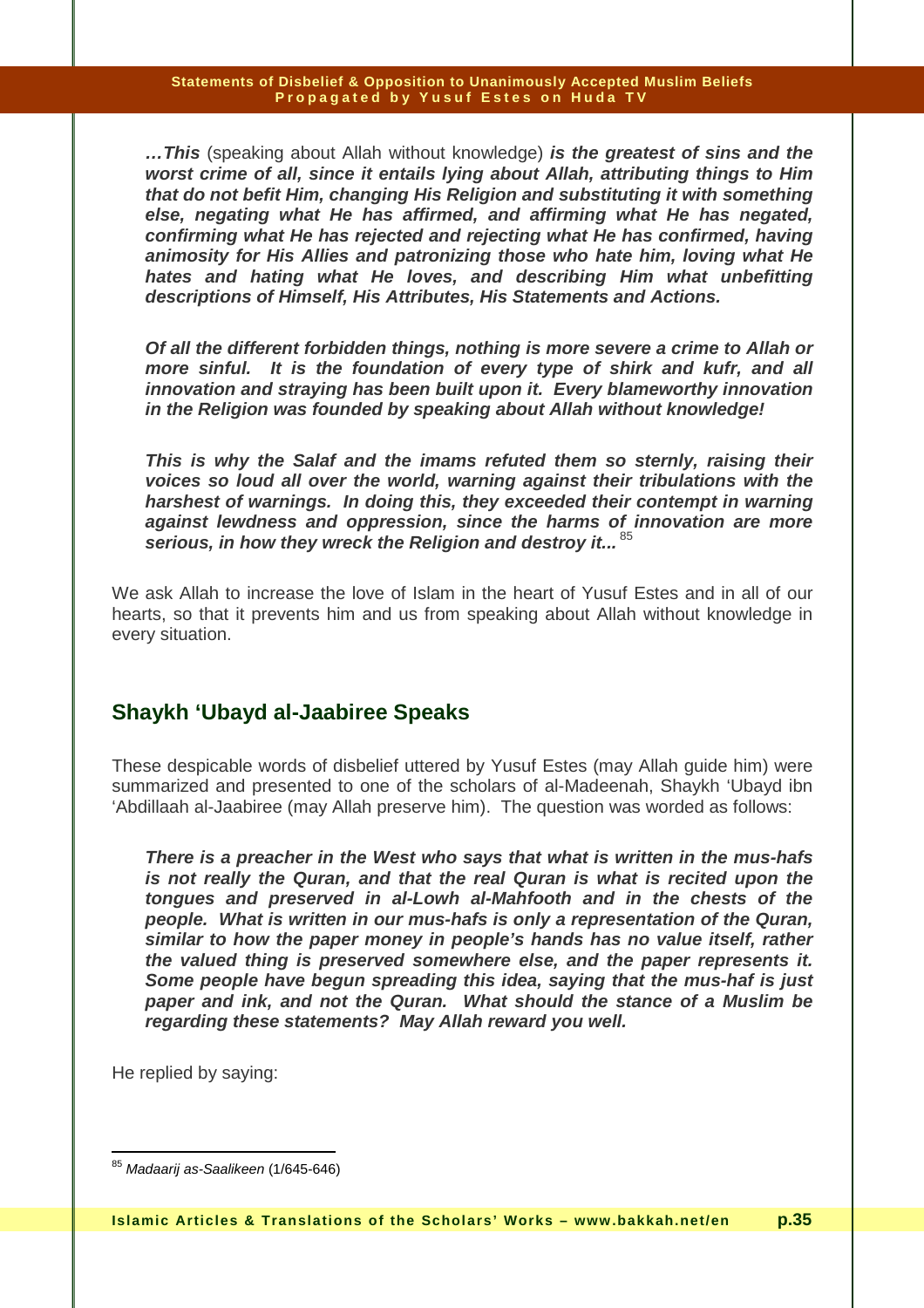**Firstly, I warn – if this statement is established from that preacher – I warn the Muslims, men and women alike, from listening to him, as he is corrupt. He is either astray, leading others astray, or he has lost his mind.** 

**Secondly, this man has opposed the consensus of Ahlus-Sunnah, since they have all agreed that the Quran, however you interact with it, whether it is recited upon the tongues, memorized by heart, written on chalkboards or in mus-hafs, this does not exclude it from being the Speech of Allah, the Mighty and Majestic.** 

**This [man] has merely used [misguided] rationale, which is the starting point for deviation. I believe that he may continue on this path until he says that the Quran has two parts – words and meanings, the meanings being the Speech of Allah, and the letters and words being created. It may be that he does not stop until he reaches this point.**<sup>86</sup>

## **Cooperation On Sin and Transgression**

 $\overline{\phantom{a}}$ 

The blame we place on Yusuf Estes (may Allah guide him) for spreading these statements of disbelief to the innocent and unsuspecting Muslims of the Englishspeaking world is overshadowed by the blame that must be placed justly upon the shoulders of those who work together in teams, receiving salaries, to produce programs full of such repulsive errors in 'ageedah.

Propping up someone as ignorant as Yusuf Estes, promoting him as a "shaykh", and giving him a free license to speak on various topics amounts to major recklessness in conveying da'wah and a clear lack of understanding of how Islam is to be propagated.

The people who promote him and cooperate in spreading his message must take responsibility for what they have done. Their individual cases could be understood a number of ways:

- A) They are extremely ignorant about the basic beliefs of the Muslims and thus did not recognize these blatant errors.
- B) They may have been able to recognize the errors, but they are so busy producing content that they do not pay attention to what they actually broadcast, and thus these kinds of major mistakes go right past them.
- C) They know about the correct Muslim beliefs and they can identify these major mistakes, yet the reputation and honor of Yusuf Estes is given priority over the correctness of the actual beliefs they broadcast.

<sup>&</sup>lt;sup>86</sup> From class #3 (at the 72 minute mark) of the shaykh's explanation of *Nawaaqidh al-Islaam* in Jeddah, Summer 2012, recorded and published on the internet by our brothers at Miraath: http://ar.miraath.net/audio/3617/03 Translated into English at http://www.youtube.com/watch?v=PIzXS9E2sZs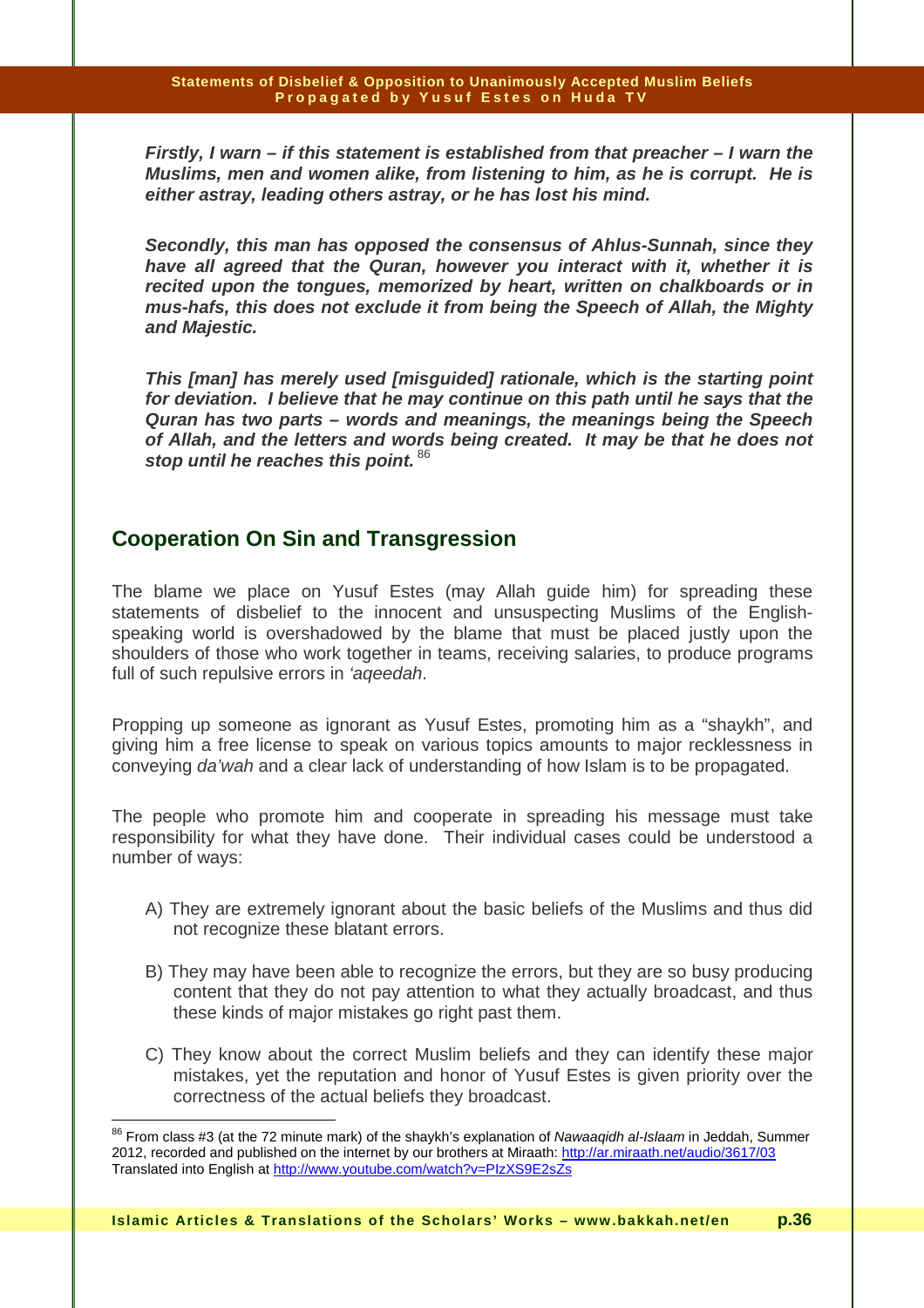D) They are deviants who are trying to revive the ancient blasphemy of the heretic Jahmiyyah Sect<sup>87</sup> and make it prevail over what the Salaf believed in and did not differ over.

Whichever is their reality, the least of them disqualifies them from being considered fit to carry the message of Islam to the people.

In fact, it was not three or four people who cooperated with him to produce one of the shows quoted previously, nor was it limited to five or ten! **No less than 25 people** at Huda TV cooperated to plan, record, produce and broadcast one 14-minute show. Here are their positions (with their names removed), according to the credits at the end of the program:

- Presented by: Sh. Yousef Estes
- Program Manager: [Name]
- **Project Supervisor: [Name]**
- Assist. Project Supervisor: [Name]
- **Example 3 Exercise 2 Photography Director: [Name]**
- **Lighting Supervisor: [Name]**
- **Assistant Lighting Technicians: [3 Names]**
- Cameramen: [3 Names]
- Assistant Cameramen: [3 Names]
- Set Designer: [Name]
- **Unit Operation Engineer: [Name]**
- Electronic Editing: [Name]
- Video Recording: [Name]
- C.C.U.: [Name]

 $\overline{\phantom{a}}$ 

- Sound Engineer: [Name]
- Sound Technician: [Name]
- Computer Lighting: [Name]
- **Production Manager: [Name]**
- Financial Services: [Name]
- **Executive Director: [Name]**

From this group of 25 people who believe they came together to spread the message of Islam, was there not one man who could recognize or do anything about any one of these blatant and severe statements of disbelief?!

**ٌ** ﴿ **أليس منكم رجل رشيد َ َ ْ ٌ ُ ُ ْ** ﴾ **ََ ِ ِ َ ْ**

**( Is there not one guided man among you?! )**<sup>88</sup>

 $87$  For a discussion of the beliefs of the Jahmiyyah Sect and how the teachings of Yusuf Estes compare to them, refer to the Appendix at the end of this article.

<sup>88</sup> Soorah Hood (11:78) and its meaning in English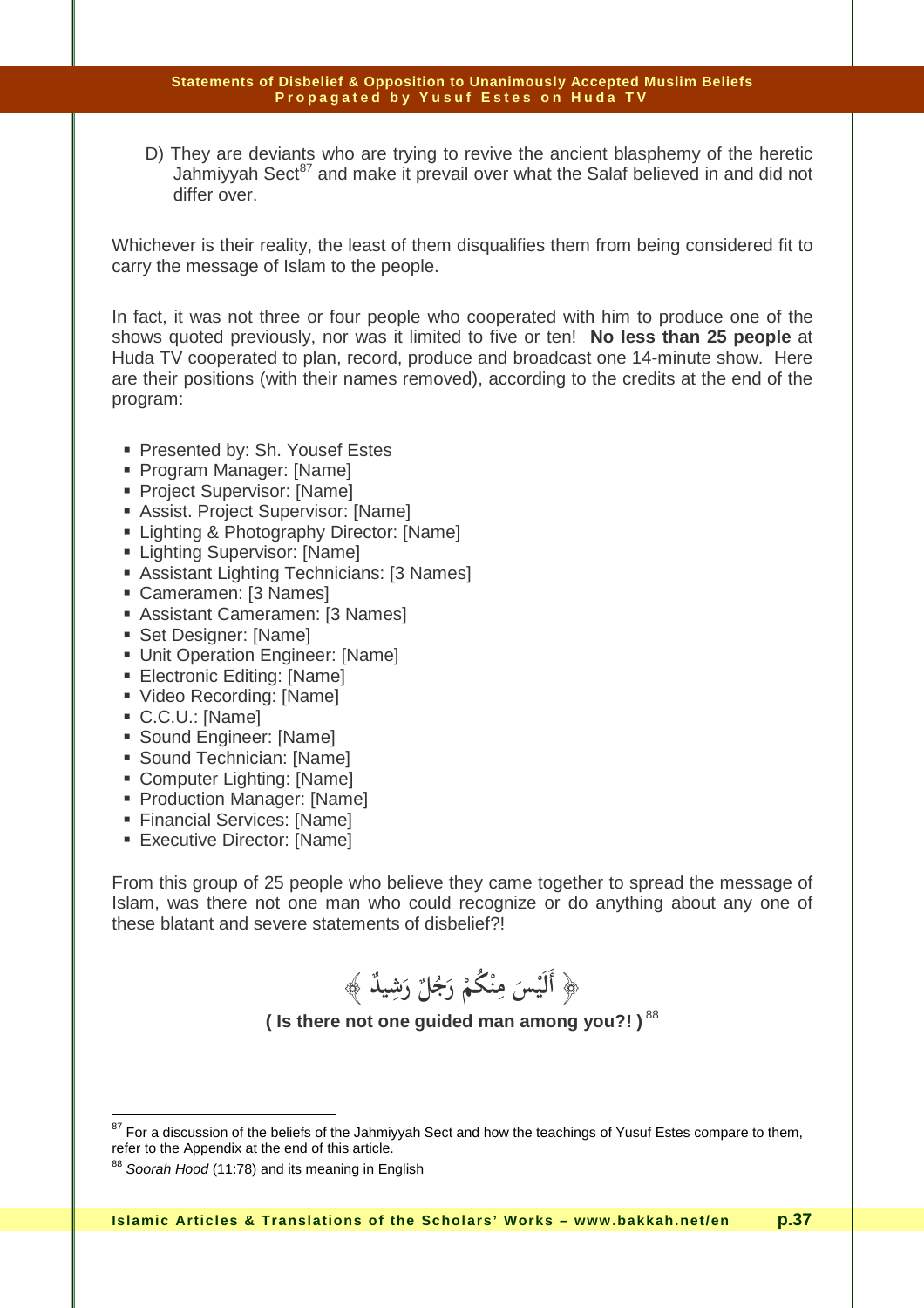This entire mess  $-$  Huda TV and other channels like it  $-$  is all a result of a collectively naïve and irresponsible approach to *da'wah* work, without any basic grounding in Islamic knowledge. This is the least that could be said, so long as everyone involved actually fell into only the first two possibilities mentioned, and Allah knows their reality best.

## **"Islam is Love… Islam is not Hatred"**

With a number of major violations of basic Islamic beliefs in just one short 14-minute show, Huda TV could not even produce a set of simple lyrics for the show's theme song without its own basic errors in belief! The following is part of the song that accompanies the program where Yusuf Estes (may Allah guide him) made all those statements of disbelief:

**Islam is peace, Islam is ease, Islam is not danger or disease, Islam is love and prosperity, Islam is not hatred or adversity…** 

If we put the issue of singers and songs aside for now, $89$  we have a very childish rhyme, claiming that Islam is love, but not hatred. Again:



## **( Is there not one guided man among you?!**)<sup>90</sup>

Is there not one of you who knows about the basic foundation of balance in Islam called loving and hating for Allah's sake?! Our Messenger (may Allah raise his rank and grant him peace) stressed the importance of this issue in so many narrations:

> (( إِنَّ أَوْثَقَ عُرَى الإِيْمَانِ أَنْ تُحِبَّ فِي اللهِ وَتُبْغِضَ فِي اللهِ ))<br>. **ِ ِ ْ ِ َ** <u>ئ</u> **ْ**

**"Verily the strongest handhold of faith is that you love for the sake of Allah and that you hate for the sake of Allah."**<sup>91</sup>

 $\overline{\phantom{a}}$ 

<sup>&</sup>lt;sup>89</sup> While the innovated practice of coupling Islamic *da'wah* with music and singing definitely deserves its own clarification, the priority in this short article is to identify and correct major 'aqeedah mistakes that can take people out of Islam.

 $90$  Soorah Hood (11:78) and its meaning in English

<sup>91</sup> **Hasan:** Collected by Ahmad (4/286) on the authority of Al-Baraa'. See: As-Silsilah as-Saheehah (#1728).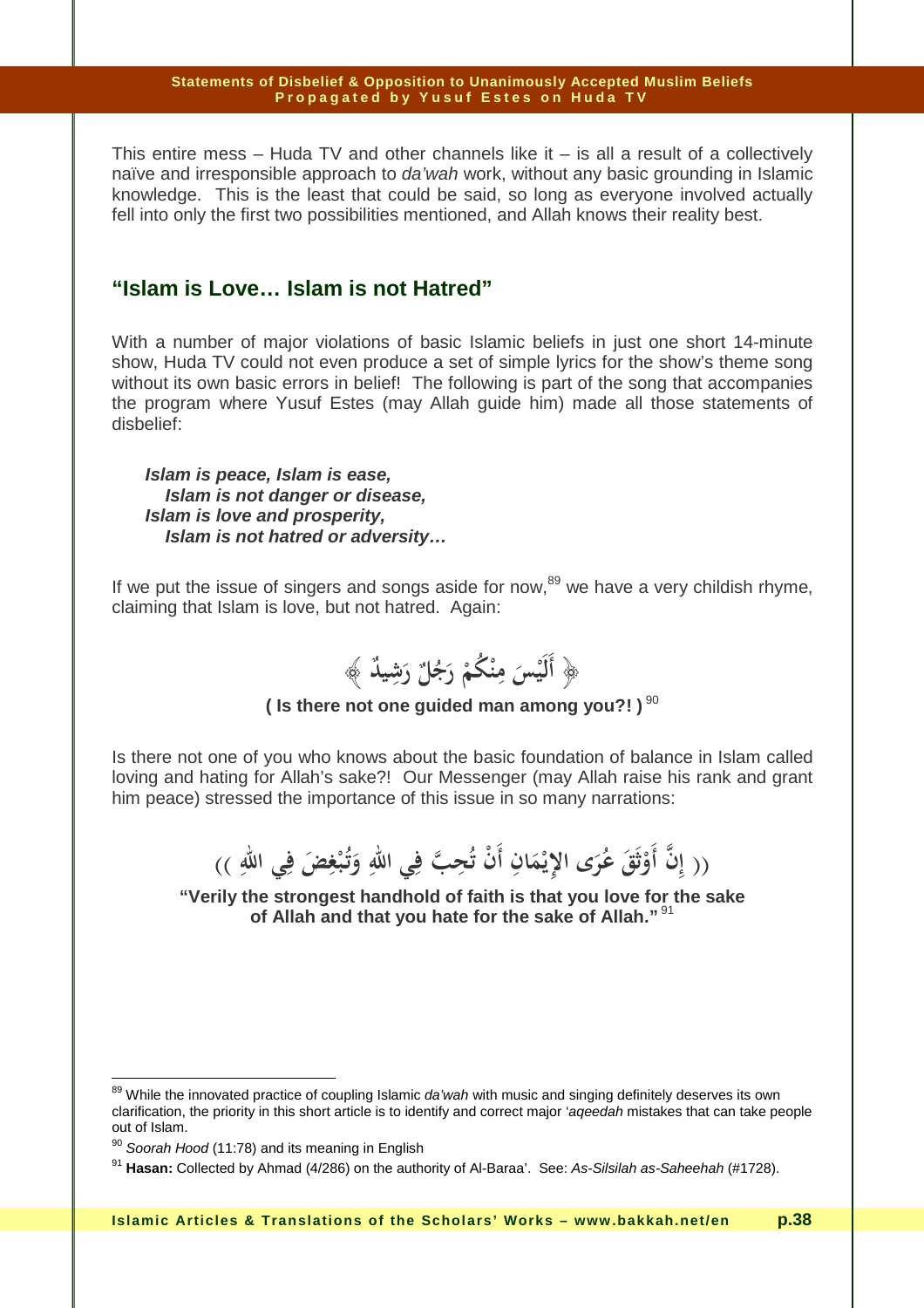(( مَنْ أَعْطَى للهِ تَعَالَى، وَمَنَعَ للهِ، وَأَحَبَّ للهِ، **َ َ َ**

#### **َ َ ُ وأبـغض الله، وأنكح الله، فـقد استكمل إيمانه َ َ َ َ ََ ِ ِ َ ْ َ َ َ َ ْ (( ِ َ ْ ْ ِ َ**

## **"Whoever gives for Allah, the Most High, withholds for Allah, loves for Allah, hates for Allah, and marries for Allah has perfected his eemaan."**<sup>92</sup>

Does not one of you reflect over Soorah al-Faatihah that he reads so many times every day? The element of hatred for Allah's sake is there and in many of the Verses of the Quran. We love and hate for Allah's sake, as part of a balanced belief system that requires true loyalty of the heart and limbs.

## **The Path to Real Rectification**

After understanding these severe violations of basic Muslim beliefs established by scholarly consensus, we ask Allah the Almighty to guide Yusuf Estes and those who cooperate with him to honestly repent to Him alone, the All-Forgiving One, who accepts all acts of sincere repentance from all of His Servants.

#### ﴿ فَمَنْ تَابَ مِنْ بَعْدِ ظُلْمِهِ وَأَصْلَحَ فَإِنَّ اللَّهَ يَتُوبُ عَلَيْهِ إِنَّ اللَّهَ غَفُورٌ رَحِيمٌ ﴾<br>.. **ْ َ ِ ْ ِ َ ِ َ**

### **( Whoever repents after his transgression and rectifies (the matter), surely Allah**  will accept his repentance. Indeed, Allah is All-Forgiving, Ever-Merciful )<sup>93</sup>

We ask Allah to grant Yusuf Estes and those who cooperate with him success in attaining true remorse for these transgressions. From the conditions of repentance is that one feels true remorse for his crime. In this case, this can be accomplished by learning about the gravity of these errors in belief and how the early Muslims considered people who held these beliefs to be **outside of Islam**, as mentioned previously.

Furthermore, reflecting over the words of Ibn al-Qayyim quoted earlier in this article will help Yusuf Estes and those who cooperate with him to understand how serious it is that he speaks about Allah's Religion without knowledge, which is the actual basis and reason for such gross violations of basic Muslim creed. This will aid him and those who cooperate with him to achieve true remorse for what has taken place, may Allah make them all successful.

Repenting to Allah must include that one stops committing the sin. We ask Allah to help Yusuf Estes stop himself from speaking without knowledge.

 $\overline{\phantom{a}}$ 

<sup>92</sup> **Hasan:** Collected by Ahmad (3/440) and at-Tirmithee (#2521) on the authority of Mu'aath al-Juhanee.

 $93$  Soorah al-Maa'idah (5:39) and its meaning in English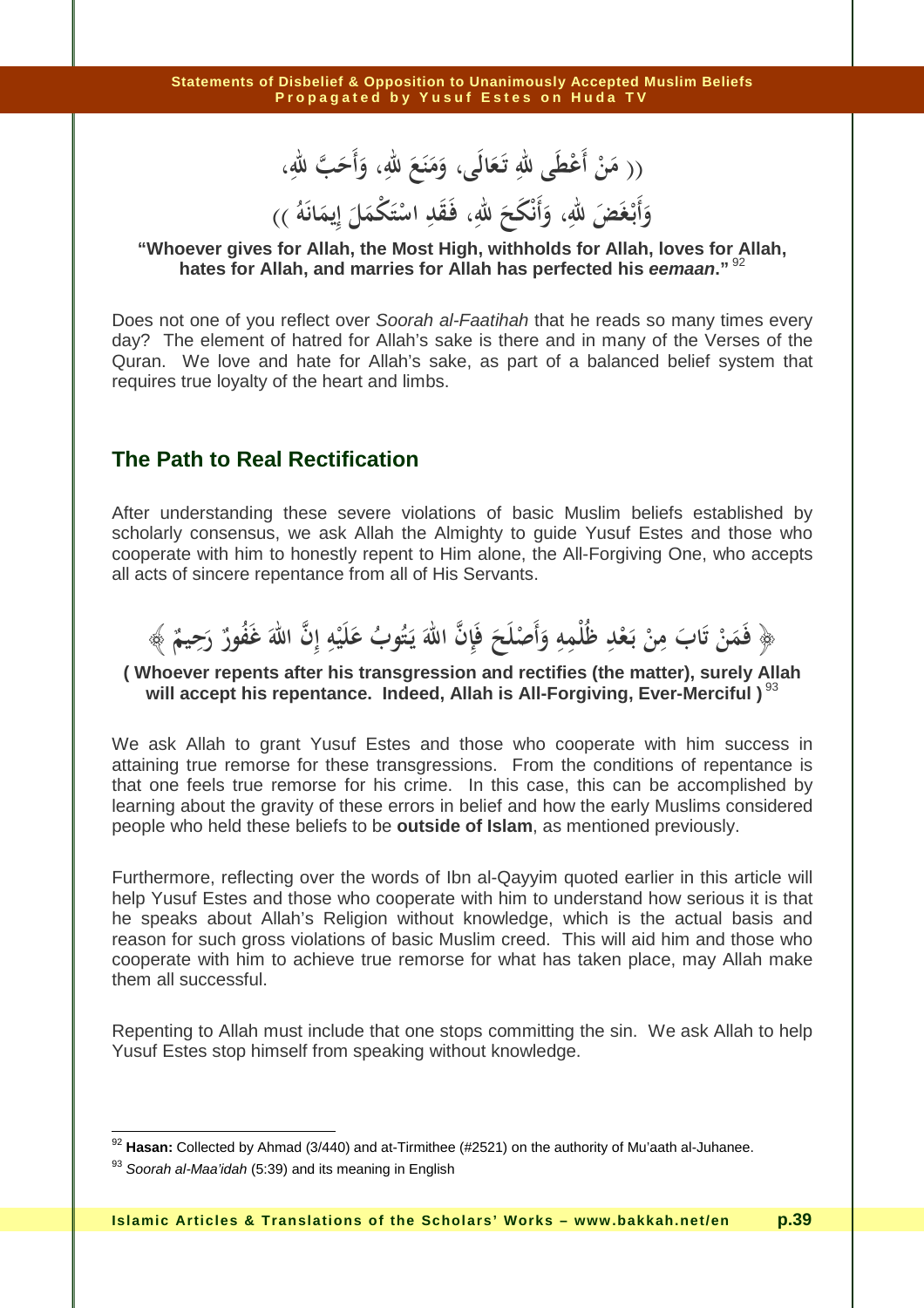Repentance must also include an intention to not return to the sin. We pray that Allah grants him success in this as well, and may Allah help those who have promoted him and cooperated to spread these statements of disbelief to understand how important it is for him to stop speaking without knowledge.

Lastly, to have one's repentance accepted by Allah, one must rectify the wrongs he has caused. It is not enough to recognize the errors and simply put them behind you. Allah, the Exalted, has tied the idea of rectification to repentance in many Quranic verses, similar to the one mentioned above.<sup>94</sup>

Yusuf Estes and those who have cooperated with him to spread these horrible statements against Allah and His Book must work hard to support the kind of clarification contained in this article to as many of the people who have been misled as they can. They must be humble enough to put aside their concern for their own reputations and work to restore the correct Islamic beliefs they have corrupted. This is not to be done by setting up more lectures for ignorant people to speak and "clarify", as the errors themselves are only a result of ignorant people speaking in the first place. Instead, they must work to correct these errors by supporting the spread of the knowledge of the Book and the Sunnah, as understood by the Salaf, through the works of the people of knowledge, not through the lectures of the people of ignorance. May Allah help them to accomplish this.

Their efforts to rectify this matter at the expense of their own reputations will be seen by everyone as a proof for their sincere intentions and devout love for the truth, in sha' Allah. More importantly, it will stand as a great proof in their favor with their Lord on the Day of Judgment, when they will be asked about the disbelief they propagated. May Allah make them successful and accept from them.

## **To the Financial Supporters of Yusuf Estes and His Mission**

Honest Muslims who have mistakenly spent their money and given their support to promote Yusuf Estes, his websites, TV programs, and other da'wah activities, must realize what they have been involved in. As they hoped for sharing the reward of wholesome invitations to Allah's Religion, they must now realize that they are dually responsible for any false beliefs they helped to propagate, like the major violations of basic Islamic creed identified in this article.

There is an obligation upon those involved in funding or promoting Yusuf Estes, as he speaks on behalf of Allah's Religion without knowledge, and thus naturally falls into serious errors as a result. While they may have fallen into this unintentionally, they must recognize what they have been a part of and deal with it accordingly.

 $\overline{a}$  $94$  Refer to the following Quranic Verse for examples: 2:160, 3:89, 4:16, 4:146, 6:54, 16:119, 24:5.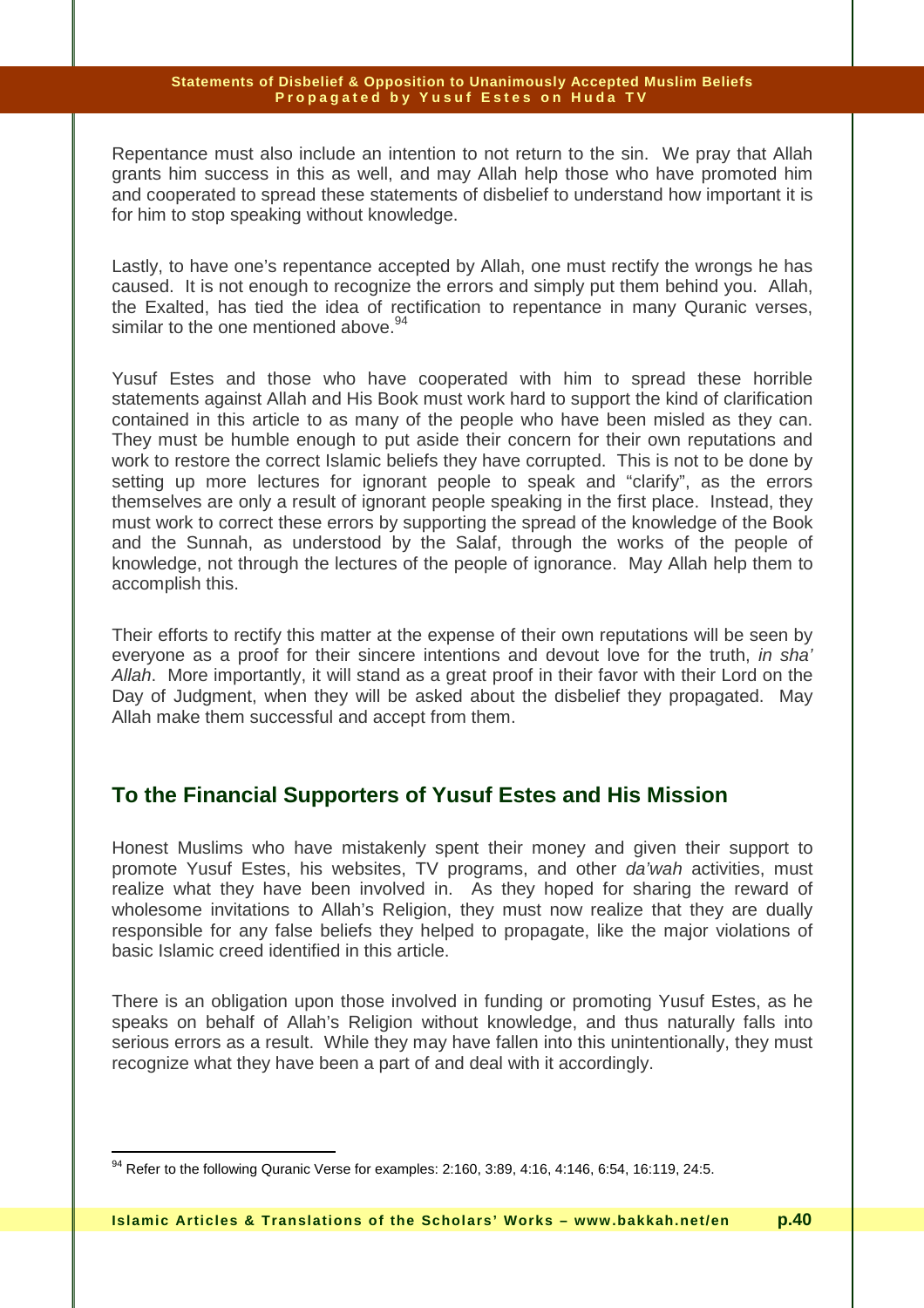Helping to spread this article and the clarifications of the scholars on the topics are some of the ways they can help to rectify the situation. May Allah grant them success.

## **Responses to this Clarification**

This clarification is not an invitation to debate, as the mistakes outlined and discussed here are things in blatant opposition to the consensus of the Muslims, and thus, there is no acceptable academic response other than true repentance to Allah alone and rectification.

Imam Ahmad ibn Hanbal (may Allah have Mercy on him) was reported to have said about the rhetoric some people have about this issue:

**َلا ي ُ اصم َخ ُ َي ه ِ ف َذ ،ا و َلا يـ ُ َك ت م َل َ َ ُ ِ ِ ، ولا أرى الْمراء ولا الْجدال فيه َ َ َ َ َ َ َ َ َ َ ِ ِ**

**"There is no argument and no speech allowed about this, nor do I allow discussions or debates about it." <sup>95</sup>**

Furthermore, attempts to malign the author of this clarification shall receive no response or recognition, in shaa' Allah.

In front of you is a clear choice which you will face the consequences of in front of Allah on the Day of Judgment. No Muslim would want to stand before Allah having defended and supported gross contradictions to the fundamental, unanimously endorsed beliefs of the Muslims.

Be warned of excessive attachments to personalities and stand up devoutly for justice, as Allah the Almighty commands us:

**َ ْ** ﴿ **يا أيـها الذين آمنوا كونوا قـوامين بالقسط شهداء الله ولو على أنـفسكم ُ ِ ِ ِ ُ ْ ْ ْ َ َ َ َ ُ ْ َ َ َ ُ ْ َ َ َ ِ َ ِ** يَا أَيُّهَا الَّذِينَ آمَنُواْ كُونُواْ قَوَّامِينَ بِالقِسْطِ شُهَدَاءَ للهِ وَلَوْ عَلَى أَنْفُسِكُمْ ﴾

**( O you who believe! Stand up firmly for justice, as witnesses for Allah, even if it is against your own selves )**<sup>96</sup>

And He commands us similarly:

 $95$  Collected by Ibn Battah in his *al-Ebaanah al-Kubraa* (3/373 of the *al-Faarooq al-Hadeethah* printing)

<sup>&</sup>lt;sup>96</sup> Soorah an-Nisaa' (4:135) and its meaning in English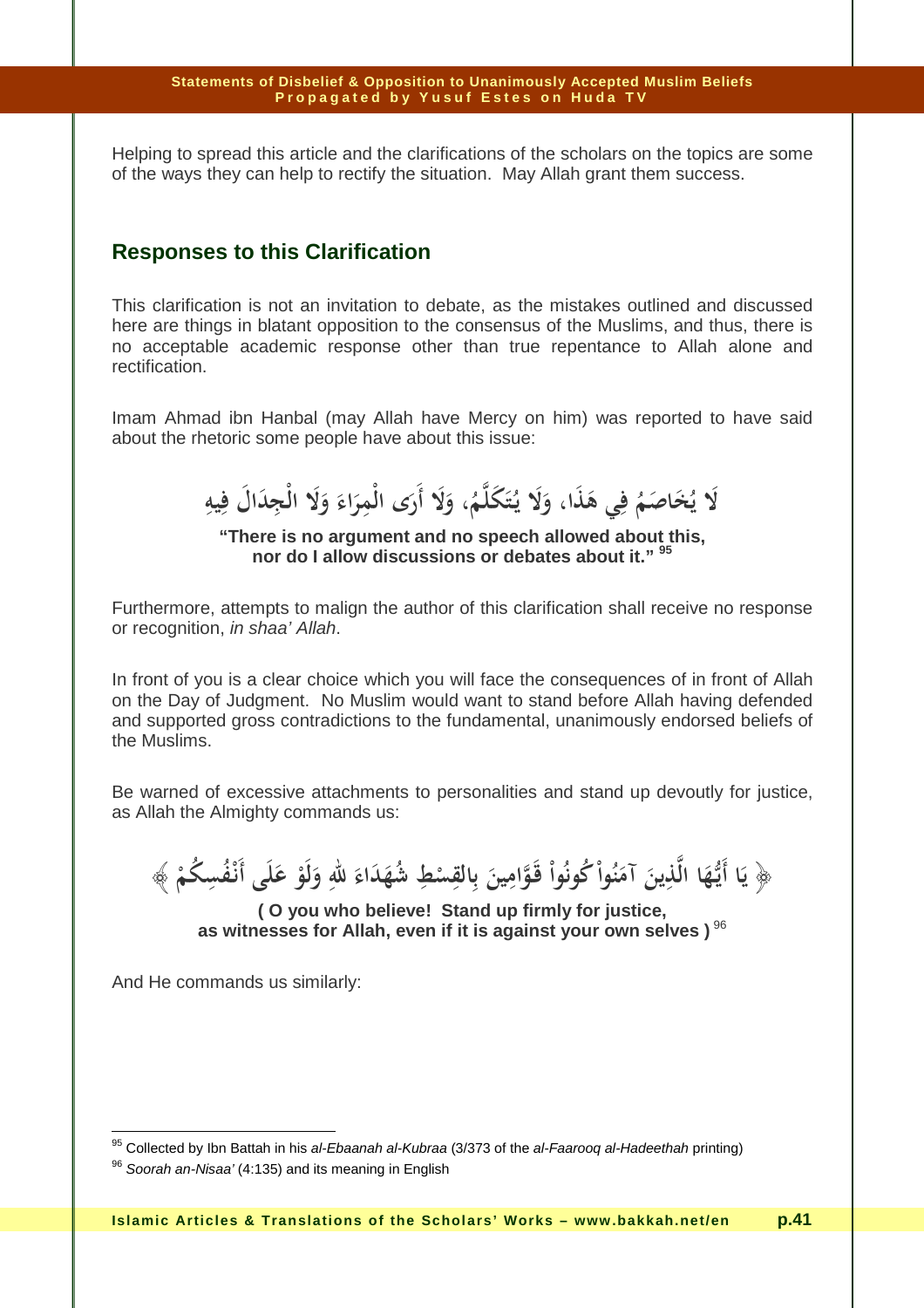﴿ يَا أَيُّهَا الَّذِينَ آمَنُواْ كُونُواْ قَوَّامِينَ للَّهِ شُهَدَاءَ بِالْقِسْطِ وَلَا يَجْرِمَنَّكُمْ شَنَئَانُ قَوْمٍ عَلَى **ٍ ْ ْ** لِّدِينَ آمَنُواْ كُونُواْ قَوَّامِينَ للهِ شُهَ*دَ*اءَ بِالقِ **َ** ها اللَّاينُ آمَنُوا كُونُوا فَوَامِينُ لَلَّهِ شَهْلُا أَيُّهَا الَّذِينَ آمَنُواْ كُونُواْ قَوَّامِينَ للهِ

**ُ َ ألا تـعدلوا اعدلوا هو أقـرب للتـقوى واتـقوا االله إن االله خبير بما تـعملون َ َ ٌ َ ْ ُ ْ َ َ ِ َِ َ َ ُ ِ ْ ْ ْ ُ َ َ ْ ْ ُ ُ َ َ ِ ِ ْ** ﴾ **ِ َ**

**( O you who believe! Stand devoutly for Allah as witnesses of justice, and do not let your animosity for some people prevent you from being fair. Be fair, as it is closer to piety, and observe your duty to Allah. Verily, Allah is all-informed of what you do!**)<sup>9</sup>

And Allah knows best. May Allah raise the rank of His final Messenger and grant him peace. 98

 $\overline{\phantom{a}}$ 

 $97$  Soorah al-Maa'idah (5:8) and its meaning in English

<sup>98</sup> Written by Moosaa Richardson, and completed on the eve of the 24<sup>th</sup> of Ramadhan, 1433 (corresponding to August 11, 2012). The author of this clarification can be reached through his website, www.Bakkah.net/en.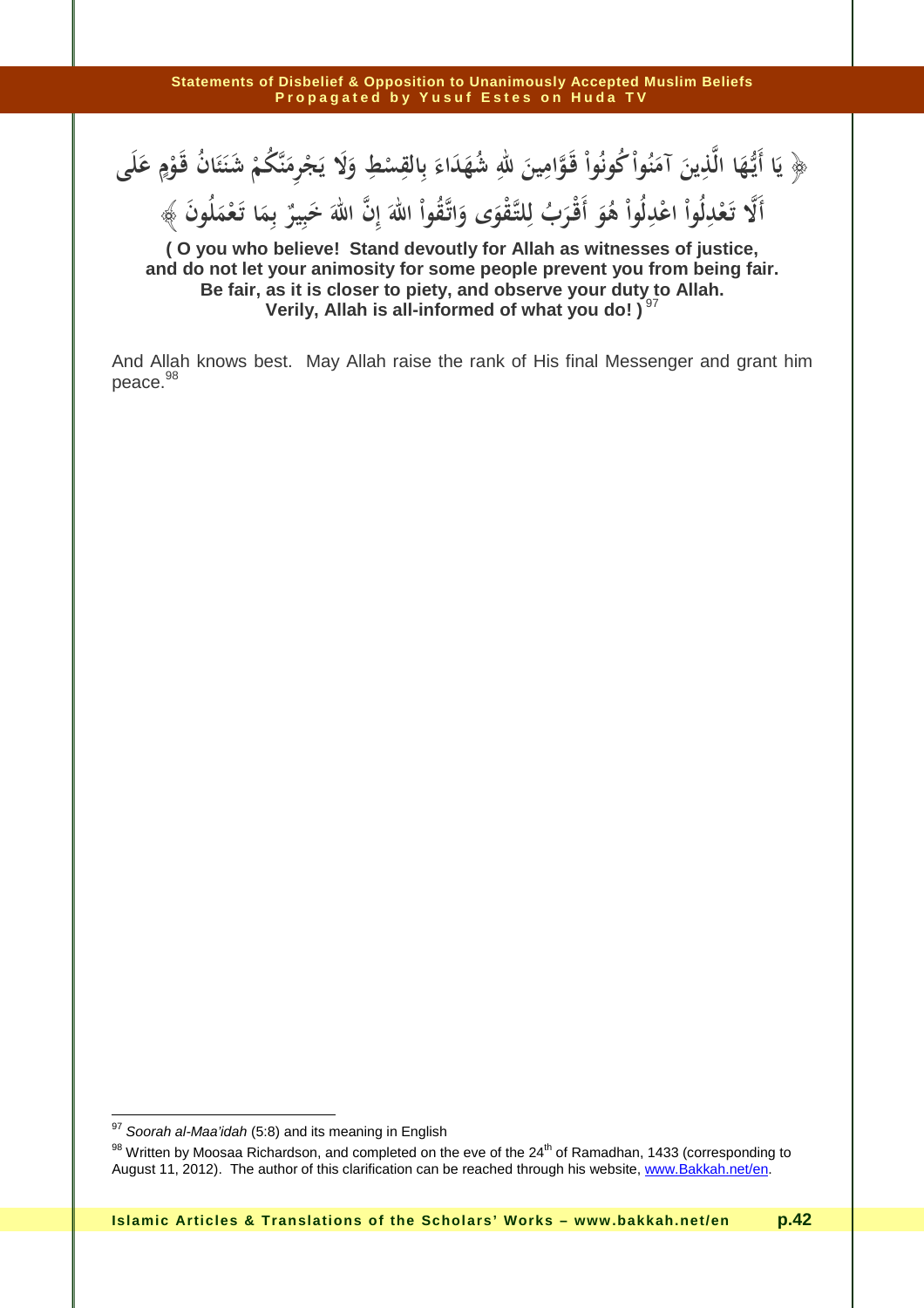# **Appendix I The Jahmiyyah's Stages of Deviation**

To give some background and insight into the serious nature of the beliefs propagated by Yusuf Estes on Huda TV, we need to know something about the history of the Jahmiyyah Sect ( **ا**( , or the Jahmites, as it relates to their beliefs about the Quran.

## **Stage One: The Original Jahmiyyah**

The Jahmiyyah were the followers of al-Ja'd ibn Dirham $^{99}$  and Jahm ibn Safwaan $^{100}$  in the second century, and the followers of Bishr al-Mareesee<sup>101</sup> in the third century, who, through excessive philosophical thinking about Allah and matters of the Unseen, developed and propagated a new belief, that the Quran was a set of meanings that Allah had created and sent down to the Prophet (may Allah raise his rank and grant him peace). This was based on their assumption that the attribute of speech was not something befitting to Allah, which they arrived at after debating philosophers.

This is outright disbelief in Allah's Book, since Allah Himself has said explicitly:



**( And if any of the polytheists asks you for asylum, then protect him so he could hear the Speech of Allah** (i.e. the Quran being recited) **)**<sup>102</sup>

The scholars and imams of Ahlus-Sunnah took this deviance very seriously and waged war on these innovated beliefs, unanimously declaring those who held them and aided their propagators to be outside of Islam.<sup>103</sup>

 $\overline{\phantom{a}}$ <sup>99</sup> Al-Ja'd ibn Dirham al-Harraanee: Influenced by the philosophers of his time, he was the innovator of *ta'teel*, the negation of Allah's Attributes, spread later and developed by his student, Jahm ibn Safwaan, as what became known as Jahmiyyah. He was killed in the year 118, or perhaps as late as 124.

<sup>100</sup> **Jahm ibn Safwaan as-Samarqandee:** As a student of al-Ja'd ibn Dirham, he spread the heresy of his teacher and debated people regarding it, spreading it to different lands. He was a disgraceful heretic who was put to capital punishment for his blasphemy in the year 128.

<sup>101</sup> **Bishr al-Mareesee:** A former student of respected scholars who turned away from Islamic knowledge to philosophy, so much so that he became the head of the Jahmiyyah of his time, treacherously spreading their ancient heretical beliefs with a more academic approach. He died in the year 218.

<sup>&</sup>lt;sup>102</sup> Soorah at-Towbah (9:6) and its meaning in English. Some of the other Quranic verses that clearly prove that Allah is to be described with Speech are: 2:75, 4:164, 7:144, 7:158, and 22:109.

<sup>&</sup>lt;sup>103</sup> For classical refutations of the first phase of the Jahmite beliefs, refer to: ar-Radd 'alal-Jahmiyyah of 'Uthmaan ibn Sa'eed ad-Daarimee, as-Sunnah of 'Abdullaah ibn Ahmad ibn Hanbal (1/101-163), ash-Sharee'ah (1/489-525) of al-Aajurree, Al-Ebaanah al-Kubraa (3/291-318, 360-392) of Ibn Battah, and Sharh Usool Ali'tiqaad (1/241- 356) of al-Laalakaa'ee.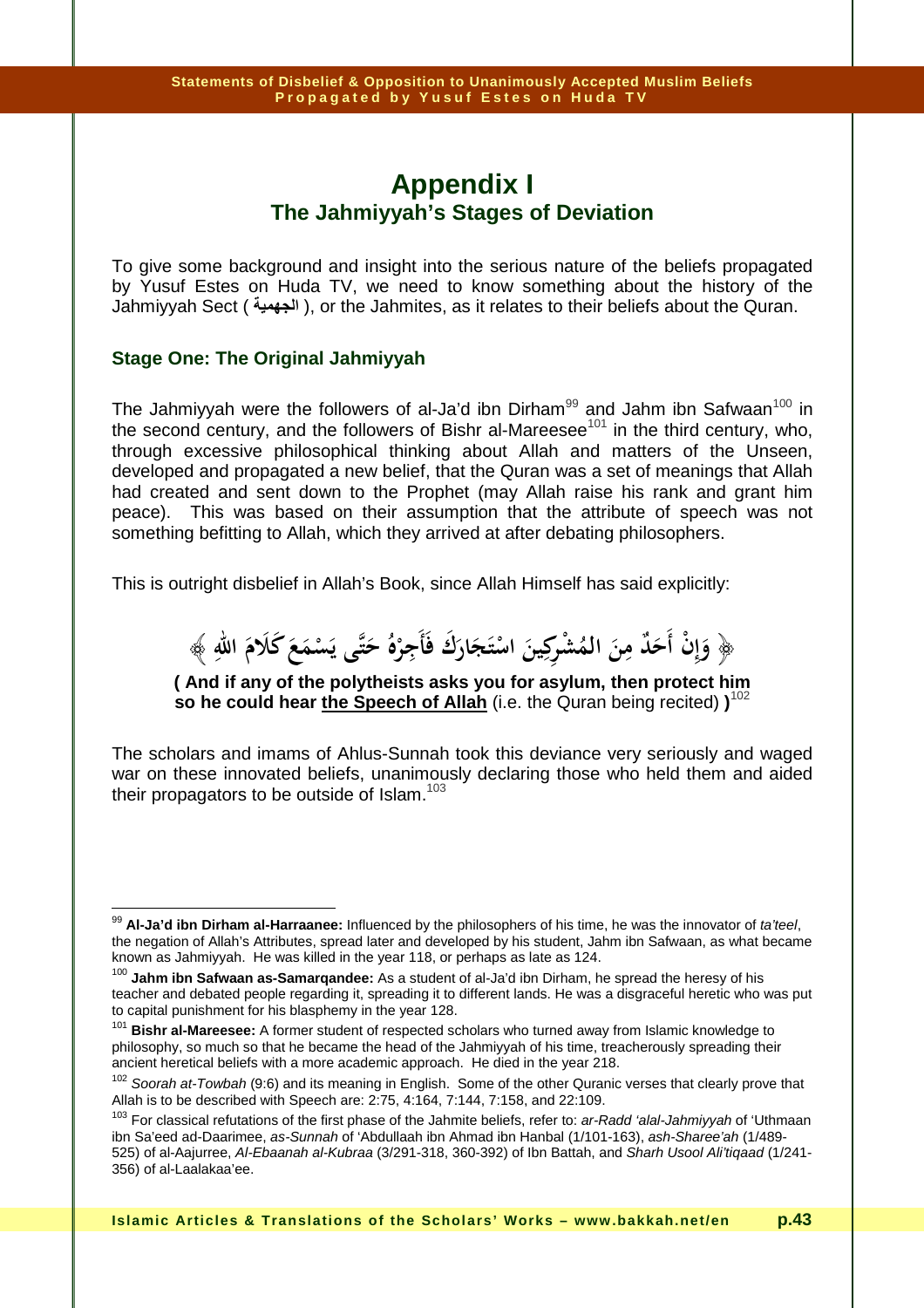## **Stage Two: The Waaqifah**

Once exposed, the Jahmites had to conceal their true beliefs, and thus, entered a new deceptive phase wherein they were referred to as the Waaqifah ( الواقفة ), or the Fence-Sitters, those who do not (officially) take a position on the issue of the Quran. They would say: **We do not know if the Quran is created or not.** 

The scholars unanimously declared this new strain of the Jahmiyyah to be disbelievers, due to their doubt of what is evident in Allah's Book, while some considered them many times more dangerous.<sup>104</sup>

## **Stage Three: The Laf-thiyyah**

 $\overline{a}$ 

Back to the drawing board for the Jahmites! A third stage of deviation was reached when they later tried to affirm that the Quran was the Speech of Allah, but as meanings, not as words and expressions. They meant that the Quran is only the divine meanings that Allah revealed, that were expressed with words by the Prophet (may Allah raise his rank and grant him peace). Their argument was that the actual Speech of Allah could not be made up of sounds, letters or words. Therefore, our recitation of the Quran, as well as our writing of it, is created, since our actions and sayings are created. What we recite and what we write are mere "representations" or "narrations" of the real Quran, but not the actual Quran itself. The Jahmites in this stage were referred to as the Lafthiyyah ( ا**للفظية )**, or the "Phrasal Jahmites."

Once again, the scholars of Ahlus-Sunnah exposed their blasphemy and identified them as disbelievers. Some considered them even more dangerous and farther astray than the earlier Jahmites. $105$ 

## **Stage Four: The Followers of Moosaa ibn 'Uqbah**

After trying to corrupt the beliefs of the Muslims with three different attempts, the Jahmites knew they would need to change their approach dramatically. They then tried to reject only one of the ways Muslims believe in the Quran being the Speech of Allah. A new stage emerged who said: **We believe that the Quran is the Speech of Allah, and what is recited and written is the Quran, but what is memorized in the chests cannot be the Quran, for how could there be an Attribute of Allah within our chests?!**

<sup>&</sup>lt;sup>104</sup> For classical refutations of the Waaqifah, refer to: ar-Radd 'alal-Jahmiyyah (pp.193-197) of 'Uthmaan ibn Sa'eed ad-Daarimee, as-Sunnah (1/179) of 'Abdullaah ibn Ahmad ibn Hanbal, ash-Sharee'ah (1/526-531) of Al-Aajurree, Al-Ebaanah al-Kubraa (3/319-331) of Ibn Battah, and Sharh Usool Ali'tiqaad (1/357-384) of al-Laalakaa'ee.

<sup>&</sup>lt;sup>105</sup> For classical refutations of the Laf-thiyyah, refer to: as-Sunnah (1/163-166) of 'Abdullaah ibn Ahmad ibn Hanbal, ash-Sharee'ah (1/l532-550) of al-Aajurree, al-Ebaanah al-Kubraa (3/332-351) of Ibn Battah, and Sharh Usool Ali'tiqaad (1/385-399) of al-Laalakaa'ee.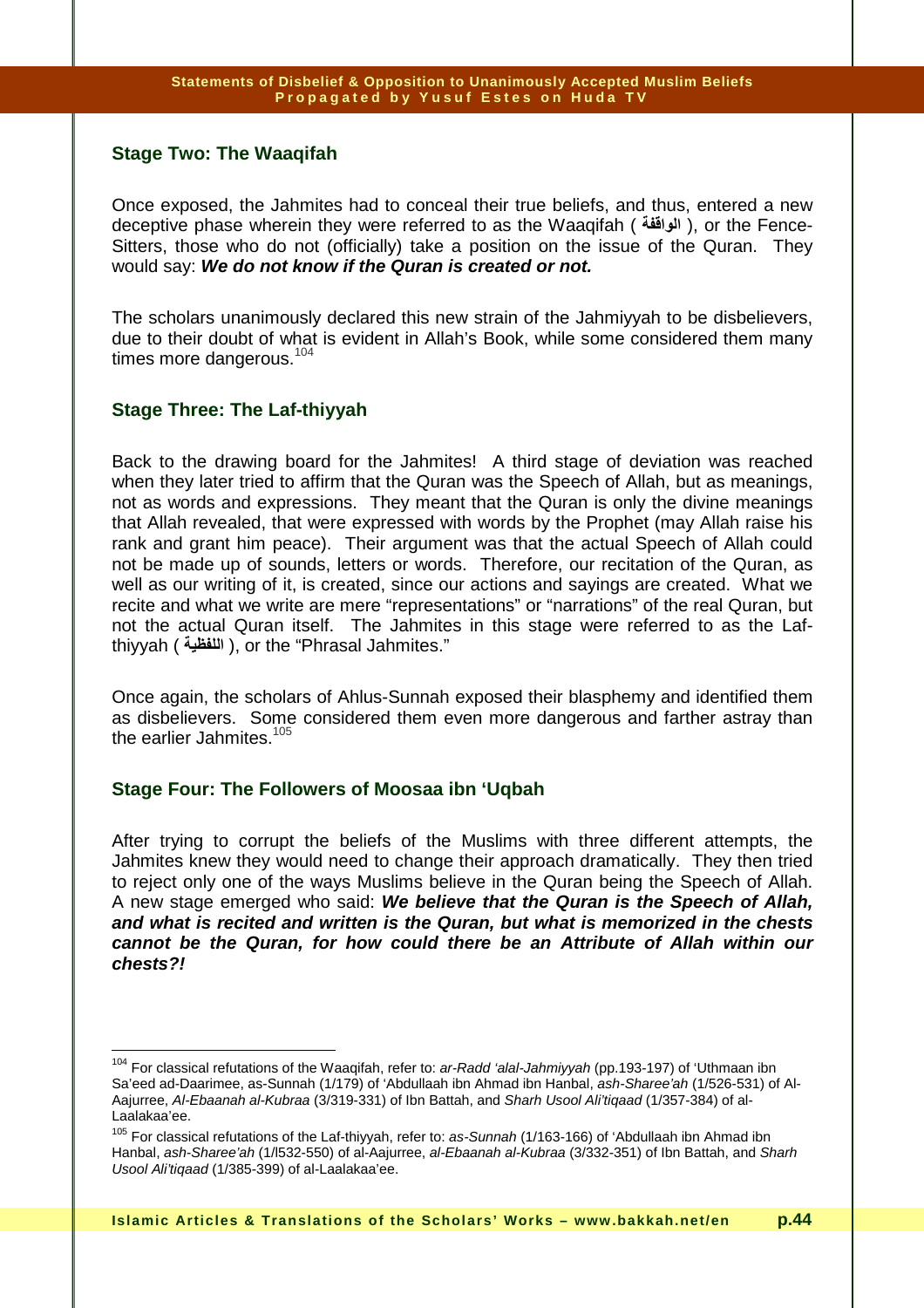Upon discovering this, Aboo Taalib Ahmad ibn Humayd came to his teacher, the great scholar, Ahmad ibn Hanbal, and announced:

قَدْ جَاءَتْ جَهْمِيَّةُ رَابِعَةً!<br>· **َ ِ َ ِ ْ َ**

### **"The fourth** (stage of) **Jahmites have arrived!"**

Ahmad ibn Hanbal then enquired about them, demanded to know their names, began warning against them, and requested the people to abandon them and anyone who would speak to them, saying:

**ِ هذا أكثـر من الجهمية ْ ْ َ َ ُ َ َ ! ِ ِ َ َ**

## **"This is more** (astray) **than the** (original) **Jahmiyyah!"** <sup>106</sup>

### **Stage Five: The "Estesiyyah"?**

 $\overline{1}$ 

In light of what has been discussed in this article, one can see that Yusuf Estes has sadly placed himself in a position to possibly end up in the history books as the founder of the 15<sup>th</sup> century strain of the Jahmiyyah, the "Estesites," those who say: We affirm **that the Quran is recited and memorized, but what is written in the mus-haf is not the real Quran, it is merely a "representation" of the Quran.** 

While one could argue that he is simply reviving the beliefs of the third stage of Jahmiyyah, the Laf-thiyyah Sect, it seems more correct to say that these ideas represent a new strain, since Yusuf has affirmed that the recited Quran is the actual Quran, in opposition to the Laf-thiyyah. Furthermore, he has new arguments to support his deviation that were not known to the ancient Jahmites. Thus, it might be more appropriate to declare:

قَدْ جَاءَتْ جَهْمِيَّةْ خَامِسَةً!<br>· **َ ِ َ ِ ْ َ ْ**

### **The fifth** (stage of) **Jahmites have arrived!**

We ask Allah to guide Yusuf Estes back to the pure beliefs of the Muslims, and to protect unsuspecting Muslims from this severe form of deviance.

<sup>&</sup>lt;sup>106</sup> Collected by Ibn Battah in his al-Ebaanah al-Kubraa (3/353 of the al-Faarooq al-Hadeethah printing).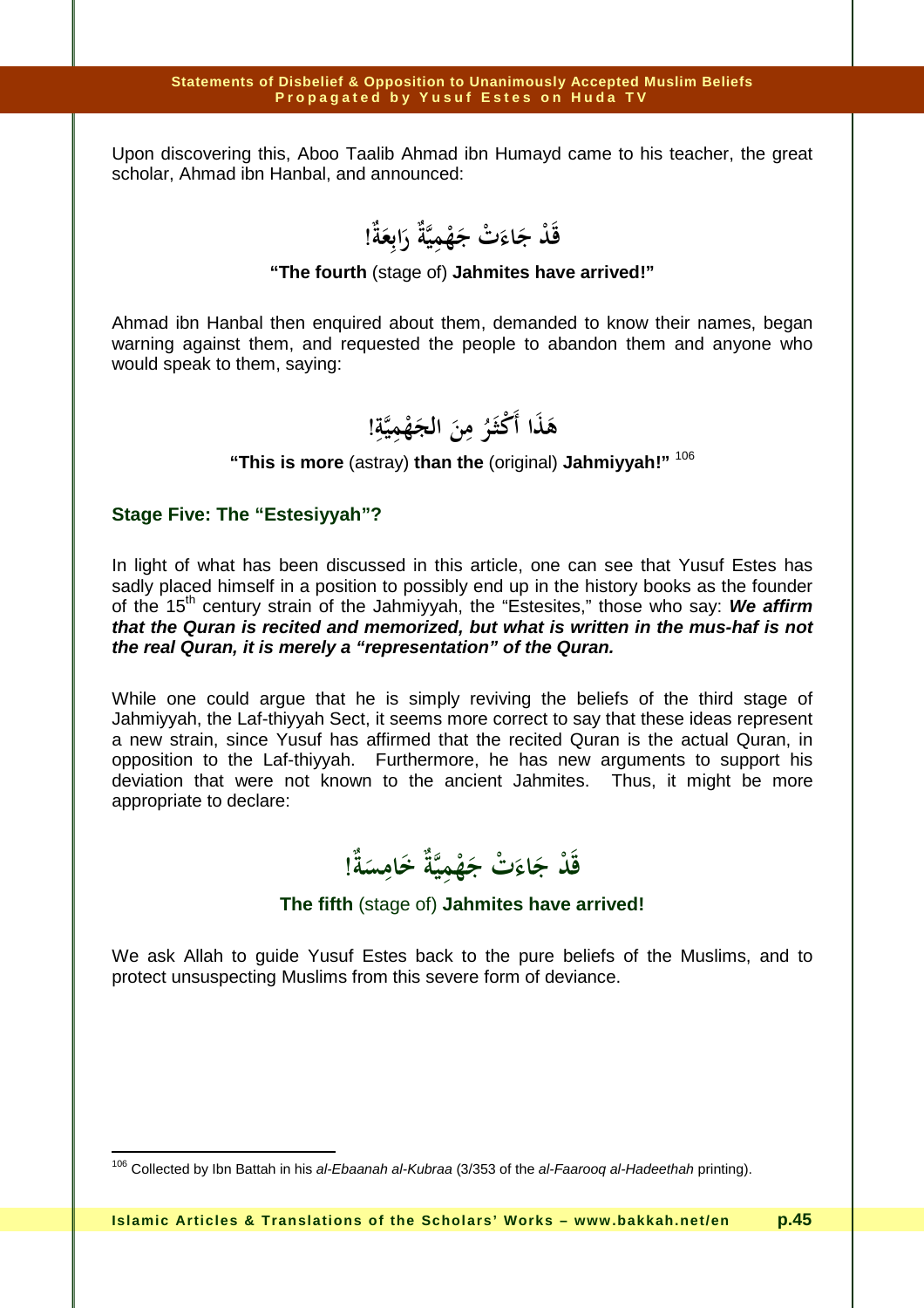## **Appendix II Proof that Yusuf Estes Still Holds These Deviant Views (Plus: A Surprising Revelation About His Sources of Knowledge)**

Yusuf Estes (may Allah guide him) was just recently asked about these heretical views by one of his unsuspecting followers in an email that was forward to me directly, to "correct" me! His response proves clearly that, not only does he still hold adamantly to these statements of disbelief, but his actual condition is getting much worse, as this recent email shockingly reveals.

From: [name removed] To: "yusuf@shareislam.com" <yusuf@shareislam.com> Sent: Monday, August 20, 2012 12:13 AM Subject: URGENT i need help believing in Quran-e-Kerim right

As-salamalaikum dear Sheikh Yusuf Estes, ---

I think I heard you correctly say once that the Quran-e-Kerim in the book form is called mushaf-e-sherif and its not really the Quran-e-Kerim. I heard you explain this using a detailed example about money, but one of my friend is a student of ulemas and he claims all the Ahl-e-Sunnat scholars agreed that the Mushaf-esherif is the Quran-e-Kerim? He said other beliefs is kufr, oh my God!!! Please help me share him what is right because I need to know that my aqida is authentic Sunne belief.

I will share your answer with him if you say OK to that. Thank you for your help.

Here is the response by Yusuf Estes, with the exact formatting and presentation as received, with only the live hyperlinks disabled:

**From:** Sheik Yusuf Estes <yusuf@shareislam.com> **To:** [name removed] **Sent:** Monday, 20 August 2012, 19:35:37 **Subject:** Re: URGENT i need help believing in Quran-e-Kerim right

Bismillah Rahman Raheem Salam alaykum, People say whatever they like these days without regard much for the consequences. That is a very serious problem, I pray you and I do not fall into this trap, ameen.

First of all, the words you are saying are not exactly what I said. However, it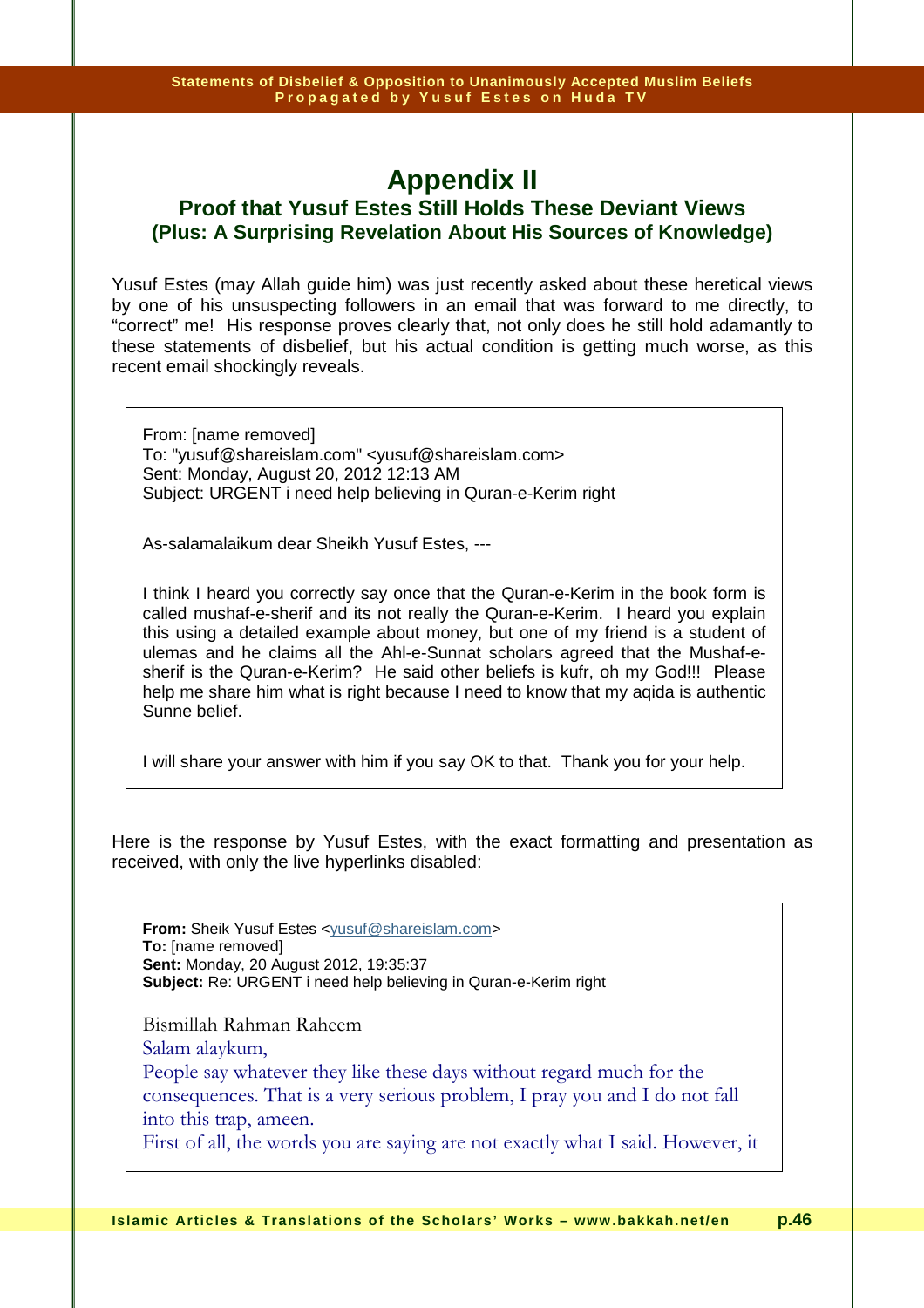is understandable that you would use the words you are most familiar with instead of considering the original of my words (or meanings). As to the one saying anything about kufr related to me, this is so dangerous for believers to use such terms with regard to other Muslims due to the very clear sahih hadith of the prophet, peace be upon him, telling us "Whoever says, 'so-and-so is in the fire' - for sure, one of them is." Na'uthubillah, we seek refuge in Allah from this kind of thinking, speaking and cursing, ameen.

Now let me offer in other words to you, the meaning of what I have said, inshallah, from true scholars of Islam and I have only endeavored to bring it in a simple form of English, inshallah, Ta'ala. Let's then, start from the beginning of the whole story of the Quran, what it means, what it is, what it says about itself, what it isn't and what we should know about it, inshallah.

- 1. Quran means; recital, recitation, a reciting; oral transmission, as in poetry; that which is being or has been recited
- 2. Quran is; the Speech or Words of Allah in Recital form
- 3. Quran says about itself; "It is a Recital in the Arabic language"
	- $\circ$  Reasons given in Al Quran (The Recitation) for being revealed in Arabic language:

1. Arabic was the language of the people where it was revealed

وَتُنْذِرَ يَوْمَ الْجَمْعِ لا رَيْبَ فِيهِ ۚ إِلَيْكَ قُرْآنًا عَرَبِيًّا لِتُنْذِرَ أُمَّ الْقُرَى وَمَنْ حَوْلَهَا وَكَذَلِكَ أَوْجَيْنَا َ ِ َ ة اُ ِ ْ ۔<br>م ْالسَّعِيرِ فَرِيقٌ فِي الْجَنَّةِ وَفَرِيقٌ فِي ; ِ **∶** اً<br>ا **∶** ِ

"And so, (Allah) has revealed to you a Recitation in Arabiya (Quran in Arabic) so that you may warn the Foremost of all towns and those who dwell around it, and may warn of the Day of Gathering, which is beyond all doubt. One group will be in the Garden, and one group will be in the Flames." [42:7]

- o 2. To explain it clearly, distinctly with understanding أَأَعْجَمِيٌّ وَعَرَبِيٌّ قُلْ هُوَ لِلَّذِينَ آمَنُوا ِهُدًى ۖ جَعَلْنَاهُ قُرْآنًا أَعْجَمِيًّا لَقَالُوا لَوْلا فُصِّلَٰتْ آيَاتُهُ وَلَوْ َ **: المستقط** ِ ֚֚֚֚֚֚֚֚֚֚֚֚֚֚֚֚֚֚֡֡֡֡֡֡֡֡֡֡֝֬֝֬֝֬֝֬֝֬֝֓֬ ُ **∶** <u>ٔ</u> أُولَٰٓئِكَ يُنَادَوْنَ مِنْ مَكَانِ بَعِيدٍ وَالَّذِينَ لا يُؤْمِنُونَ فِي آذَانِهِمْ وَقُرٌ وَهُوَ عَلَيْهِمْ عَمًى وَشِفَاءٌ **ٔ**  $\ddot{\phantom{0}}$ َ "Now if We had made it a Recitation (Quran) in a non-Arabic tongue they would surely have said, "Why is it that its verses have not been made clear? Why is it a **foreign tongue** and an Arab?" Say, "For those who accept it, this is a Guidance and medicine for a wholesome life. But as for those who will not believe (Arabs or non-Arabs), in their ears is deafness, and so it remains obscure to them. They are like people who are called to from afar." [41:44]
- 3. To make it easy to understand عَرَبِيًّا لَعَلَّكُمْ تَعْقِلُونَ إِنَّا أَنْزَلْنَاهُ قُرْآنَا ْ ا<br>أم ا<br>ا ْ

 ِ ِ "Behold, We have sent it down in all clarity, in the **Arabic** tongue, so that you might encompass it with your reason." [12:2]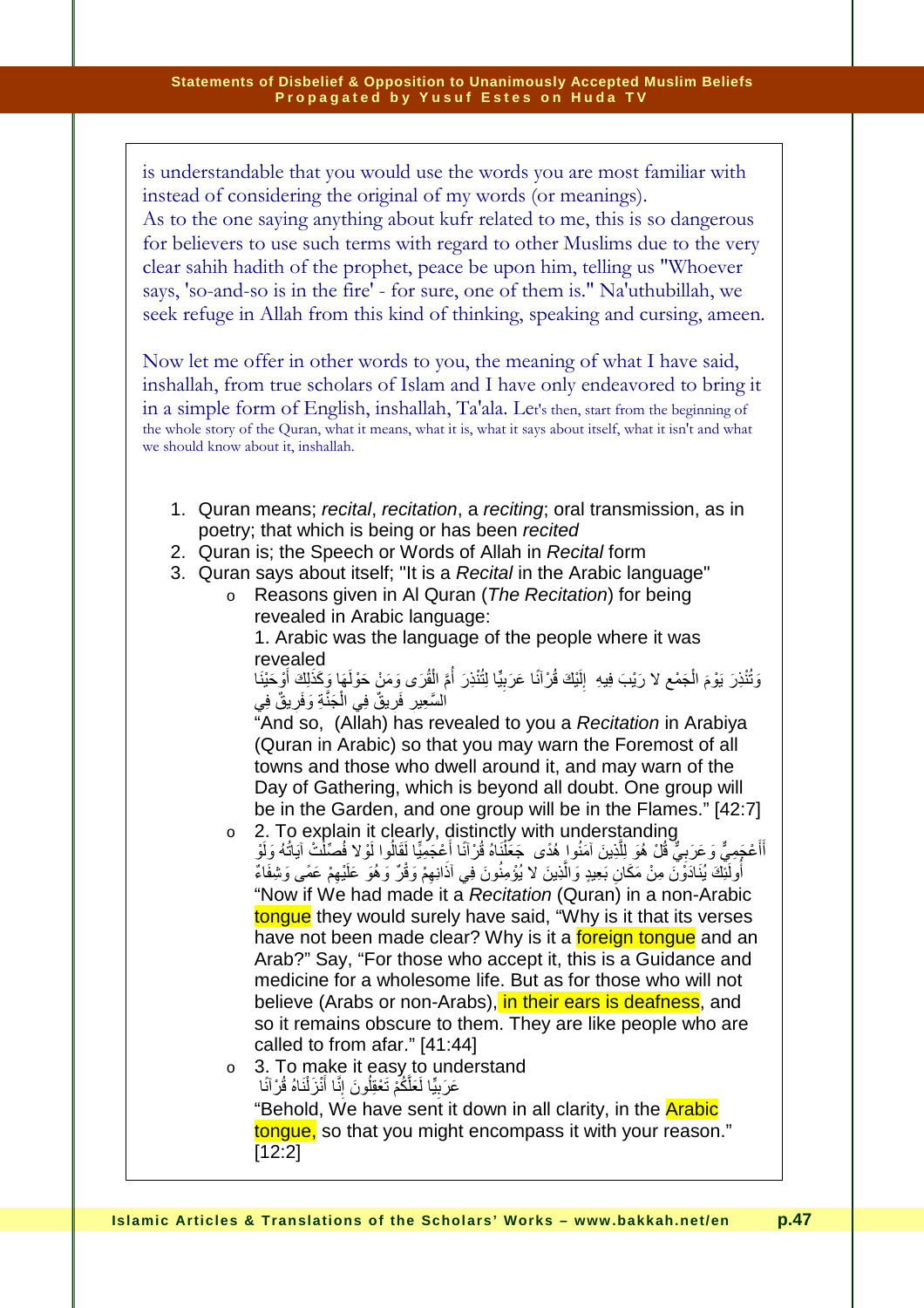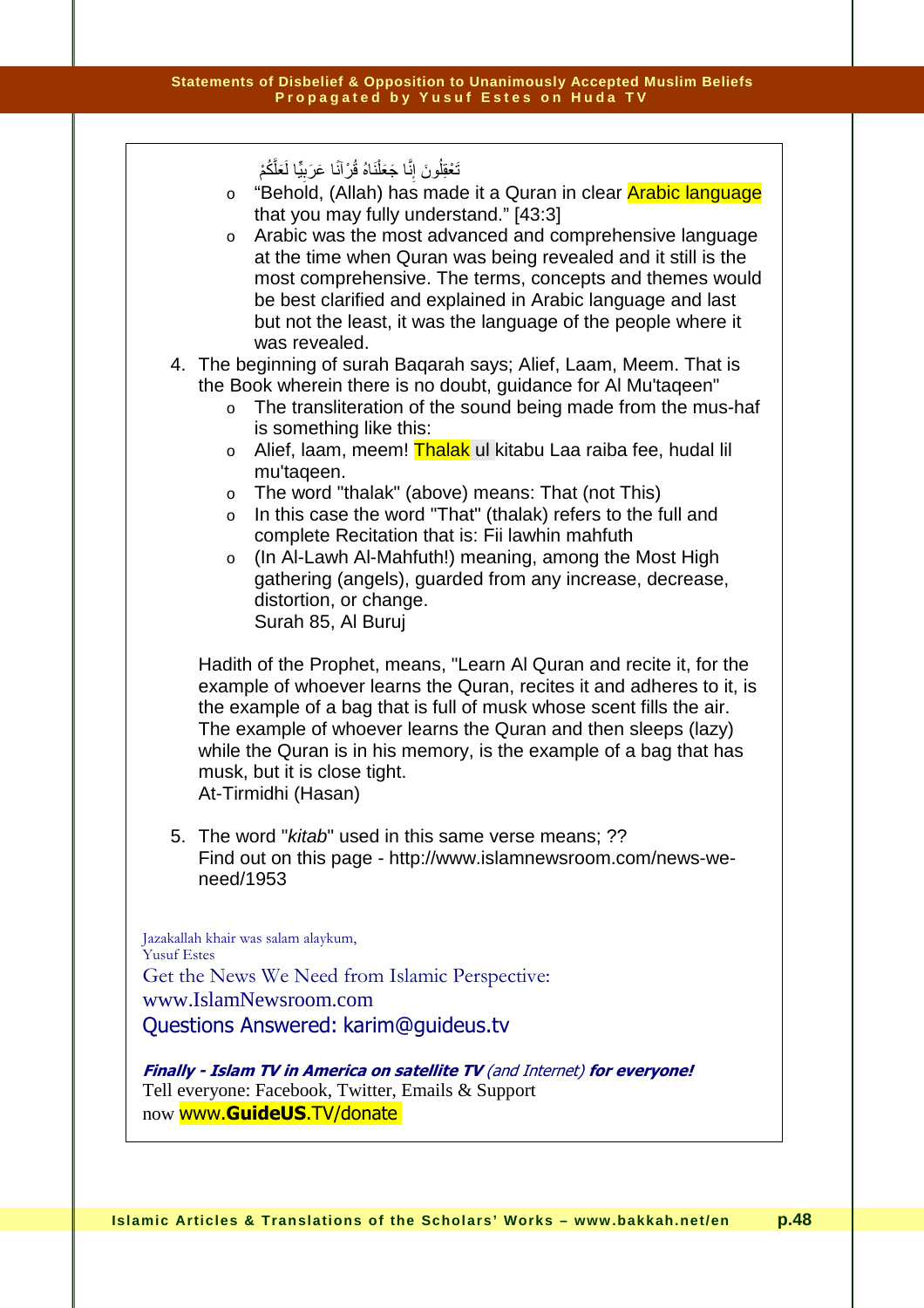The following points are important to note:

- The response is dated August 20, 2012.
- He accuses those who know the correct Islamic *'ageedah* (as proven clearly in this clarification) of speaking "without much regard for the consequences."
- He quotes a hadeeth, very loosely, about the danger of making takfeer (taking Muslims outside of Islam) while no one made takfeer of him.
- He reassures his follower of the correctness of his beliefs, calling them the teachings of the **"true scholars of Islam."** (very important – pay attention…)
- With the same pathetic line of argument, he cuts and pastes things that he believes support much, if not all, of his views of disbelief that have already been highlighted in this clarification.
- He links to an article that he copied from the Internet and placed on one of his websites, "the Islamic News Room" (screenshot taken August 21, 2012):



The article he publishes and links his unsuspecting follower (or victim) to is by an author named **"Muhammad Hadi MaRifat,"** who we can only assume is one of the "true scholars of Islam" he has alluded to, as he has not mentioned anyone else.

**Who is this true scholar of Islam, "Muhammad Hadi MaRifat,"** that Yusuf Estes refers his followers to? The answer is absolutely shocking…!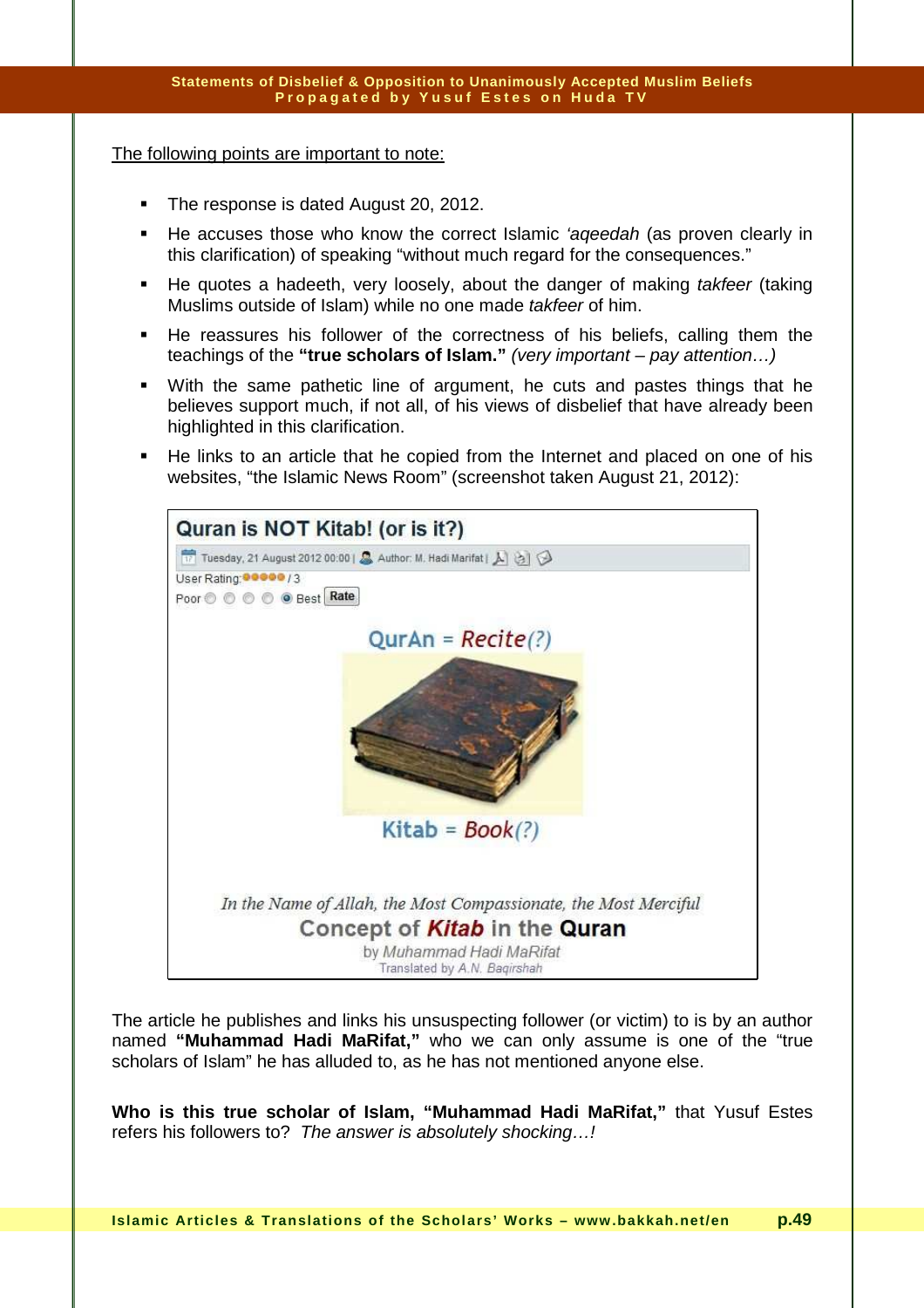He is an Iranian "Ayatollah" (Shiite scholar) who writes for the infamous Iranian quarterly publication, **"Message of Thaqalayn."** 

In an article in the Guardian published in 1999, Ian Linden discusses a meeting between Christians and Shiite scholars in Iran, referring to this Muhammad Hadi Marifat as one of the leading representatives of the Shiite Religion. He writes:

> Following an admission from the Christian participants that a range of views was represented on our side, the leading representatives of Shiite Islam, Ayatollah Muhammad Khamenei and Ayatollah Muhammad Hadi Marefat, made it clear that not everyone on the Iranian side agreed with each other either. Nowhere was this more clear than on the issue of the role of women. All women present - and there were fewer than 10 - wore regulation black, a full dress covering the ankles, in contrast to the more relaxed style visible on the street, with headscarves worn well back.

And further clear proof is found quoted directly on his website, at the end of the article he links his followers to:

16. The Quran: Another meaning of the Kitab is the Quran. As it is known, the Quran is a Divine revelation in the form of a scripture. It is called Quran, because it is recited. It is called Kitab, because it is written or scripted. So, both Ouran and Kitab are used for this book.

The following verses signify these names: "God it is Who has sent down the Book with the Truth, and also the Balance." (42:17)

17. "By the Clear Book, behold. We have made it an Arabic Qur'an; haply you will understand.." (43:12)

18. "That is the Book, wherein is no doubt.." (2:2)

In the Qur'an, Kitab refers to the Quran itself in more than forty (40+) cases

From The Message of Thagalayn - Vol.3, Nos.1 & 2, Spring and Summer, 1417/1996

**COMMENTS** You Type - We Print (after review) One click only please

Right at the end, Yusuf Estes (may Allah guide him) says clearly, **"From the Message of Thaqalayn – Vol.3, Nos. 1 & 2, Spring and Summer, 1417/1996."**

If that is not enough of a disgrace that should wake up the innocent and unsuspecting followers of Yusuf Estes, there remains one point: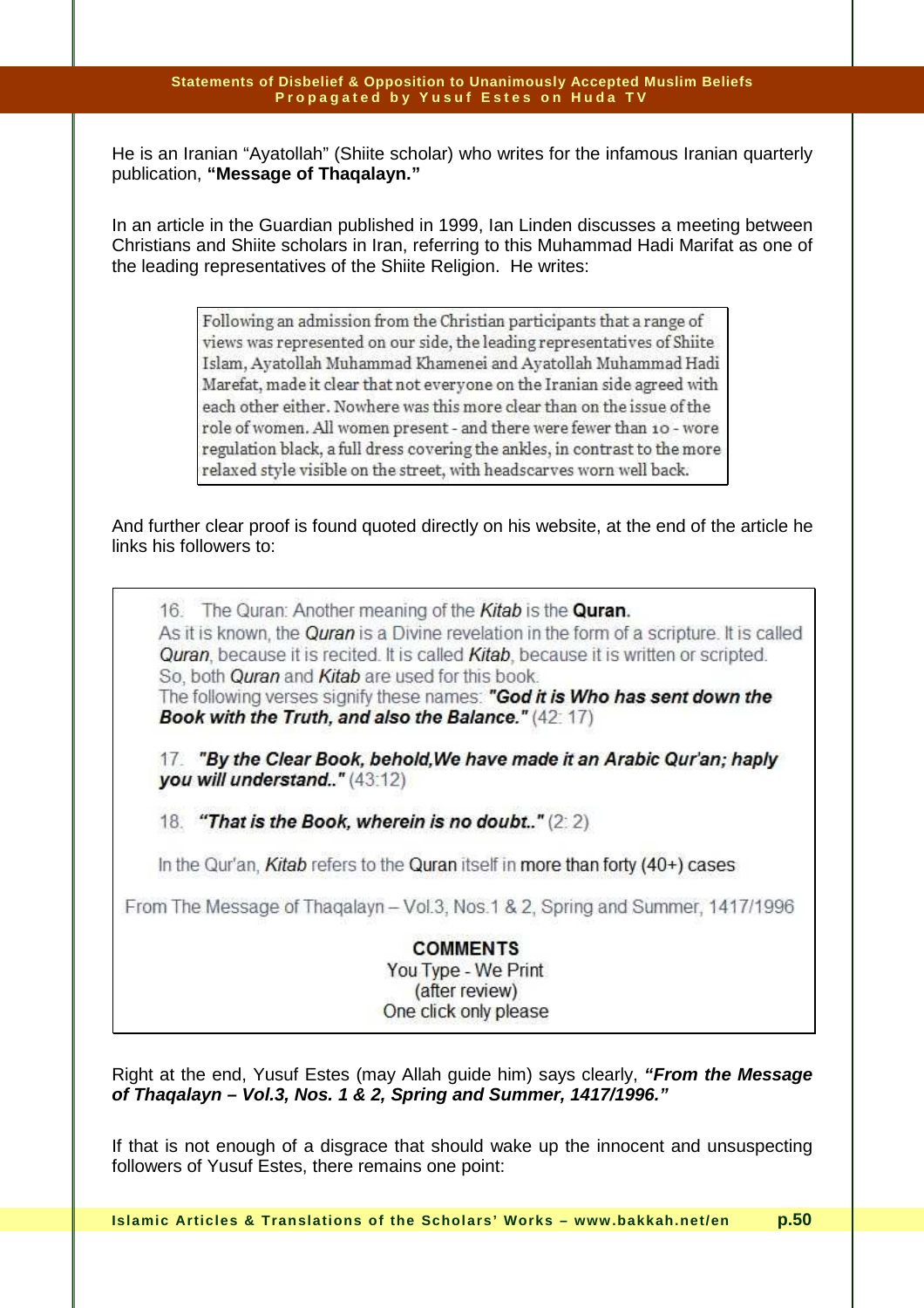The article written by this ayatollah in this Shiite publication does not even support his argument! The actual conclusion of this Shiite author is that the Quran is in fact a book that is written. So even an author from the heretical Raafidhah Sect of the Shiite Religion would not support this deviance!

**What a multi-layered, complex cluster-failure of a fatwa!**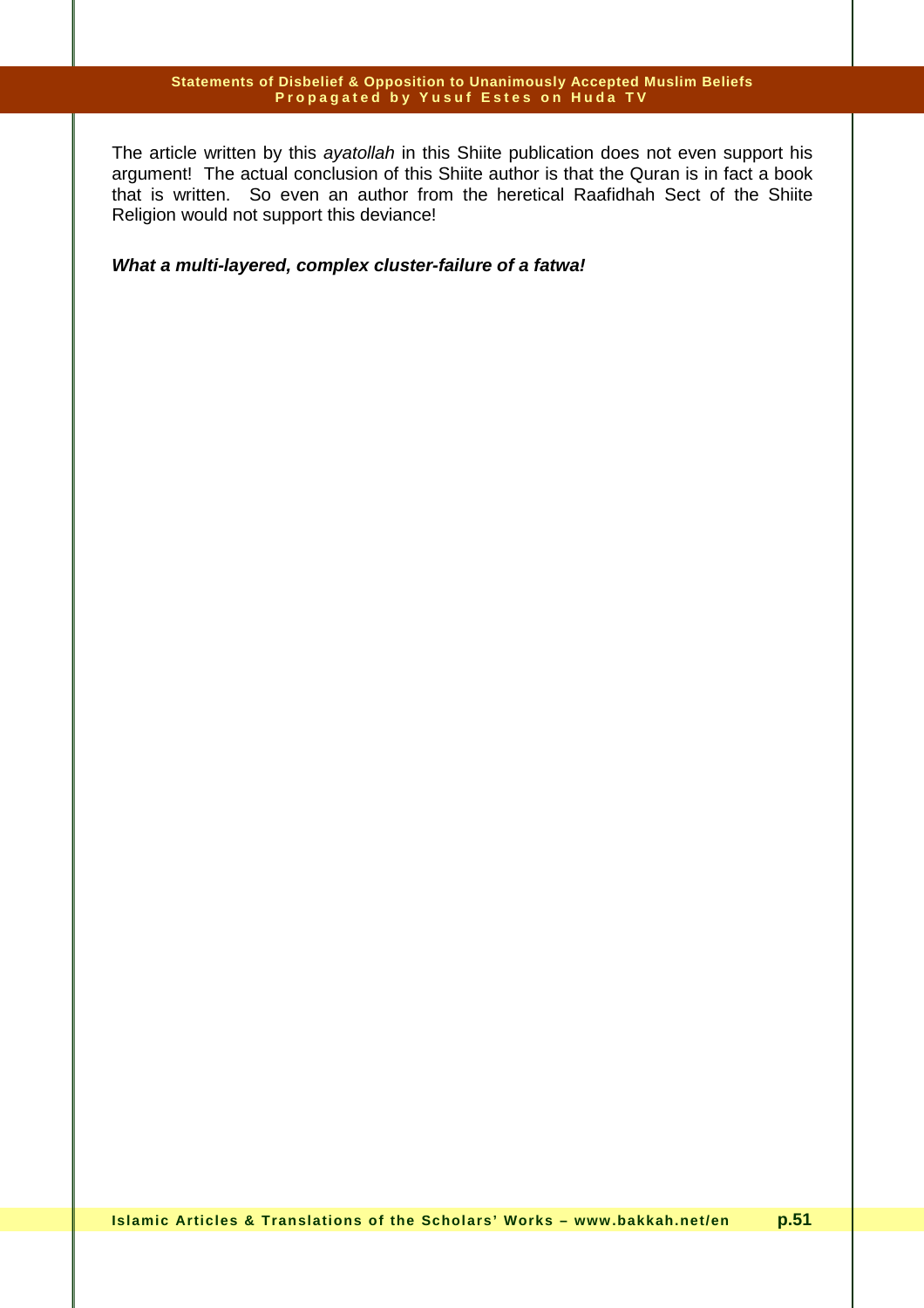## **Appendix III 20 Responses to 20 Honest Concerns**

Some of our honest and unsuspecting brothers and sisters in Islam who have been affected or even outright victimized by the deviance of Yusuf Estes may have a number of concerns regarding Yusuf Estes himself, his errors, the information in this article, or its author. In this appendix, we will address these concerns briefly.

## **1. How can someone be so harsh on their good Muslim brother?**

Good Muslims believe in the Quran, the Word of Allah, whether spoken, written, or memorized, with the same belief held by the consensus of the upright, early Muslims who followed the Religion properly, as shown clearly in this clarification. Yusuf Estes is currently spreading a number of serious deviations in these basic Islamic beliefs that need recognized and warned against. Our love for him as a person must not interfere with our love for clarity in our Religion and the correct Islamic beliefs.

While it is possible for any reader to have his/her own conclusion(s) about the tone of this clarification, whatever conclusion that is reached must not stop the reader from recognizing the truth and following it.

### **2. This clarification is against Islamic manners, since Yusuf Estes has not been advised.**

I assure you that Yusuf Estes has been advised much, regarding this and many other issues. He has not shown a desire to correct his ways, but instead, a love for his reputation that prevents him from rectifying his errors. Besides, whether or not Yusuf Estes has been advised before does not prevent you – right now – from recognizing the truth in this clarification and adopting the correct Islamic beliefs if you have been affected by his teachings.

### **3. The author of this clarification is not qualified to make takfeer and pronounce Yusuf Estes outside of Islam.**

There is no *takfeer* of Yusuf Estes in this clarification. While we are required to believe that the beliefs he propagates are kufr (disbelief), making a ruling on an individual that he has left Islam is indeed a very serious issue, one that is beyond the scope of this clarification.

### **4. Some statements have been twisted, misquoted, or taken out of context.**

Allah is our Witness that every bit of care has gone into this article to ensure word-forword accuracy of all quotes in their intended contexts. Readers are invited to compare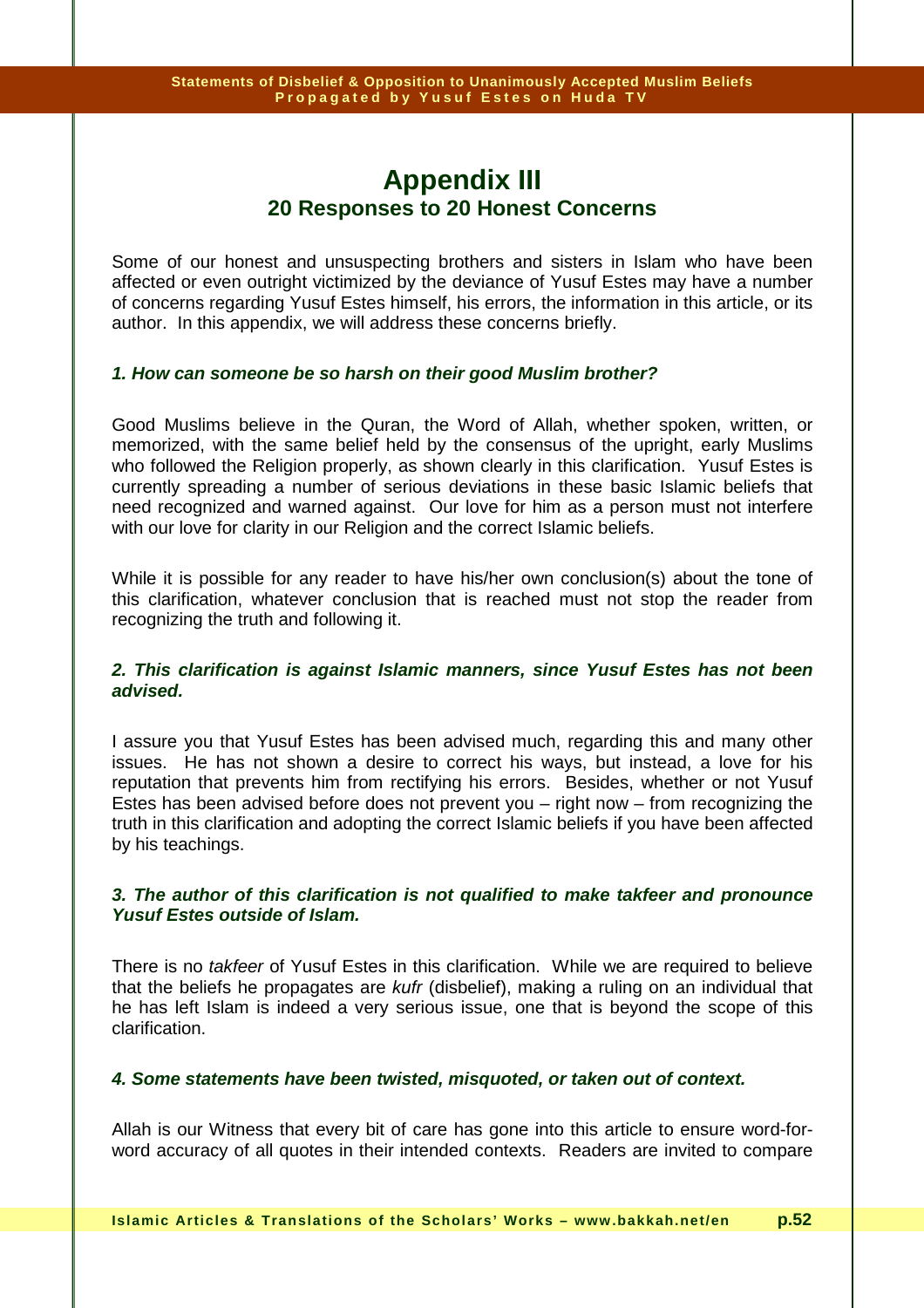the quotes from Yusuf Estes' speeches and writings to their original sources, and references to the direct sources of all quotes have been provided to facilitate that easily.

### **5. Yusuf Estes has the right to explain what he meant and defend himself.**

If you have understood the gravity of these issues, and how they are related to the unanimously accepted basic belief system in Islam, then to allow someone to defend their positions in such cases or to explain them will never lead to anything good. There can be no doubt in the mind of any truth-seeking Muslim in the correctness of the Islamic belief system from the Quran, Sunnah, and consensus of the early scholars of Ahlus-Sunnah. So, in fact, Yusuf does **not** have the right to defend himself or explain his ideas, he only has the obligation upon him to repent from his statements of apostasy and rectify his ways. May Allah grant him success in that.

## **6. Yusuf Estes has presented proof from the Quran for his argument so we have to respect it.**

Again, if you have understood the reality of his contradictions to the basic Muslim beliefs, agreed upon by all of Ahlus-Sunnah, then this kind of excuse has no meaning whatsoever. Allah did not leave his Religion to be played with by anybody who quotes a Quranic Verse for whatever he wants.

Furthermore, his silly attempts to twist the meanings of Quranic Verses to support his statements of apostasy have been exposed and clarified earlier in this article

### **7. Yusuf Estes is a revert to Islam from a Christian background. He did not study Islam formally so he is prone to make mistakes here and there. And no one is perfect.**

Agreed. No one is perfect in their da'wah work, and people do make mistakes. We are however required to identify and rectify mistakes attributed the perfect Religion of Allah, especially when they are as offensive as the atrocities committed by Yusuf Estes in the passages quoted in this clarification.

Furthermore, any person who speaks on behalf of Islam is required to speak with knowledge. Speaking about Allah without knowledge is a heinous crime, as mentioned in this clarification. When considering the gravity of the mistakes mentioned in this clarification, a logical conclusion can be reached - Yusuf Estes was simply not qualified to speak on behalf of the Religion in the first place.

It should also be known that Jahm ibn Safwan himself, the one to whom the Jahmiyyah Cult is ascribed, was a common man with no Islamic knowledge. It was only after debating with atheists in attempts to call them to Islam that he developed his line of thinking and began to spread it and then became popular. The wicked beliefs of the Jahmiyyah have since plagued the Muslim Ummah for over 1300 years and they have been the reason for some of the worst trials in the history of Islam! All of this came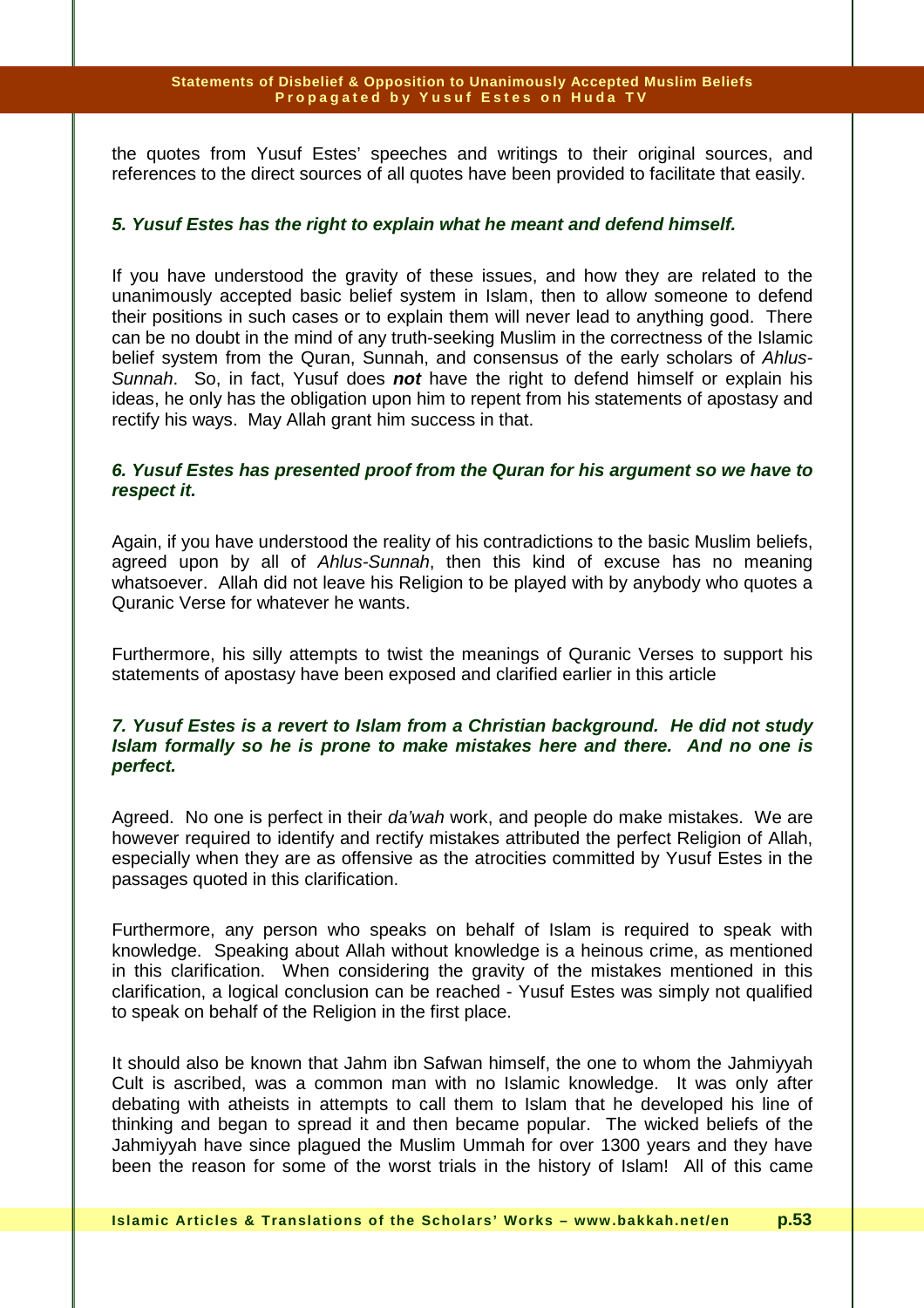originally from an ignorant man with no Islamic knowledge! So we must not underestimate the level of harm that an ignoramus can create, even while he intends good.

## **8. This kind of article is backbiting.**

Without this kind of article, people would go on abandoning the beliefs of Ahlus-Sunnah and deviating into the foul beliefs of the heretic Jahmiyyah Sect being propagated by Yusuf Estes. So this is the kind of backbiting which the scholars consider an obligation on the Muslims who know the correct beliefs.

## **9. This article is the result of hunting for mistakes, like some kind of "witch-hunt".**

When scholars and students of knowledge identify and warn the Muslims of deviant beliefs that oppose the consensus of Ahlus-Sunnah in basic matters of Islamic belief, they must not be demonized or slandered. Instead, you should pray for their success and think well of them, as they are fulfilling an essential need of the Muslim nation.

And quite simply, whether the article is the result of a "witch-hunt" or not, this must not prevent you from identifying false beliefs of apostasy and shunning them.

## **10. The mistakes of Yusuf Estes are small, excusable errors.**

Go back and read this clarification. By Allah, someone who speaks like this has simply not read or tried to understand this clarification.

## **11. We have more important issues to deal with as an Ummah.**

It is the correctness of 'ageedah that gives the Muslims their success and dignity among the nations, by Allah's Permission. The scholars have mentioned that the downfall of the Umayyid Empire was due to the Muslim leaders' support of the heretic beliefs of the Jahmiyyah, the very beliefs being revived by Yusuf Estes today! Remaining silent about the spread of apostasy in the name of "Islamic da'wah work" would only lead to the further humiliation and disgrace of the Muslims.

This kind of statement is often uttered by those who do not understand the priorities of rectifying the situation of the Muslims.

## **12. Refutations harden the heart, so we should stay away from these kinds of articles.**

Is it that remaining ignorant about deviation and unable to identify it and avoid it, and thus falling into it, and – Allah's Refuge is sought – ending up in the Hellfire because of it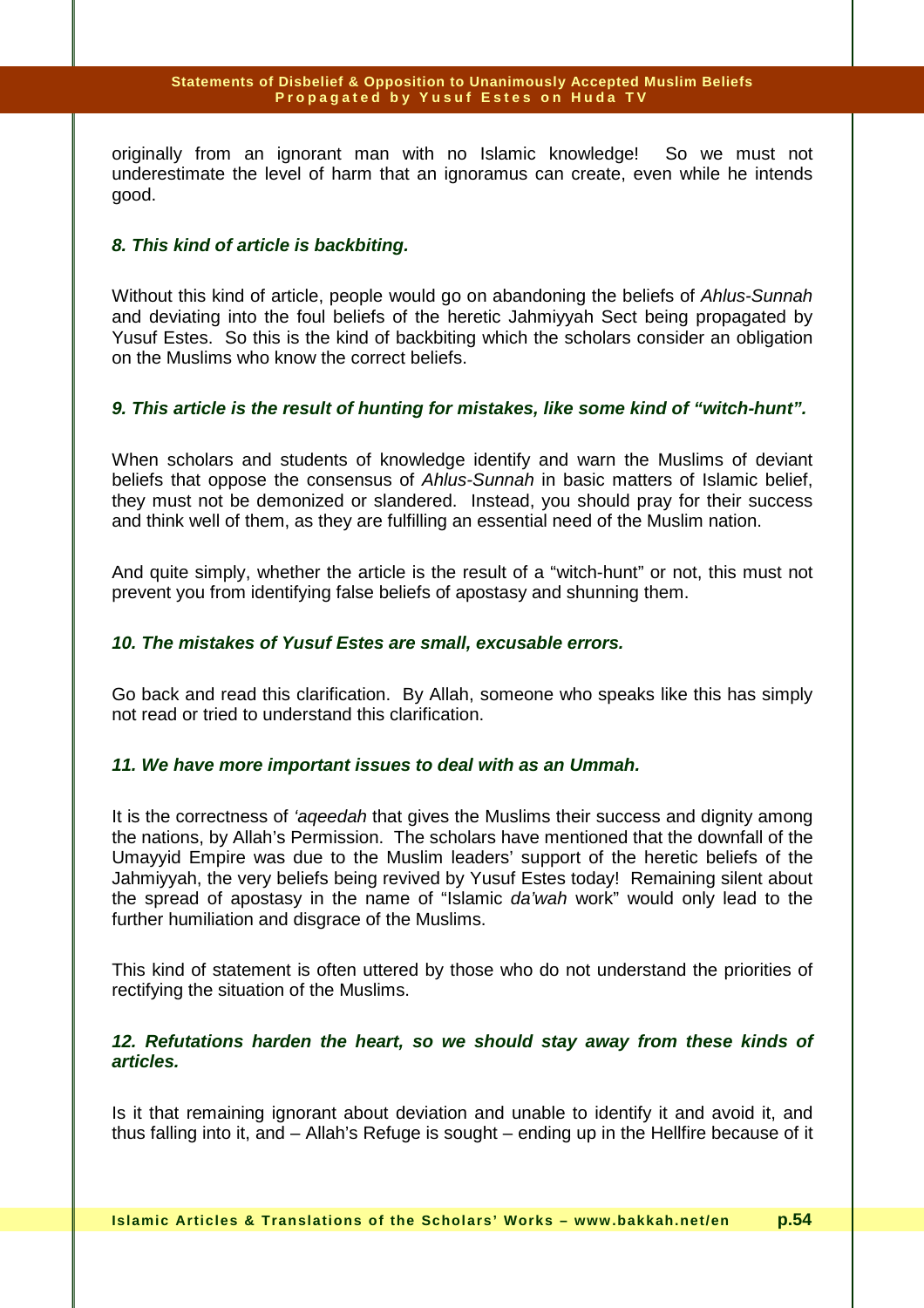something that **softens** the heart?! The statement that "refutations harden the heart," as popular as it may be in some circles, is a very misleading statement.

The Book of Allah, from beginning to end, is full of refutations against the Jews, Christians, pagans, atheists, and hypocrites. Soorah al-Faatihah stands as a refutation of the Jews and the Christians, and Soorah al-Bagarah begins with profiling mankind into different groups and rebuking the idol worshippors and then exposing and refuting the hypocrites, etc. The refutations continue throughout the Book of Allah, to the end where Allah refutes Aboo Lahab by name and refutes the claims of the polytheists in Soorah al-Ikhlaas. Does the Book of Allah harden our hearts or soften them?!

Furthermore, Allah has preserved His Religion and the correct belief system throughout history by way of the scholars' refutations of falsehood and its people. Through proper academic refutations, Muslims can attain safety in their Religion, and stay guided, by Allah's Permission.

## **13. This kind of clarification is ghuluww (religious extremism or going overboard).**

Religious extremism is clearly found in the excessive attachments that some Muslims have to popular personalities, which interfere with their ability to view issues with balance and identify falsehood and shun it.

This article invites the reader to identify a number of serious false beliefs being attributed to Islam, and to take the appropriate position on them. This is the furthest thing from ghuluww (religious extremism).

### **14. We should focus on ourselves, and not be so critical of others.**

We ask Allah to make us more critical of ourselves than we are of anyone else. This noble goal and solid personal balance does not prevent us in any way from enjoining good, forbidding evil, accepting the truth, and rejecting falsehood throughout our entire lives.

### **15. The critic has mistakes, too.**

Agreed. However, it is Christianity where people must be "free of sin before they cast the first stone." In Islam, we are required to forbid evil when it appears, while no one is perfect.

Furthermore, the mistakes of the author of this clarification (may Allah forgive him) must not prevent you – right now – from following the truth when it comes to you and shunning falsehood once it becomes known to you.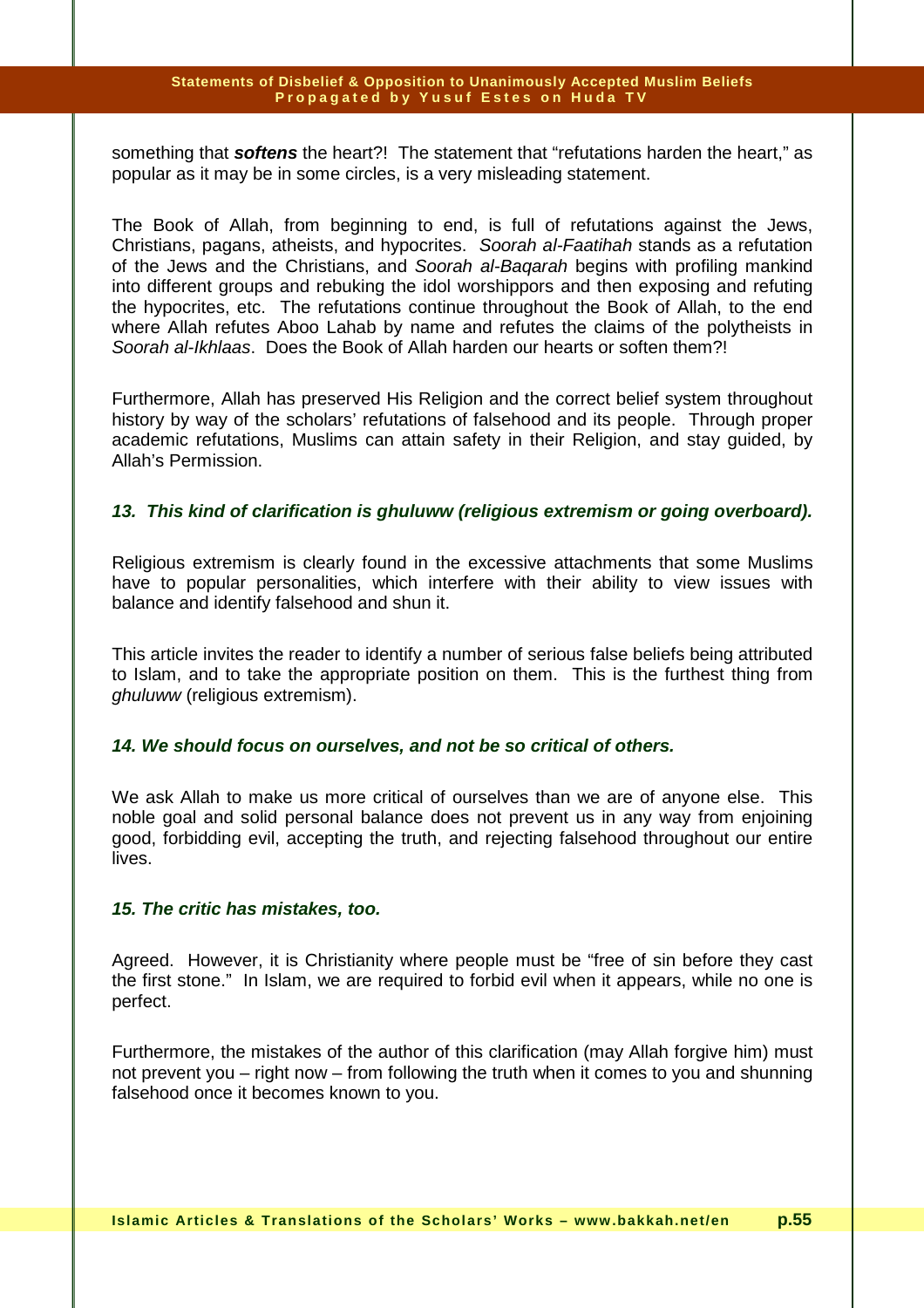## **16. We are supposed to hide our brothers' faults in Islam.**

This seems to be a misunderstanding of the obligation of screening the hidden faults of Muslims. When a mistake or sin is hidden and not known to the people, then Islam teaches us to advise and correct privately, while we screen our brother's faults from those who do not know and are not harmed by them. However, when sins and/or mistakes are in the open, publicly known and spread, then they must be spoken about and handled publicly. The Muslims have a right to be taught and reminded about the status of those faults, so they do not fall into them

## **17. The critic is jealous of Yusuf Estes.**

This is a mere claim about what lies hidden in the heart of the critic. For argument's sake, even it were 100% true, it must not stop you  $-$  right now  $-$  from siding with the consensus of the Sunni scholars against the ancient blasphemy of the Jahimyyah Sect.

## **18. The critic is trying to become popular by attacking a popular figure.**

The previous response applies equally to this concern.

## **19. The critic is unqualified.**

Concern for academic qualifications is legitimate. The author of this clarification, who does not like to mention his own academic qualifications, would ask such a claimant in all fairness to apply the same level of concern when it comes to promoting and defending Yusuf Estes – Is he truly qualified to speak on behalf of Islam? He has no formal or informal studies of Islam that amount to any sound knowledge. His actual words of blasphemy quoted in this article disprove the credibility of any honorary award or certification given to him by mistake.

And even if the author of this clarification were as religiously ignorant as Yusuf Estes or worse, the choice of siding with the consensus of Ahlus-Sunnah against the heresy of the Jahmiyyah Cult still remains a forked road right in front of you.

## **20. Yusuf Estes has done so much good, and we have to be fair.**

Agreed. Muslims are required to be fair and just. The author of this clarification has made no attempt to belittle any good work done by Yusuf Estes. No one's good deeds are being rejected, ridiculed, criticized, undervalued, or looked down upon in this article.

Having said that, the reality is that Yusuf Estes is currently in danger of losing the potential rewards for his good deeds due to his words of apostasy. It is this very article, a bitter dose of live-saving medicine, that could save him from the end result of the horrible path he has chosen, by Allah's Permission. May Allah give him the strength and